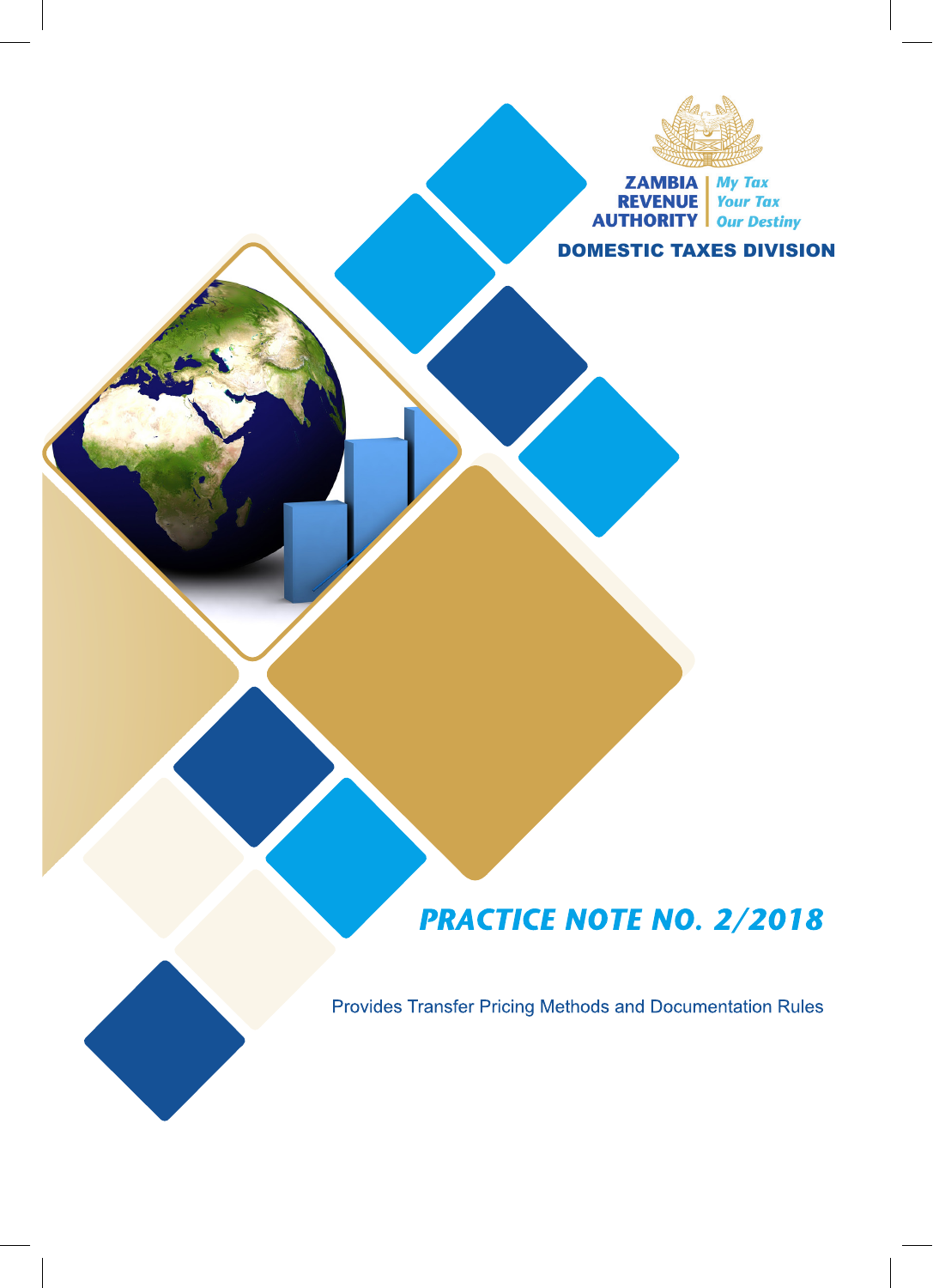# **Our Mission**

"To optimise and sustain revenue collection through integrated, efficient, cost effective and transparent systems, professionally managed to meet the expectations of all stakeholders."

# **Our Vision**

"To be a world class organisation recognised as a beacon of excellence in revenue administration"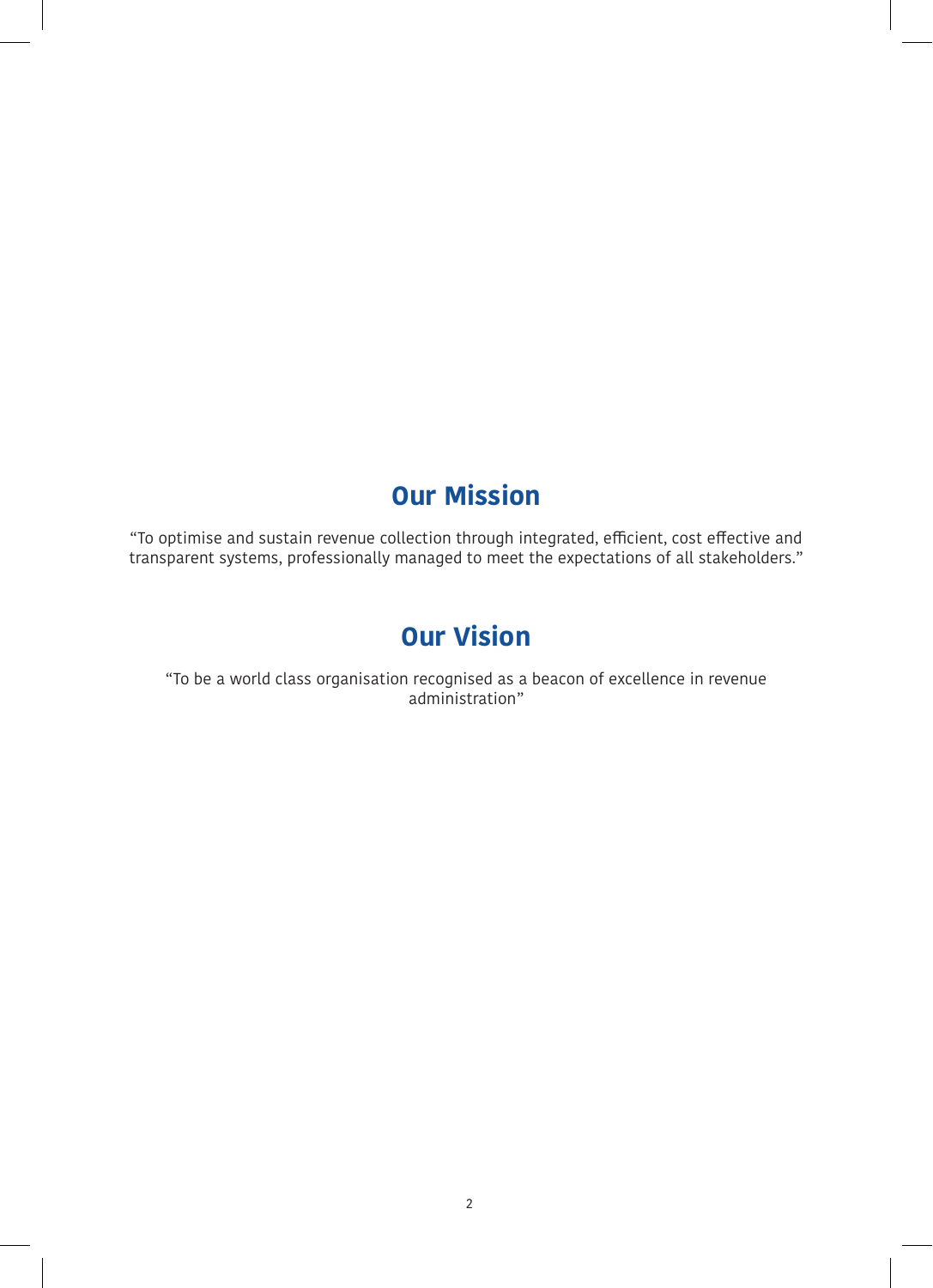# **CONTENTS**

| 1.0.  | <b>FOREWORD</b>                                                     | 4              |
|-------|---------------------------------------------------------------------|----------------|
| 2.0.  | ACKNOWLEDGEMENTS                                                    | 5              |
|       |                                                                     |                |
|       | <b>PART I: SUMMARY OF AMENDMENTS</b>                                | 6              |
| 3.0.  | INCOME TAX (TRANSFER PRICING) (AMENDMENT) REGULATIONS 2018          | 6              |
|       |                                                                     |                |
|       | <b>PART II: COMMENTARY</b>                                          | $\overline{7}$ |
| 4.0.  | FUNDAMENTAL FEATURES OF THE TRANSFER PRICING RULES                  | 7              |
| 5.0.  | <b>SCOPE OF THE RULES</b>                                           | 9              |
| 6.0.  | PRINCIPLE OF COMPARABILITY                                          | 13             |
| 7.0.  | <b>TRANSFER PRICING METHODS</b>                                     | 19             |
| 7.11. | Comparable Uncontrolled Price (CUP) Method                          | 21             |
| 7.12. | Resale Price Method (RPM)                                           | 22             |
| 7.13. | Cost Plus Method (CPM)                                              | 24             |
| 7.14. | Transactional Net Margin Method (TNMM)                              | 25             |
| 7.15. | Transactional Profit Split Method (TPSM)                            | 29             |
| 8.0.  | APPLICATION OF THE ARM'S LENGTH PRINCIPLE IN SPECIFIC CIRCUMSTANCES | 34             |
| 8.1.  | Intangibles                                                         | 34             |
| 8.2.  | Services                                                            | 37             |
| 8.3.  | <b>Business Restructures</b>                                        | 38             |
| 8.4.  | Cost Contribution Arrangements                                      | 40             |
| 8.5.  | <b>Financial Transactions</b>                                       | 43             |
| 8.6.  | Hard to Value Intangibles                                           | 44             |
| 9.0.  | ARM'S LENGTH RANGE                                                  | 47             |
| 10.0. | IDENTIFYING AND USING DATA ON COMPARABLES                           | 48             |
| 11.0. | <b>ADJUSTMENTS</b>                                                  | 51             |
| 12.0. | TRANSFER PRICING DOCUMENTATION                                      | 52             |
| 13.0. | OTHER PRACTICAL CONSIDERATIONS                                      | 55             |
| 13.1. | Information in the possession of foreign associated persons         | 55             |
| 13.2. | Acceptability of analyses prepared for foreign tax authorities      | 55             |
| 13.3. | Application of the anti-avoidance provisions                        | 55             |
| 13.4. | Corresponding adjustments                                           | 56             |
| 14.0. | PENALTIES RELATING TO TRANSFER PRICING                              | 57             |
| 15.0. | DOMESTIC TAXES CONTACT ADDRESSES                                    | 58             |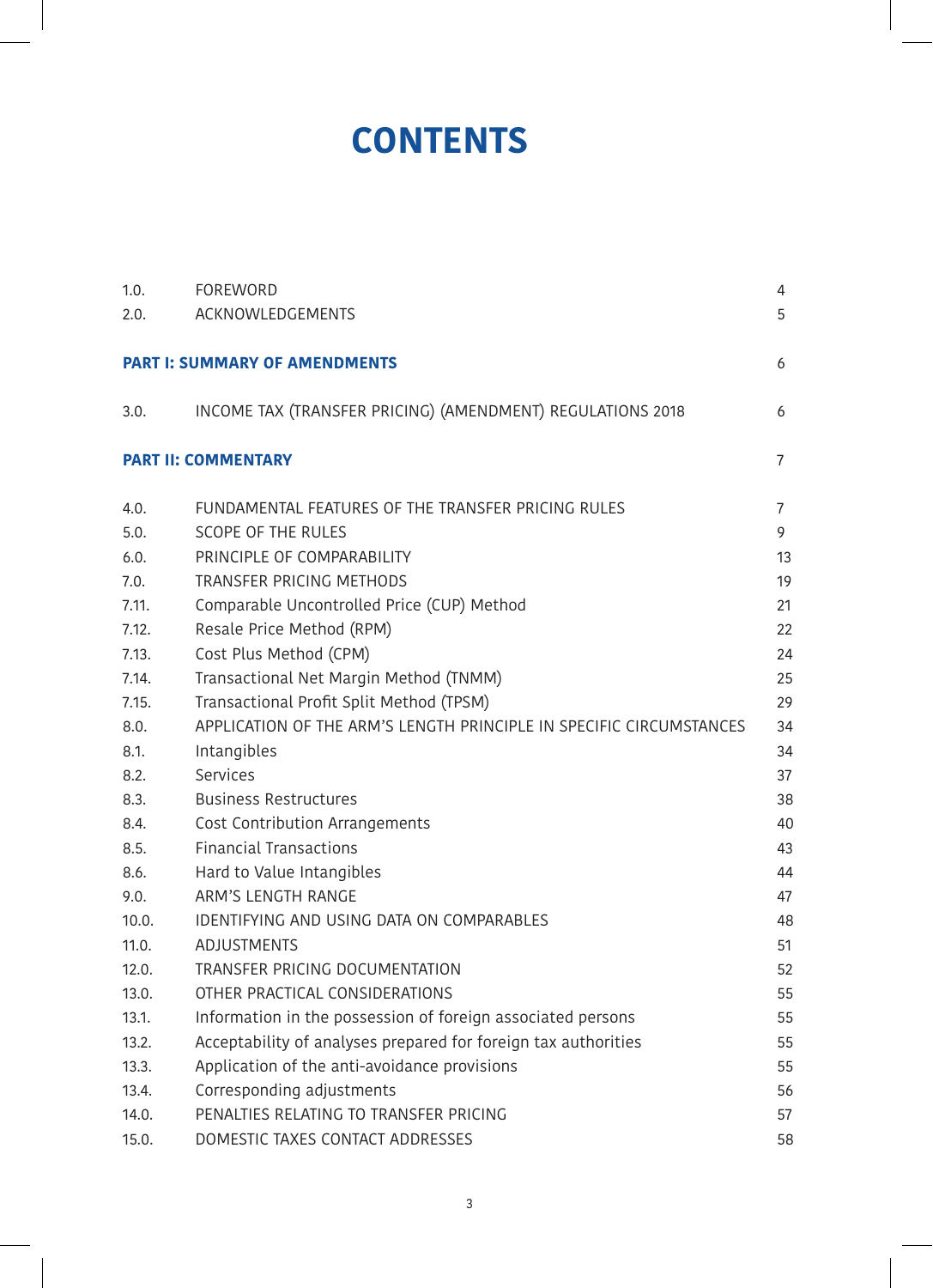# **1.0 FOREWORD**

This PRACTICE NOTE lays out the Commissioner-General's interpretation of Section 97A of the Income Tax Act, Chapter 323 of the Laws of Zambia (hereinafter referred to as "the Act") and the Income Tax (Transfer Pricing) Regulations, Statutory Instrument No. 20 of 2000 (hereinafter referred to as "the Transfer Pricing Regulations of 2000) and describes the changes introduced through the Income Tax (Transfer Pricing) (Amendment) Regulations, Statutory Instrument No. 24 of 2018 (Hereinafter referred to as "Transfer Pricing Rules").

This Practice Note is not intended to be a prescriptive or an exhaustive discussion of all potential transfer pricing issues that might arise in the course of business, but provides guidelines and procedures that should be followed in determining the arm's length conditions for controlled transactions within the context of Zambia's business environment.

The Transfer Pricing Rules broadly adopt the internationally accepted "Arm's Length Principle" for the purposes of determining the income and associated expenditure for transactions between connected persons. Accordingly, this Practice Note has been drafted in a manner broadly consistent with the Arm's Length Principle as laid out in Article 9 of the OECD and UN Model Tax Conventions on Income and Capital; and the OECD Transfer Pricing Guidelines for Multinational Enterprises and Tax Administrations.

Where there is inconsistency between this Practice Note and the OECD Transfer Pricing Guidelines for Multinational Enterprises and Tax Administrations or the UN Practical Manual on Transfer Pricing for Developing Countries, this Practice Note, together with the relevant legislation and regulations enshrined in Zambia's law, shall prevail.

This Practice Note is meant for guidance only and does not in any way purport to replace the provisions of the Act and the Transfer Pricing Regulations of 2000. Where there is inconsistency between this Practice Note and the Act and the Transfer Pricing Regulations of 2000, the Act and the Transfer Pricing Regulations shall prevail to the extent of the inconsistency.

Where a tax treaty is in force between the jurisdictions of the parties to a controlled transaction, the provisions of that treaty will prevail over the Act, the Transfer Pricing Regulations of 2000 and this Practice Note.

Enquiries may be made through our Transfer Pricing Unit.

 $\mathbb{R}^n$ 

Kingsley Chanda COMMISSIONER-GENERAL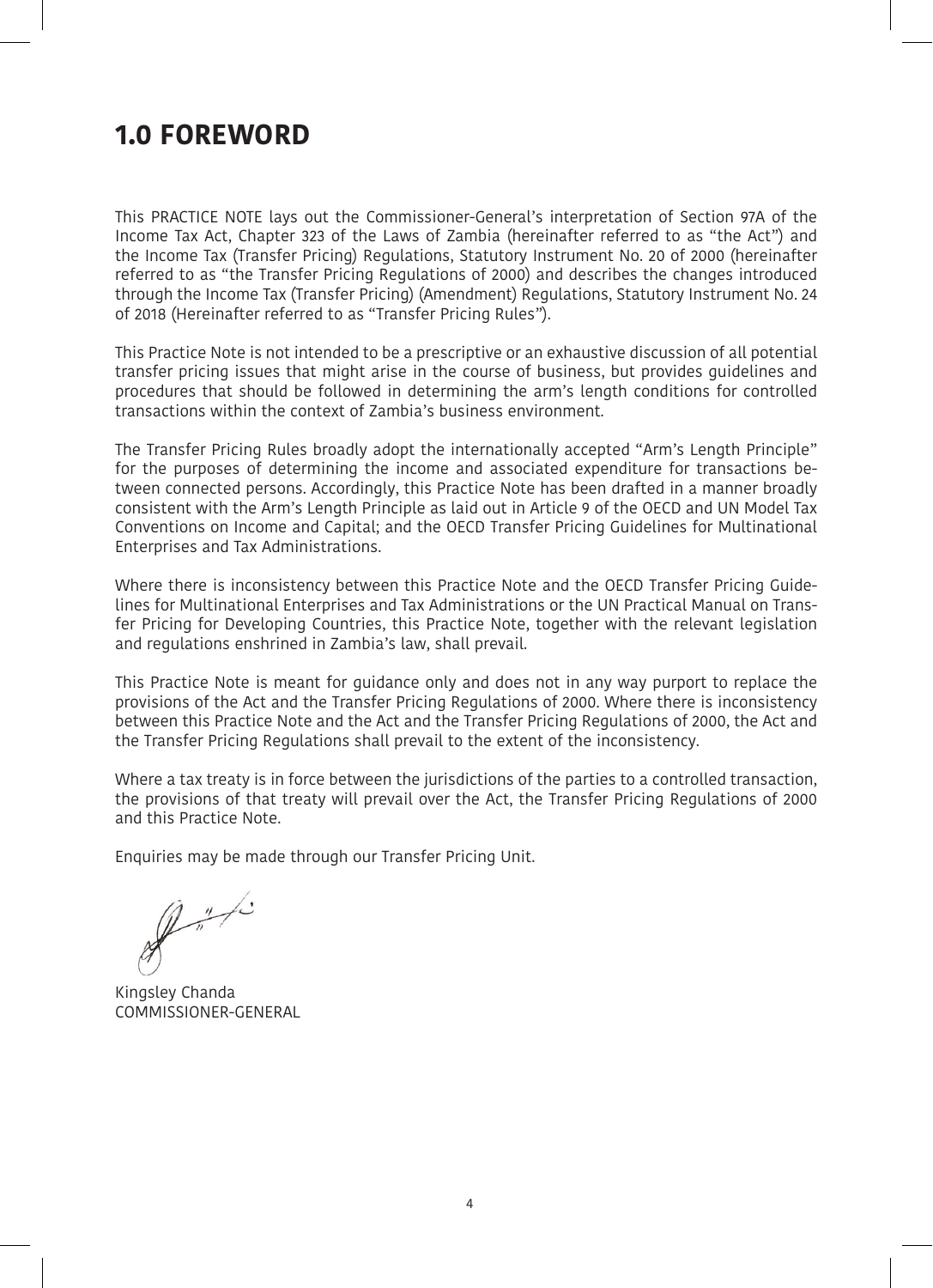# **2.0 ACKNOWLEDGEMENTS**

The Zambia Revenue Authority would like to express its gratitude to Lee Corrick, Technical Advisor – International Taxation at the African Tax Administration Forum (ATAF), for his invaluable contributions to the development of this Practice Note.

Furthermore, the illustrations and examples used in this Practice Note from the ATAF Suggested Approach to Drafting Transfer Pricing Practice Notes, OECD Transfer Pricing Guidelines for Multinational Enterprises and Tax Administrations and UN Practical Manual on Transfer Pricing for Developing Countries are duly acknowledged.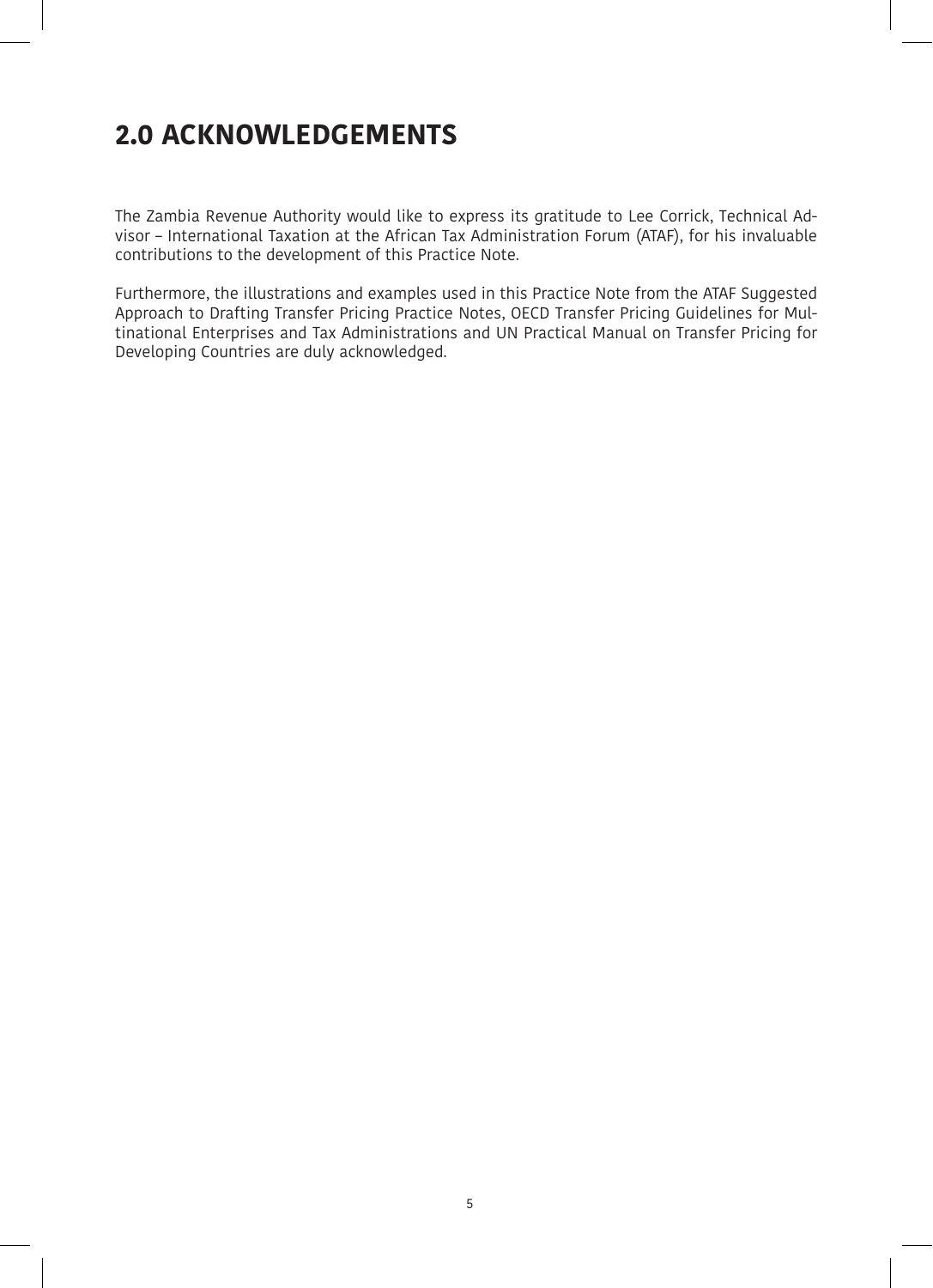## **PART I: SUMMARY OF AMENDMENTS**

# **3.0 INCOME TAX (TRANSFER PRICING) (AMENDMENT) REGULATIONS 2018 Regulation Subject**

- Title and commencement **1**
- Introduces additional definitions. **2**
- Empowers the Commissioner-General to test transactions between related parties in order to determine whether they are consistent with the arm's length principle. **10**
- Specifies comparability factors that have to be taken into account in evaluating whether a transaction with an associated party is comparable to an independent transaction. **11**
- Prescribes the 5 transfer pricing methods and provides guidelines which the Commissioner-General can use to select the most appropriate method to apply to a controlled transaction. **12**

(i) Prohibits the use of more than one transfer pricing method at any time to test a controlled transaction.

(i) Allows, upon approval from the Commissioner-General, the use of any other method.

- Provides the criteria for selecting a tested party when applying a cost plus, resale price and transactional net margin method. **13**
- Allows the aggregation of controlled transactions where similar circumstances exist upon analysis. **14**
- Defines the term "arm's length range" and provides guidelines on the determination of the appropriate arm's length point. **15**
- Provides guidance on the determination of the arm's length outcome on services. **16**
- Provides guidance on the determination of the arm's length outcome on intangible property. **17**
- Provides for the elimination of economic double taxation where there is an appropriate provision in the applicable tax treaty. **18**
- Provides for the use of the OECD Transfer Pricing Guidelines and the UN Practical Manual on Transfer Pricing together with the Transfer Pricing Regulations as appropriate. **19**

(i) Requires a person to prepare and, on request by the Commissioner-General, submit documentation relating to transactions between associated persons.

(i) Excludes a person, other than a Multinational Enterprise, whose annual turnover is below K20 million from preparing the documentation.

- Specifies the information which should be maintained by a person who engages in a controlled transaction with respect to the transaction, the associated person and the transfer pricing method used. **20**
- Prescribes the period within which a person is required to furnish the information. **21**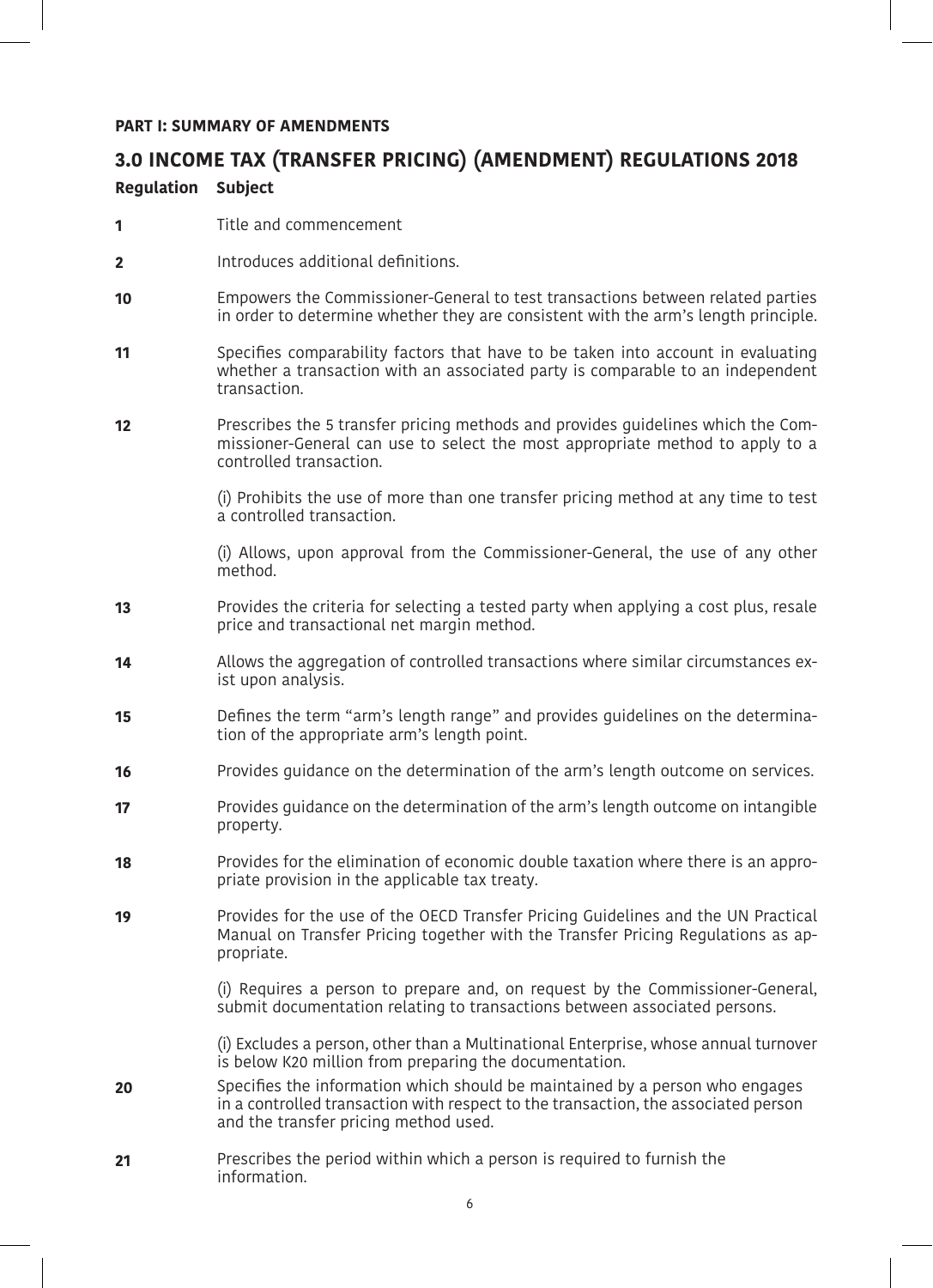#### **PART II: COMMENTARY**

## **4.0. FUNDAMENTAL FEATURES OF THE TRANSFER PRICING RULES**

- 4.1. Zambia's Transfer Pricing Rules provide for the application of the 'arm's length principle' to controlled transactions. This means that the results of a controlled transaction should be consistent with the results that would have been realised in a comparable transaction between independent persons dealing under comparable conditions.
- 4.2. Section 97A of the Income Tax Act and the Transfer Pricing Regulations require that assessable (taxable) income of a person is calculated on the basis that the arm's length principle is applied in relation to all controlled transactions.
- 4.3. In cases where the conditions of a controlled transaction are not in accordance with the arm's length principle, then the taxpayer must make the appropriate adjustments to ensure that the assessable income of such a person is calculated in accordance with the arm's length principle. There is further discussion on transfer pricing adjustments in Section 11 below.
- 4.4. Where a calculation of assessable income is not in accordance with the arm's length principle and the result is that the measure of assessable income is understated, or a measure of assessable loss is overstated, then the Commissioner-General shall make the necessary adjustment to calculate the assessable income in a manner consistent with the arm's length principle.
- 4.5. The most appropriate transfer pricing method must be used to determine arm's length conditions, or to test whether arm's length conditions have been applied. There is further discussion on these methods in Section 7 below.
- 4.6. Taxpayers that are within the scope of the rules are required by law to provide information about their transfer pricing in the Related Party Transactions Schedule that constitutes part of the Income Tax Return and must be submitted to the Commissioner-General. In addition, taxpayers within the scope of the rules are required to keep documentation to demonstrate that their measure of assessable income accords with the arm's length principle. This documentation must be in place at the time that the income tax return is filed, and must be submitted to the Commissioner-General within 30 days of a written request being issued by the Commissioner-General. Further details on documentation are provided in Section 12 below.

Note:

The amended Regulations will apply to the annual return relating to the charge year 1st January 2018 to 31st December 2018. Prior to the amendment, the requirement to provide information was applicable as per the provisions of the Income Tax Act.

4.7. Taxpayers that do not maintain the required documentation, or that file a measure of assessable income that is not in accordance with the arm's length principle, may be subject to penalties. These are described in Section 14 below.

> The following legislative references pertain to the commen tary on the fundamental features of the Transfer Pricing Rules above: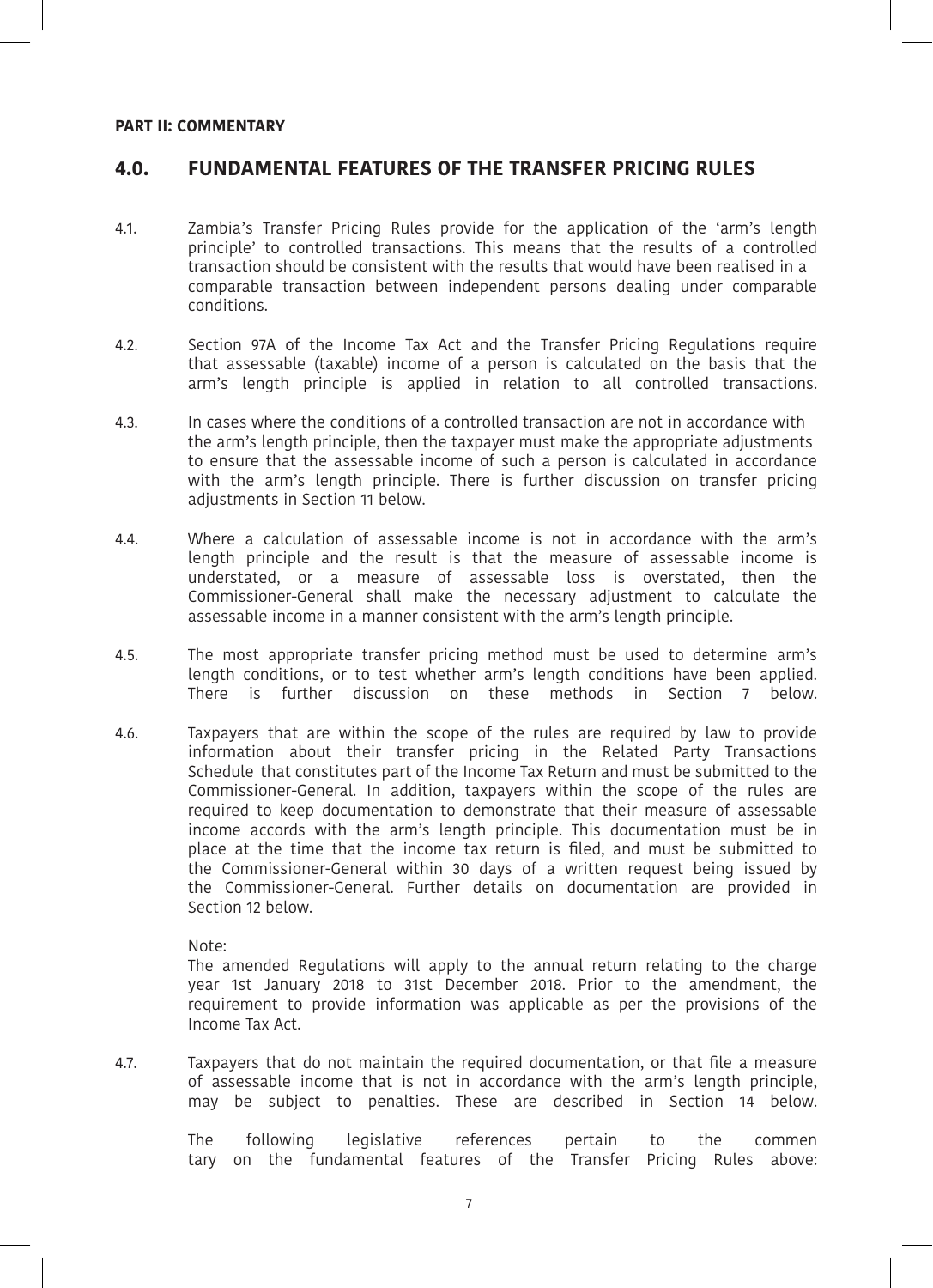## **Section 97A (2)**

(2) This section shall apply where a taxpayer engages in one or more commercial or financial transactions with an associated person and the actual conditions made or imposed in that transaction or transactions are different from the arm's length conditions and there is, except for this section, a reduction in amount of income taken into account in computing the income of one of the associated persons referred to in subsection (1), in this section referred to as "the first taxpayer" chargeable to tax for a charge year, in this section referred to as "the income year".

## **Section 97A (3)**

(3) The income of the first taxpayer chargeable to tax in the income year shall be computed for tax purposes on the basis that the arm's length conditions had been made or imposed, as between the first taxpayer and the other associated persons referred to in subsection (2) instead of the actual conditions; and a computation on that basis is referred to as a computation on the arm's length basis.

## **Regulation 10: Determination of arm's length principle**

10. The Commissioner-General shall cause the determination of whether the conditions of a controlled transaction are consistent with the arm's length principle specified in Section 97A (2) of the Act and the quantum of any adjustment made pursuant to Section 97A (3) of the Act, in accordance with the provisions of these Regulations.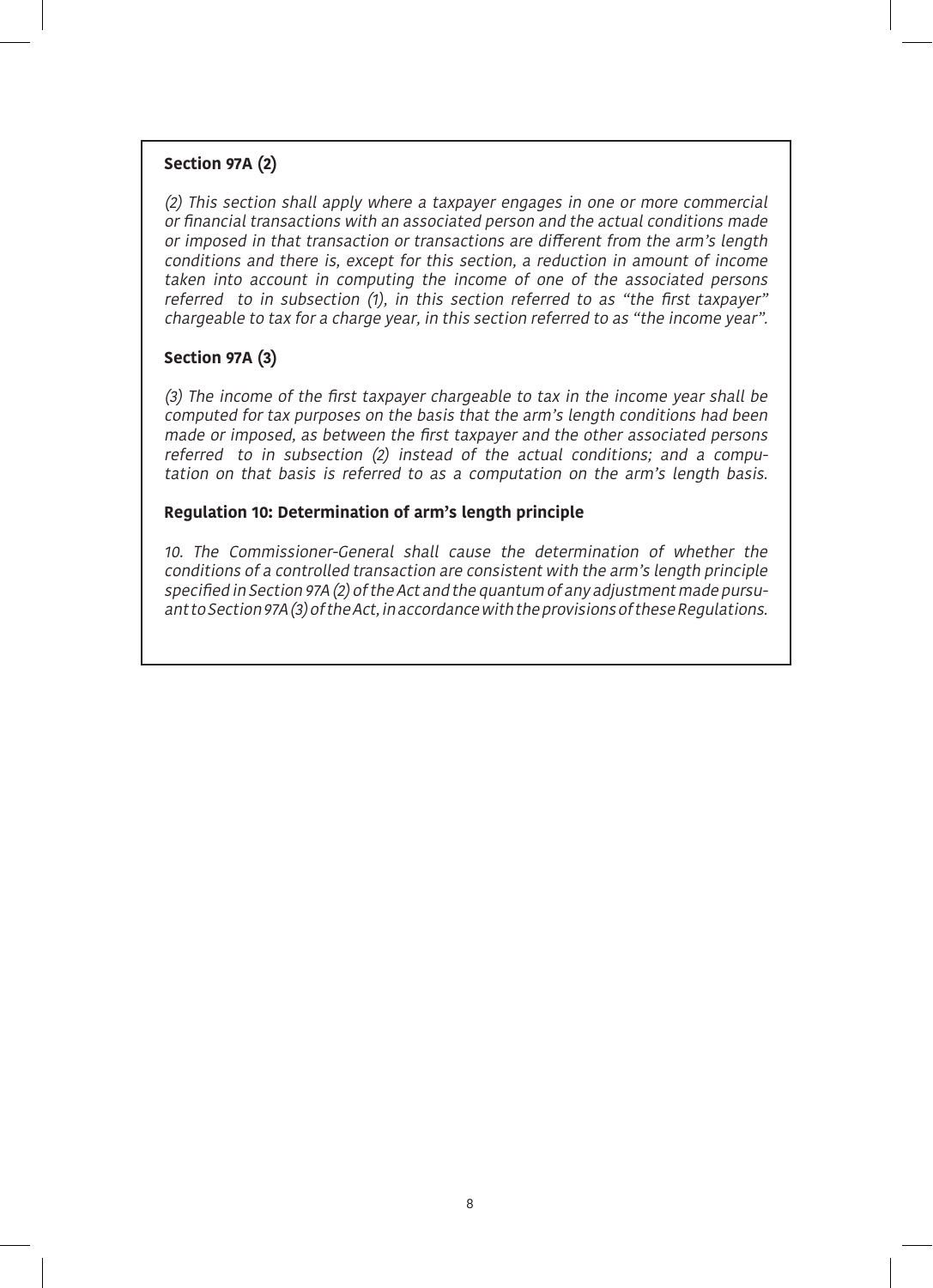# **5.0 SCOPE OF THE RULES**

- 5.1. The Transfer Pricing Rules apply to controlled transactions between a person liable to tax in Zambia and an associated person who may or may not be liable to tax in Zambia. In this context, transaction includes one or more transactions, an operation or a scheme.
- 5.2. The definition of a person in Section 2 of the Income Tax Act excludes a partnership. However, it should be noted that Section 97C (1) (d) includes a partnership for transfer pricing purposes.
- 5.3. A person under Section 97C (4) of the Income Tax Act and Regulation 4 is considered to be associated with another if:
	- (i) the person participates directly or indirectly in the management, control or capital of the other; or
	- (ii) the persons participate directly or indirectly in the management, control or capital of both of them.
- 5.4. Direct participants

A person is a direct participant in a second person at a particular time if that second person is at that time a body corporate or partnership controlled by the first person as specified under Regulation 5.

**In relation to a body corporate,** "control" means, the power of a person to secure that the affairs of the body corporate are conducted in accordance with the wishes of that person. The power is to be derived:

- (i) from the holding of shares or the possession of voting power in or in relation to that or any other body corporate; or
- (ii) by virtue of any other power conferred by the articles of association or any other document regulating that or any other body corporate.

**In relation to a partnership,** "control" means the right to a share of more than one-half of the assets, or of more than one half of the income of the partnership.

5.5. Indirect participants

A person is an indirect participant in a second person if the first person would be a direct participant if the rights and powers attributed to the first person ("the potential participant") included all the rights and powers specified in Regulation 6. These include rights and powers:

- (i) which the potential participant, at a future date, is entitled to acquire or will become entitled to acquire;
- (ii) of any person with whom the potential participant is connected;
- (iii) which would be attributed to another person with whom the potential partici pant is connected if that person were the potential participant;
- (iv) of those that are required, or may be required, to be exercised on behalf of, under the direction of, or for the benefit of the potential participant; and
- (v) where a loan has been made by one person to another, not confined to rights and powers conferred in relation to the property of the borrower by the terms of any security relating to the loan.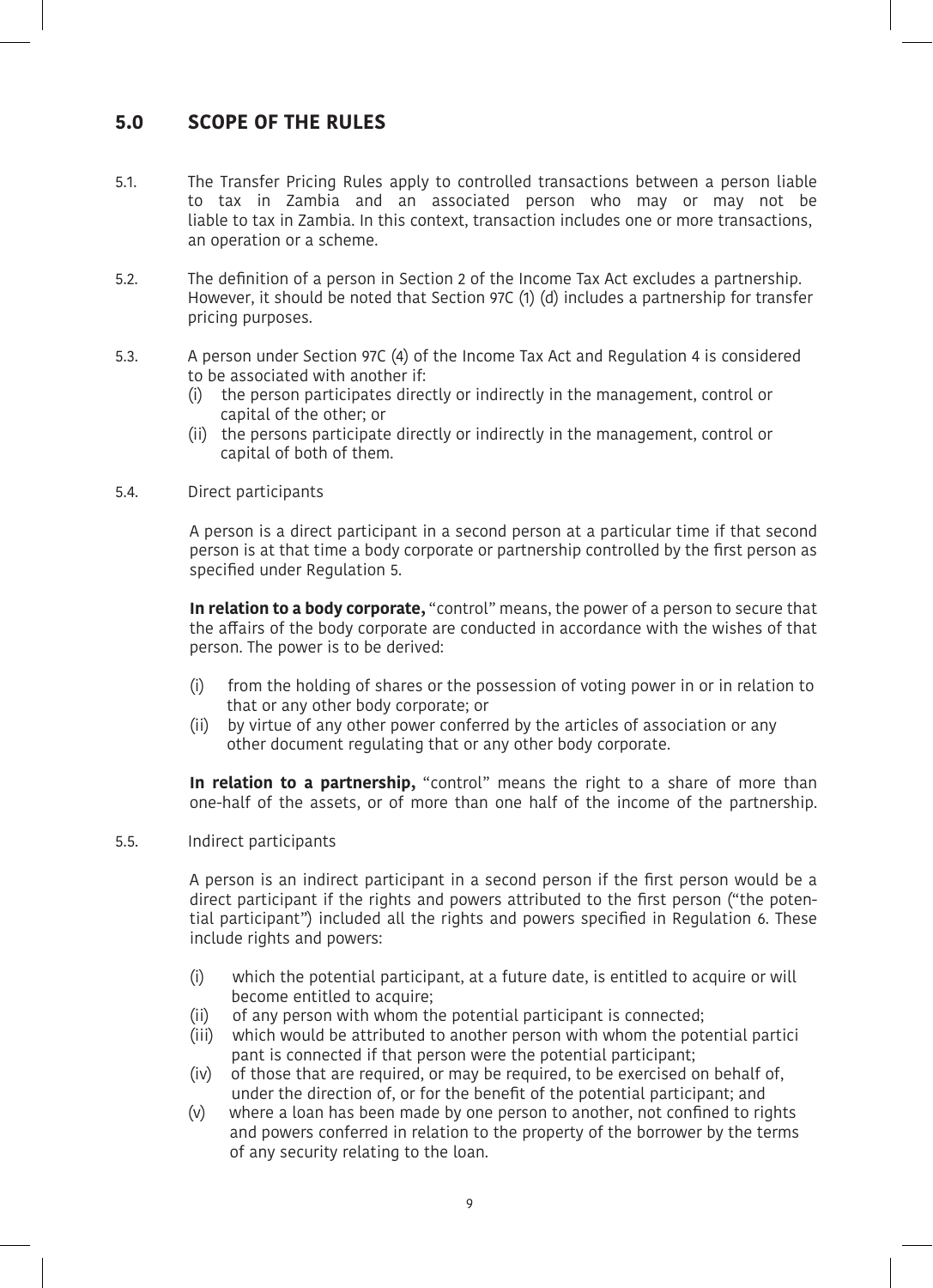The attribution rules are included to prevent abuse and identify, in a realistic way, the persons who are likely to act in concert. In practice, it should only be necessary in a relatively few cases to carry out exhaustive examinations of connections and relationships etc. to identify the necessary attributions. Those persons who are associated will usually be obvious.

#### 5.6. Connected persons

The attribution of rights and powers include those of persons who are connected with each other. Regulation 8 defines connected persons for the purposes of Regulation 6 as follows:

Two persons are connected with each other if: (i) one is an individual and the other is that person's spouse, a relative of that person or of the spouse, or the spouse of a relative, or

(ii) one is a trustee of a settlement and the other is a settlor of that settlement, or is a person who is connected with such a settlor.

In Regulation 8, a "relative" is a brother, sister, ancestor or lineal descendant, and "settlor" and "settlement" take the meaning assigned to them in Section 19 of the Income Tax Act. However, the meaning of settlement is modified to disregard settlements resulting from an order of a court.

#### 5.7. Indirect participants: Major participants

This provision in Regulation 7 is intended to bring certain joint venture companies or partnerships within the scope of the transfer pricing law. Such ventures often mean that "control" by one person, in the sense that the word applies to transfer pricing situations generally, cannot be found. However, the nature of the arrangements means that, by agreement or understanding between the parties, transactions are carried out on terms that do not match arm's length prices. Participants in a joint venture are able to use non-arm's length prices to shift profit overseas for their mutual benefit. The rules only apply to transactions between at least one of the joint venture parties and the joint venture itself, not between the two joint venture parties themselves (unless they are otherwise under common control).

#### 5.7.1. Meaning of major participant

A person is to be an indirect participant in another person – referred to as the "subordinate" – if that first person is a "major participant" in the subordinate. A person is a major participant if:

(i) that person, together with another person, controls the subordinate; and

(ii) the two persons each have interests, rights and powers being at least forty percent (40%) of the holdings, rights and powers in respect of which they, taken together, control the subordinate.

In deciding whether these conditions are satisfied by any two persons, each of them has to have attributed to them all the rights and powers that are attributed to an indirect participant in Regulation 6 (1).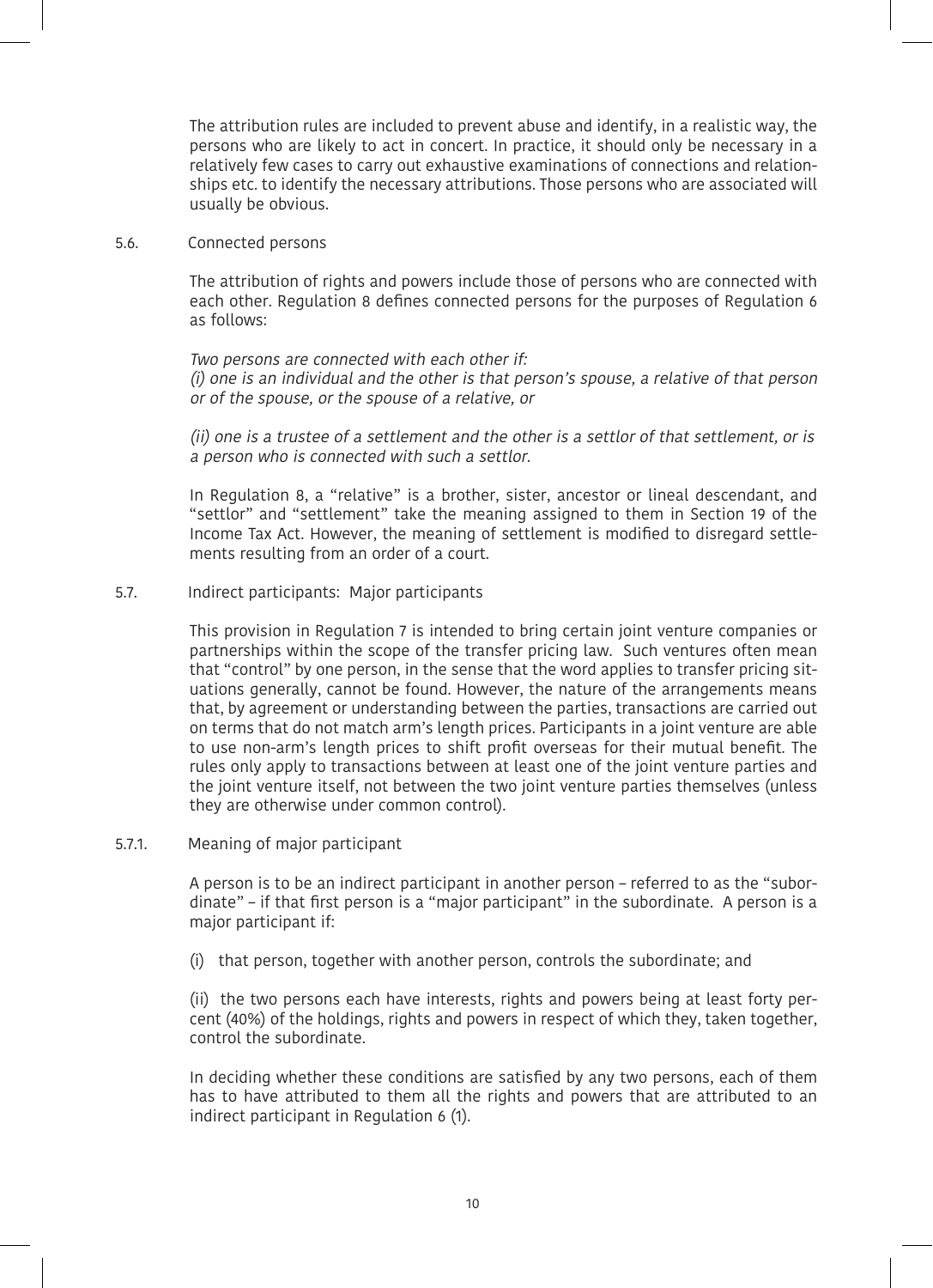**Figure 1:** A joint venture in the UK owned by Zambian and South African companies in equal shares



**Figure 2:** A situation where the dual 40% test is met



**Figure 3:** A situation where the dual 40% test is not met

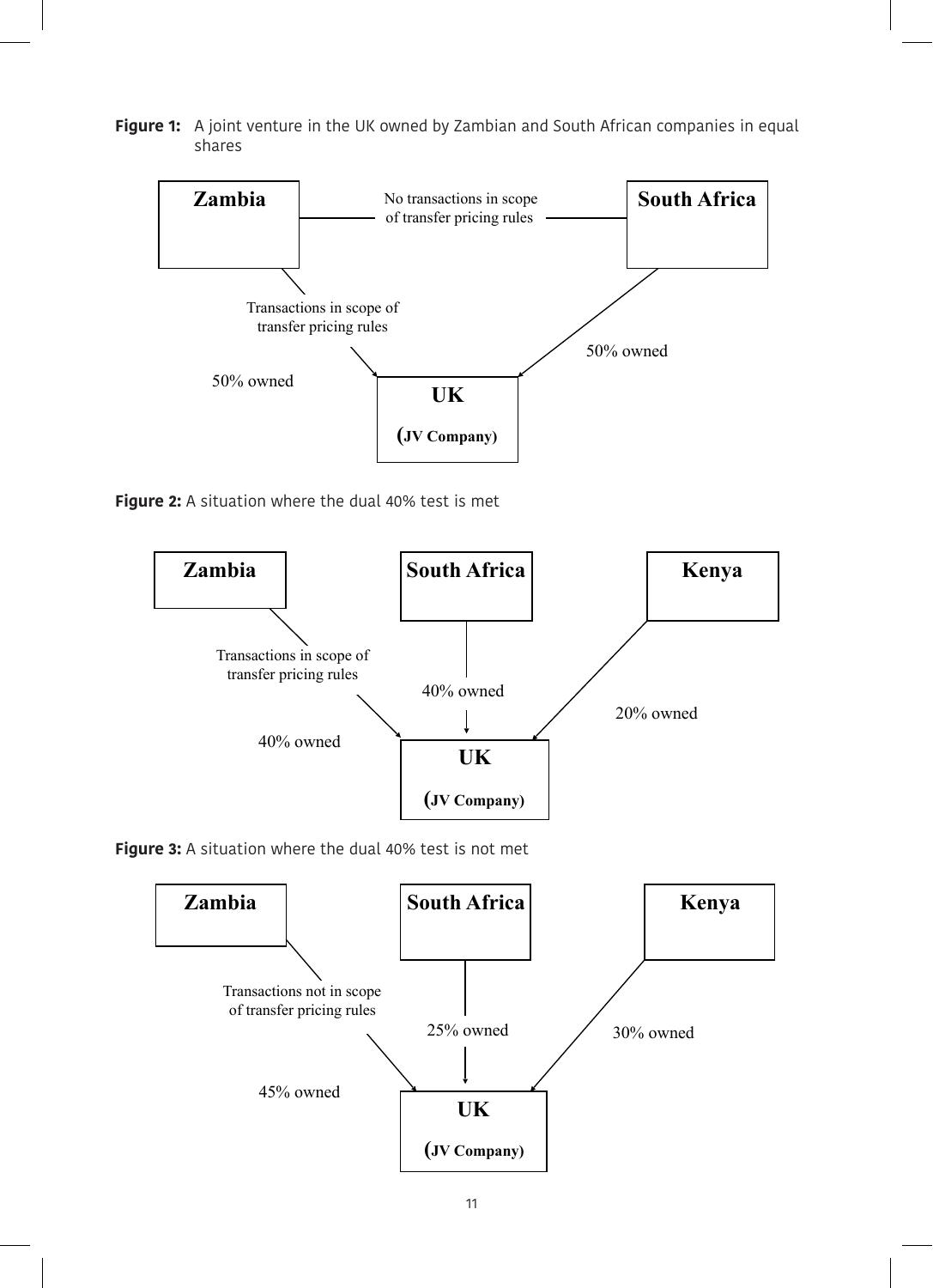- 5.8. The rights or powers attributed to a person include the rights or powers of any family member or partners. This means that, for the purposes of determining whether two persons are controlled persons, one person's ownership of share capital, or a person's practical ability to control a person, may be attributed to another person. For example, an individual A controls Company B; and A's daughter controls Company C. In this case, A's power to control Company B is attributed to A's daughter. (And A's daughter's power to control Company C is attributed to A). This means that Companies B and C are controlled by the same person or persons, and thus are deemed to be connected persons.
- 5.9. The practical ability to control the business decisions of the person refers to the ability to direct business strategy and policy, and to direct the management of the business. Broadly, in the context of a company, this might be board-level decisions. For example, individual A holds no shares in Company B, but is appointed by the shareholders as a member of the Board of Directors of that Company, and, under the constitution of Company B, is able to make key Board decisions without the support of other directors. In this case, A can be said to have the practical ability to control the business decisions of the Company B, and would be deemed to control Company B.
- 5.10. On the other hand, a company, Company X, may enter into a distribution agreement with an uncontrolled company, Company Y, under which Company X purchases goods from Company Y, and sells those goods to third party customers. The agreement might specify the retail price of the goods to be sold to third parties by Company X. In this case, the arrangement is a commercial arrangement between uncontrolled parties, X and Y, and does not give Y the practical ability to control the business decisions of X. Similarly, where one person purchases or sells exclusively or almost exclusively to a single independent person, this does not, by itself, create an ability of the former person to control the business decisions of the latter.
- 5.11. The practices described in this Practice Note should also be applied to the attribution of profit to a permanent establishment. In such cases, the practices are applied as if the permanent establishment and other parts of a legal person are treated as separate and independent enterprises.
- 5.12. In accordance with Regulation 13 (5) contained in the Transfer Pricing Rules, where a person liable to tax in Zambia acquires a new or used asset from a connected person not resident in Zambia, the purchase price of that asset shall be deemed to be nil for the purpose of computing the taxable income of the taxpayer unless the taxpayer provides to the Commissioner-General: the invoice for the acquisition of the asset by the non-resident connected person and the proof of payment of when the asset was purchased by the non-resident connected person.

## **Example 1: Transactions involving the acquisition of a new or used asset from a connected person**

Assume a company resident in Zambia, Company A, acquires a manufacturing machine from a connected person Company B, not resident in Zambia. The machine is new and was initially purchased by Company B from a third party. If Company A claims a tax depreciation deduction or capital allowances, Company A will be required to provide to the Commissioner-General the invoice for which Company B purchased the machine from the third party and the proof of payment between Company B and the third party.

## **The commentary above covers Regulations 4 to 8 and 13(5)**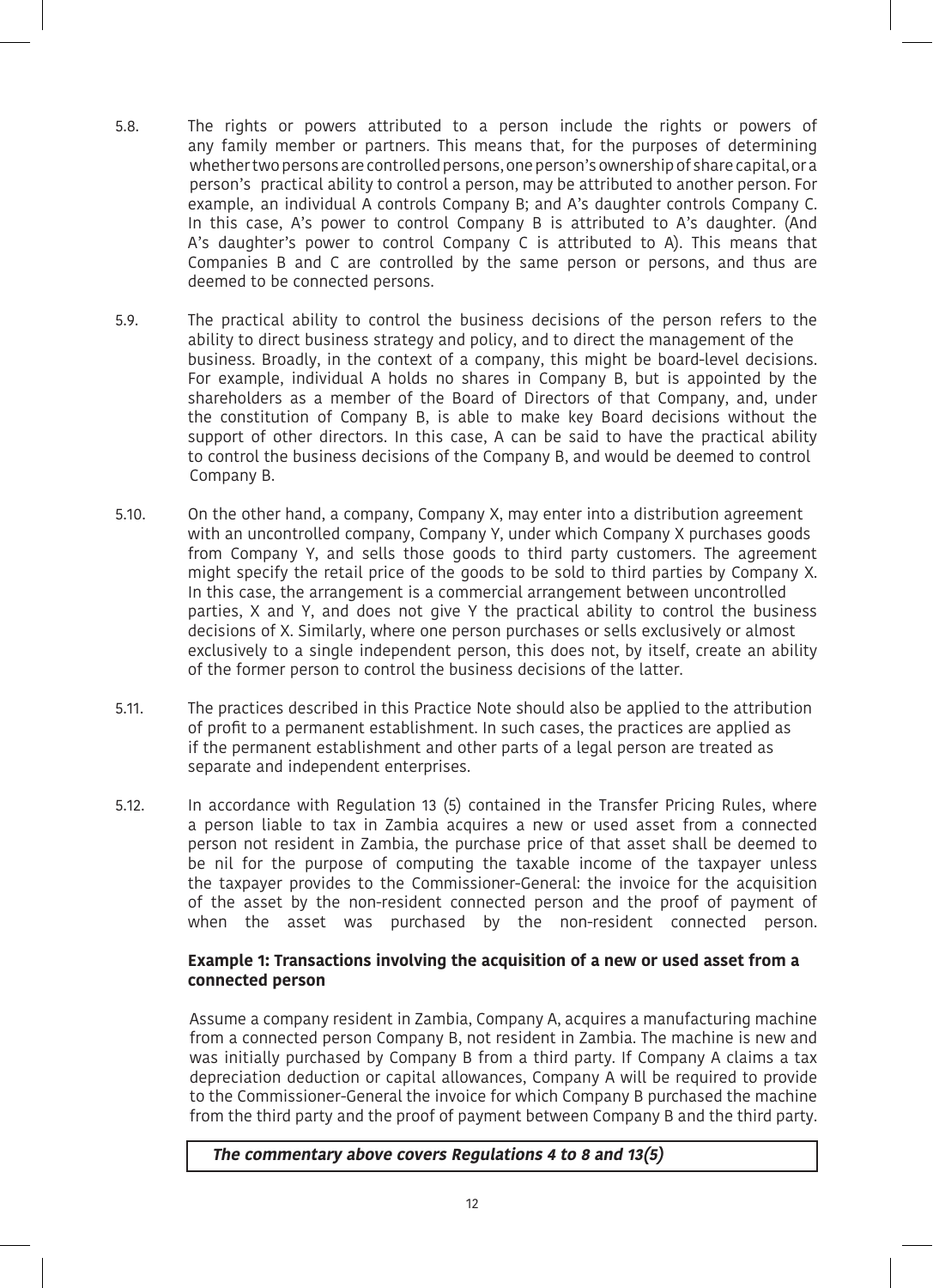# **6.0 PRINCIPLE OF COMPARABILITY**

6.1. The authoritative statement of the arm's length principle is found in paragraph 1 of Article 9 (Associated Enterprises) of the ATAF, OECD and UN Model tax conventions which form the basis of Zambia's bilateral agreements. The Article provides that;

> "Where conditions are made or imposed between two associated enterprises in their commercial or financial relations which differ from those which would have been made between independent enterprises, then any profits which would, but for those conditions, have accrued to one of the enterprises, but, by reason of the conditions, have not so accrued, may be included in the profits of the enterprise and taxed accordingly"

- 6.2. The application of the arm's length principle is generally based on a comparison of the conditions in a controlled transaction (a transaction between two associated persons) with the conditions in a comparable uncontrolled transaction (a transaction between independent persons).
- 6.3. In this context, the term 'conditions' normally refers to the commercial or financial conditions of the transaction. Depending on the method employed, this will normally be a price, gross margin or profit split. However, the term 'conditions' can also address whether, between independent persons, a transaction would not have taken place at all, or a different transaction would have taken place. This means that the arm's length condition, in respect of an actual transaction conducted by a person, may be that a transaction would not have taken place.
- 6.4. Comparable data may be drawn from uncontrolled transactions undertaken by either of the associated persons that conduct the transaction being tested (an 'internal comparable') or by two independent persons. For example, the resale price margin of the reseller in the controlled transaction may be determined by reference to the resale price margin that the same reseller earns on items purchased and sold in comparable uncontrolled transactions ("internal comparable") or the resale price margin earned by one or more independent persons in comparable uncontrolled transactions ("external comparables").
- 6.5. In order for such comparisons to be useful, the economically relevant characteristics of the controlled and uncontrolled transactions must be sufficiently comparable.
- 6.6. To be sufficiently comparable means that:
	- (a) There are no significant differences between the two conditions which could materially affect the financial indicator (e.g. price or margin) being examined under the appropriate transfer pricing method, or
	- (b) If such differences exist, a reasonably accurate comparability adjustment is made to the relevant financial indicator of the uncontrolled transaction in order to eliminate the effects of such differences on the comparison. If suitable adjustments cannot be made, then the transactions cannot be considered comparable.
- 6.7. When comparing a controlled transaction with a potentially comparable uncontrolled transaction, the factors that may be important when determining comparability include: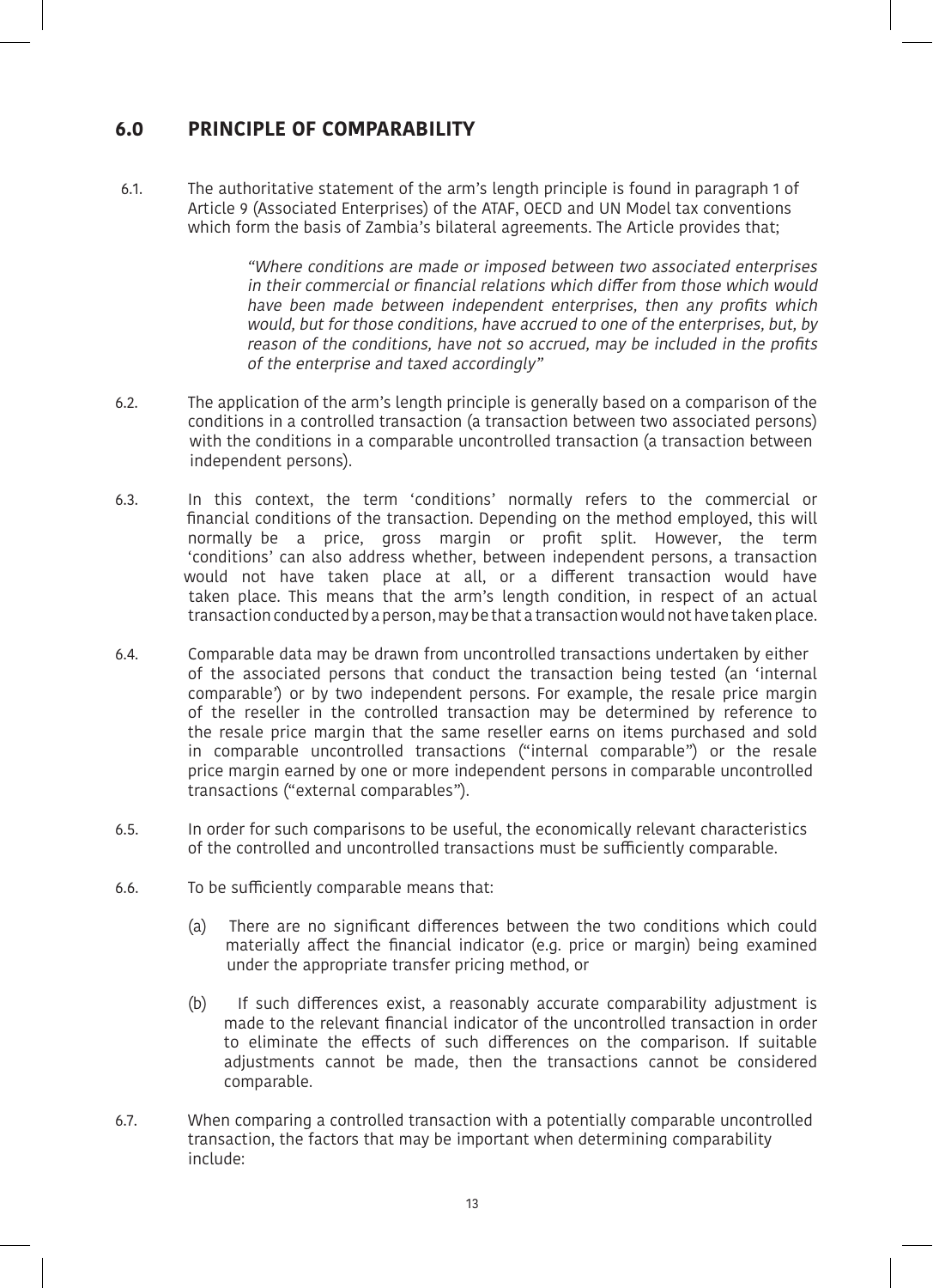- The characteristics of the property or services transfer;
- The functions performed by the parties, taking into account assets used and the relative risks assumed by the parties to the controlled and uncontrolled transactions;
- The contractual terms of the transaction;
- The economic and market circumstances in which the transactions take place; and
- The business strategies pursued by the associated persons in relation to the transactions.
- 6.8. The extent to which each of the above factors are significant in establishing compa rability depends upon the nature of the controlled transaction and the transfer pricing method adopted. For example, when the comparable uncontrolled price method is used, the characteristics of the property or services transferred will be as important as the other factors. Where other methods are employed, such characteristics may be less relevant.
- 6.9. In carrying out a comparability analysis, these factors are relevant in analyzing both the controlled transactions and the uncontrolled transactions.
- 6.10. It is recognised that information concerning comparables is often less than perfect. In some cases, information is scarce; in other cases, there may be uncertainties about the reliability of comparables. The significance of such issues will vary from case to case, and depend both on the nature of the controlled transaction and the method adopted. This issue is discussed further in Section 10 below.
- 6.11. In the absence of information on uncontrolled transactions from the same geographic market as the controlled transaction, comparable uncontrolled transactions from other geographic markets may be accepted by the Commissioner-General. A determination of whether comparables from other geographic markets are reliable has to be made on a case-by-case basis, and by reference to the extent to which they satisfy the comparability factors and represent the most reliable choice of the method and tested party (if applicable). The expected impact of geographic differences and other factors on the price and profitability shall be assessed by the taxpayer or the Commissioner-General.
- 6.12. As discussed in Section 9 below, the use of statistical techniques may be appropriate in cases where there are some uncertainties about the relative reliability of comparability data.
- 6.13. It is important that taxpayers and the Commissioner-General both make efforts to identify the most reliable comparable data in each case, but it must also be borne in mind that perfectly reliable data is not always available, and that the use of lessthan-perfect data may be inevitable, providing it is appropriate in the application of the chosen method and is likely to give rise to a sufficiently reliable indication of arm's length conditions.
- 6.14. Regulation 15 allows for the aggregation of controlled transactions that are economi cally closely linked to one another or form a continuum that cannot be analysed separately. In this case the use of one transfer pricing method may be appropriate in determining an arm's length price for the aggregated controlled transactions.

The following legislative references pertain to the commentary on the principle of comparability above: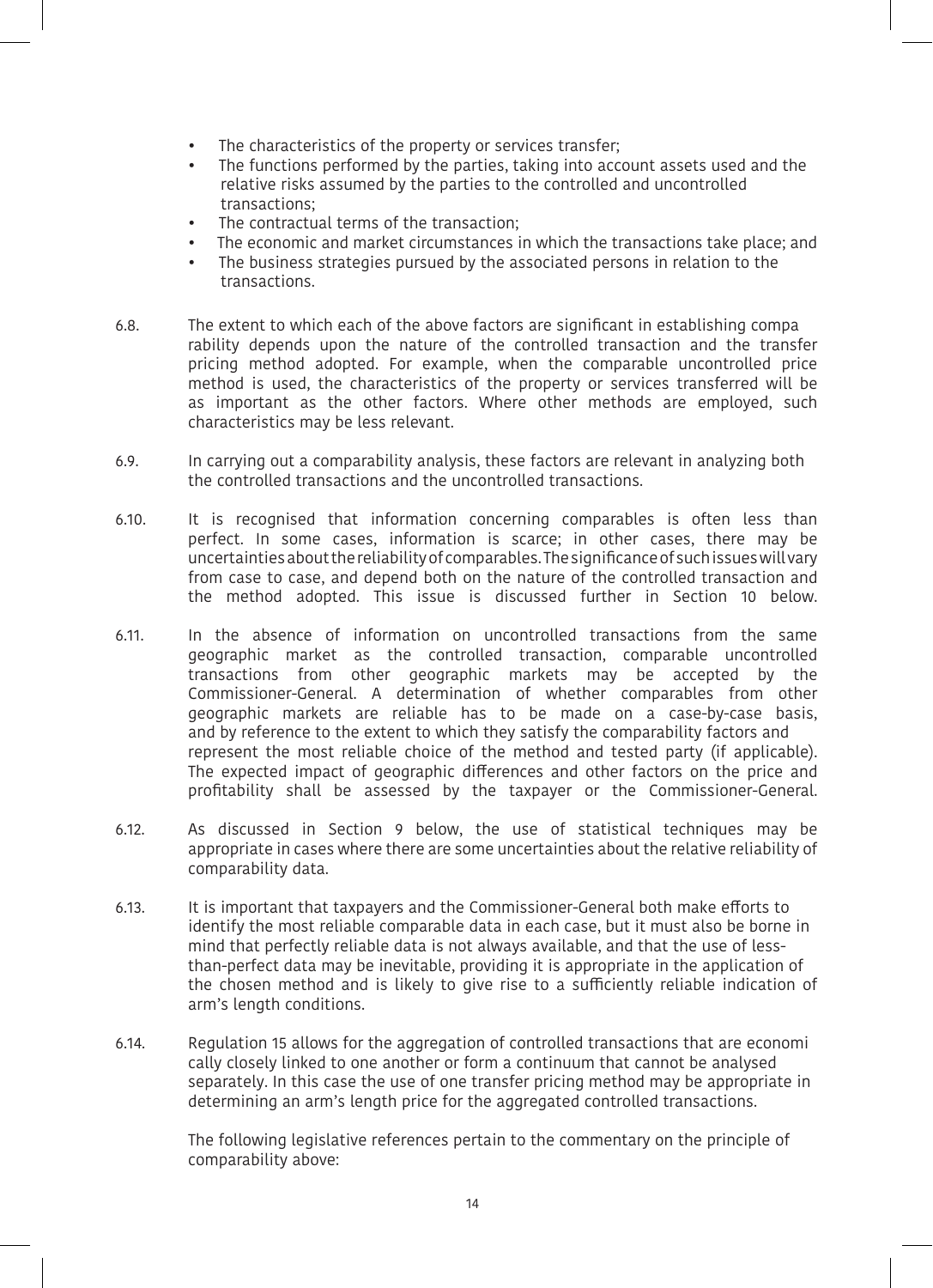| <b>Regulation 11: Comparability</b> |                                                                                                                                                                                                                                                         |  |  |  |
|-------------------------------------|---------------------------------------------------------------------------------------------------------------------------------------------------------------------------------------------------------------------------------------------------------|--|--|--|
|                                     | 11. (1) An uncontrolled transaction is comparable to a controlled transaction<br>within the meaning of Section 97A (2) of the Act when -                                                                                                                |  |  |  |
|                                     | (a) there are no significant differences between that uncontrolled<br>transaction and a controlled transaction that could materially affect<br>the financial indicator being examined under the appropriate<br>transfer pricing method; or              |  |  |  |
|                                     | (b) such differences exist, if a reasonably accurate adjustment is made<br>to the relevant financial indicator of the controlled transaction in<br>order to eliminate the effects of those differences on the comparison.                               |  |  |  |
| (2)                                 | The Commissioner-General, in causing to be determined whether two or more<br>transactions are comparable, shall consider the following factors to the extent that<br>they are economically relevant to the facts and circumstances of the transactions: |  |  |  |
|                                     | (a) the characteristics of the property or services transferred or supplied;                                                                                                                                                                            |  |  |  |
| (b)                                 | the functions undertaken by each person with respect to the<br>transactions while taking into account assets used and risks assumed;                                                                                                                    |  |  |  |
| (c)                                 | the contractual terms of the transactions;                                                                                                                                                                                                              |  |  |  |
| (d)                                 | the economic circumstances in which the transactions take place; and                                                                                                                                                                                    |  |  |  |
| (e)                                 | the business strategies pursued by the person and associated person<br>in relation to those transactions.                                                                                                                                               |  |  |  |

#### 6.15. The five comparability factors are discussed in more detail below.

## 6.15.1. **Characteristics of the property or services**

The OECD Transfer Pricing guidelines provide a non-exhaustive list of features that may be relevant in comparing two products:

(i) In the case of transfers of tangible property;

- The physical features of the property,
- Its quality and reliability, and
- The availability and volume of supply.
- (ii) In the case of the provision of services
	- The nature and extent of the services.

(iii) In the case of intangible property

- The form of transaction (e.g. licensing or sale),
- The type of property (e.g. patent, trademark, or know-how),
- The duration and degree of protection, and
- The anticipated benefits from the use of the property.

The significance of the actual characteristics of a product or service being transferred in determining an arm's length price depends on the transfer pricing method to be applied.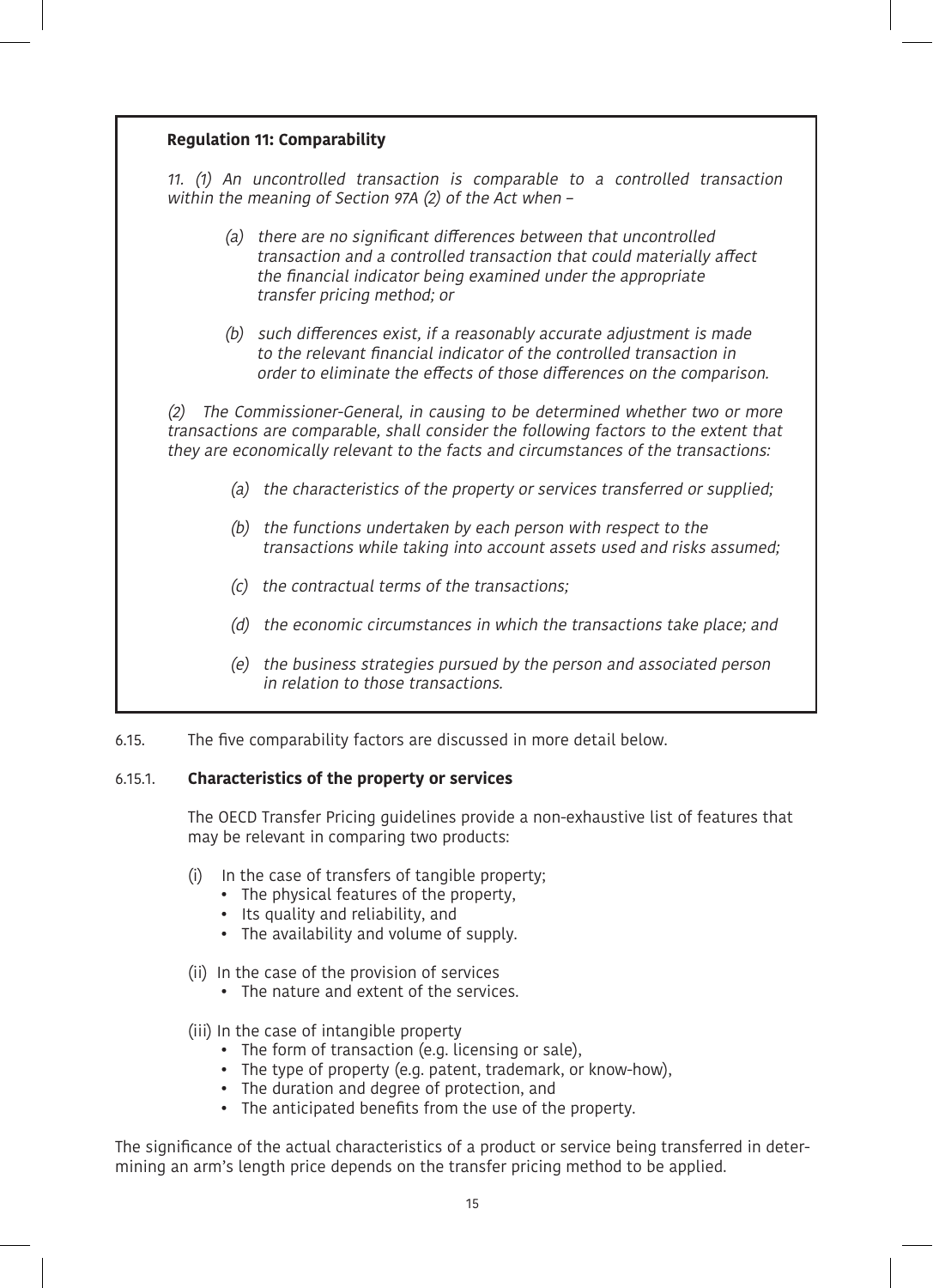For example, in applying the Comparable Uncontrolled Price (CUP) method, the precise characteristics of the goods or services will always be relevant. On the other hand, when the Transactional Net Margin method is applied, the functions and risks undertaken by the relevant entities are likely to be more important than the characteristics of the goods or services transferred.

## **6.15.2. Functions undertaken**

The compensation for the transfer of property or services between two independent persons will usually reflect the functions that each person performs, taking into account the risks assumed and the assets used. In determining whether two transactions are comparable, the functions undertaken and risks assumed by the independent persons should be compared to those undertaken by the associated persons.

It can be assumed that the operation of the market in an 'arm's length' context results in the highest profit potential being found in those persons that assume economically significant risks, and those that provide unique and valuable contributions (such as scarce capabilities or unique and valuable intangibles).

A practical way of evaluating functional comparability is to prepare a functional analysis. A functional analysis is a method of finding and organising facts about a business' functions, assets (including intangible property) and risks in the transaction. It aims to determine how these are divided between the parties involved in the transaction under review. This identifies the nature and characteristics of the controlled transactions that have to be priced.

Usually in the open market, the assumption of increased risk will be compensated for by an increase in the expected return although the actual return may or may not increase depending on the degree to which the risks are actually realised. The risks assumed must therefore be taken into account in the functional analysis. In applying the transfer pricing rules, the reward for risk is based on the arm's length principle, and must take into account how economically significant risk is allocated in contracts between persons, and which person in fact:

- (i) bears the financial risk (upside or downside consequences of risk outcomes).
- (i) performs the relevant risk control functions and risk mitigation functions.
- (i) has the financial capacity to assume the risk.

For transfer pricing purposes, in cases where the contractual allocation of risk diverges from these factors, risk must be allocated to the person or persons that perform the relevant risk control and risk mitigation functions, and have the financial capacity to assume the risk.

If a person does not in fact control the financial risks associated with its funding activities, for tax purposes, it shall not be allocated the profits associated with those risks and will be entitled to no more than a risk-free return.

In cases where the person that performs the relevant risk control and risk mitigation functions does not have the financial capacity to assume the risk, the Commissioner-General shall determine what adjustments to the transaction are needed for the transaction to result in an arm's length outcome.

## **6.15.3. The contractual terms of the transaction**

In arm's length transactions, the divergence of interests between the parties ensures: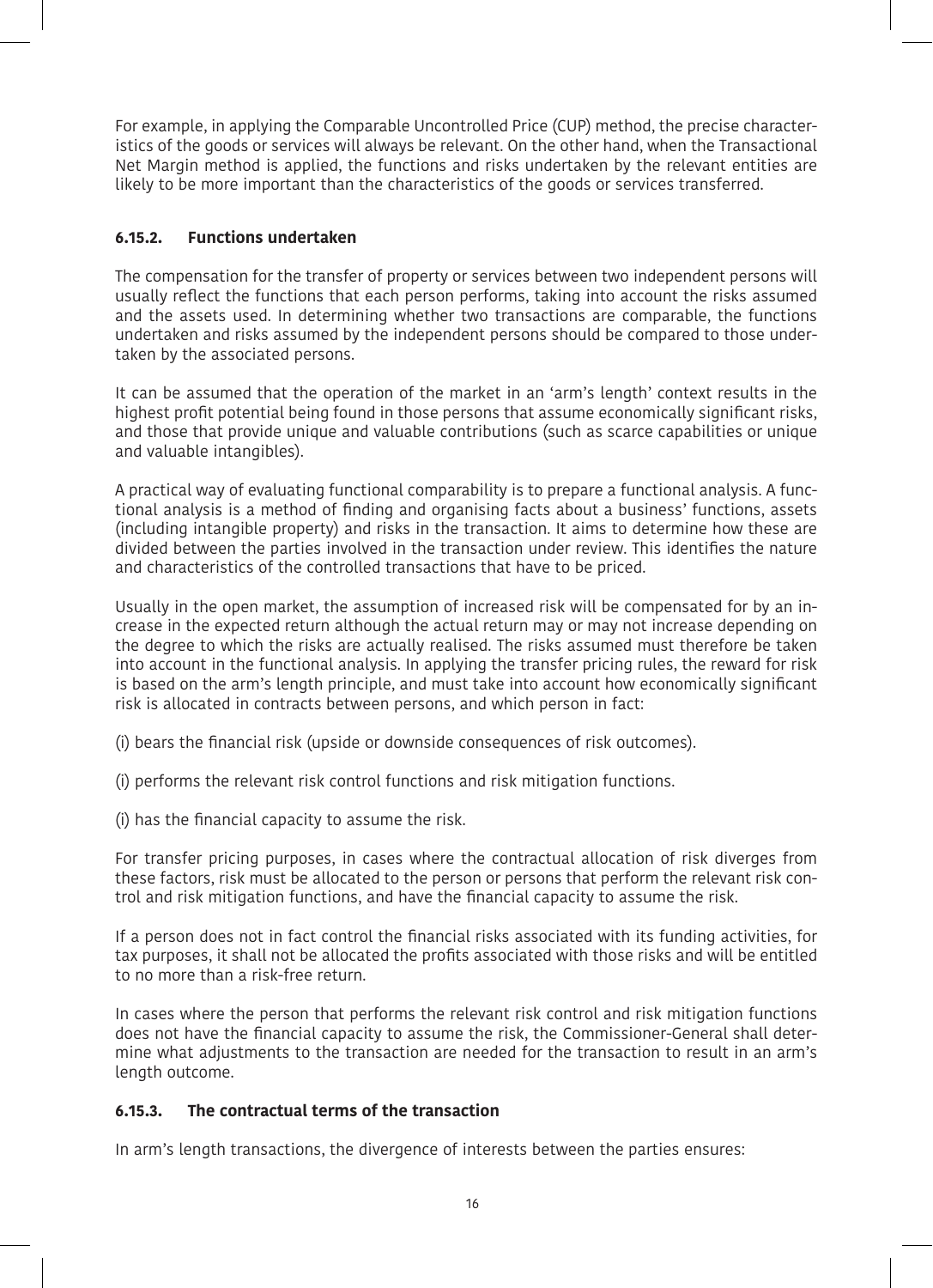(i) that contractual terms are concluded that reflect the interests of both the parties;

(i) that the parties will ordinarily seek to hold each other to the terms of the contract, and

(i) that contractual terms will be ignored or modified after the fact generally only if it is in the interest of both parties.

The same divergence of interests may not exist in the case of connected persons or any such divergence may be managed in ways facilitated by the controlled relationship and not solely or mainly through contractual agreements. It is, therefore, important to examine whether the conduct of the parties conforms to the terms of the contract.

## **In cases where there is a divergence between the terms of an actual contract between controlled persons and the behaviour of the parties, then the latter should be used in determining arm's length conditions.**

## **6.15.4. Economic circumstances**

Arm's length prices and margins may vary across different markets even for transactions involving the same property or services; therefore, comparability requires that the markets in which associated persons and persons conducting comparable transactions operate do not have differences that have a material effect on price or that appropriate adjustments can be made to eliminate those differences. As a first step, it is essential to identify the relevant market or markets taking account of available substitute goods or services. Economic circumstances that may be relevant to determining market comparability include the following:

- (a) The geographic location;
- (b) The size of the markets;
- (c) The extent of competition in the markets and the relative competitive positions of the buyers and sellers;
- (d) The availability (risk thereof) of substitute goods and services;

(e) The levels of supply and demand in the market as a whole and in particular regions, if relevant;

- (f) Consumer purchasing power;
- (g) The nature and extent of government regulation of the market;
- (h) Costs of production, including the costs of land, labour, and capital;
- (i) Transport costs;
- (j) The level of the market (e.g. retail or wholesale); and
- (k) The date and time of transactions.

### **The facts and circumstances of the particular case will determine whether differences in economic circumstances have a material effect on price and whether reasonably accurate adjustments can be made to eliminate the effects of such differences.**

### **6.15.5. Business Strategies**

Business strategies must also be examined in determining comparability for transfer pricing purposes. Business strategies take into account the following:

- (a) Innovation and new product development,
- (b) Degree of diversification,
- (c) Appetite for risk,
- (d) Assessment of political stability,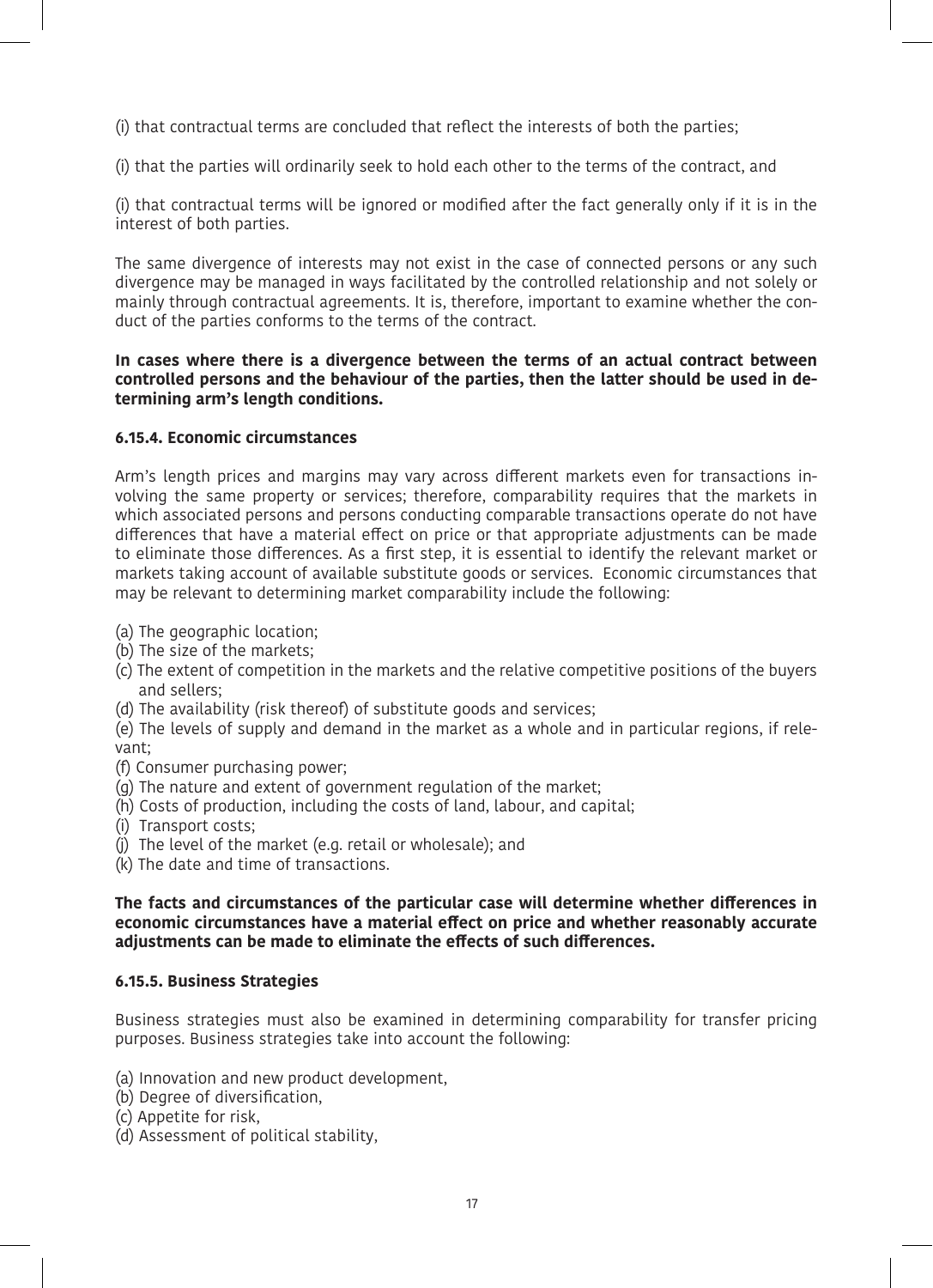- (e) Input of existing and planned labour
- (f) Market penetration strategies,
- (g) Duration of arrangements, and
- (h) Other factors bearing upon the daily conduct of business.

When evaluating whether a taxpayer was following a business strategy that temporarily decreased profits in return for higher expected long term profits, several factors should be considered. For example, it will be important to examine the conduct of the parties to determine if it is consistent with the purported business strategy. If, for example, a manufacturer charges its associated distributor a below-market price as part of a market penetration strategy, it would be expected that the cost savings to the distributor may be reflected in the price charged to the distributor's customers or in greater market penetration expenses incurred by the distributor. If neither of these actually occur, the purported business strategy, and the associated pricing, may be challenged.

Another factor to consider is whether the nature of the relationship between the parties to the controlled transaction would be consistent with the taxpayer bearing the costs of the business strategy. For example, in arm's length transactions, a company would generally not bear the costs of a market penetration strategy if it did not have a realistic expectation of benefiting from that strategy. Where a company has undertaken market development activities at its own risk and enhances the value of a product, for example, through a trademark or trade name, this situation should be reflected in the analysis of functions for the purposes of establishing comparability.

An additional consideration is whether there is a plausible expectation that following the business strategy will produce a return sufficient to justify its costs within a period of time that would be acceptable in an arm's length arrangement. It is recognised that a business strategy such as market penetration may fail, and the failure does not of itself allow the strategy to be ignored for transfer pricing purposes. However, if such an expected outcome was implausible at the time of the transaction, or if the business strategy is unsuccessful but nonetheless is continued beyond what an independent person would accept, the arm's length nature of the business strategy may be doubtful. Ultimately, the most important consideration is whether the strategy in question could plausibly be expected to prove profitable within the foreseeable future (while recognising that the strategy might fail), and that a party operating at arm's length would have been prepared to sacrifice profitability for a similar period under such economic circumstances and competitive conditions.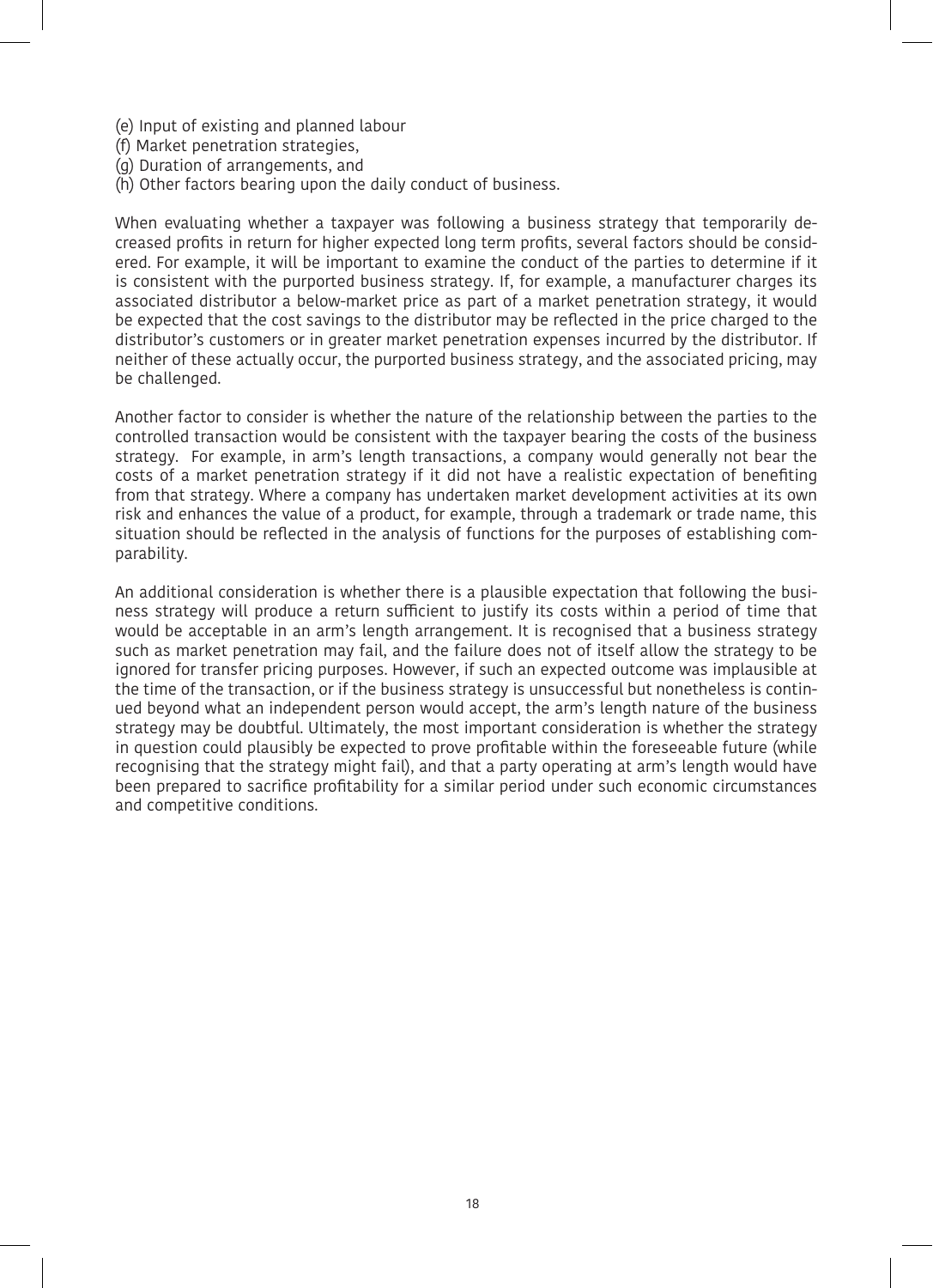## **7.0 TRANSFER PRICING METHODS**

- 7.1. Consistent with the OECD Transfer Pricing guidelines and UN Practical Manual on Transfer Pricing for Developing Countries, the Transfer Pricing methods are set out in Section 7.4 below for the purposes of ascertaining the arm's length price of a controlled transaction.
- 7.2. The most appropriate method in a given case will depend on the facts and circumstances of the case and the extent and reliability of data on which to base a comparability analysis. It should always be the intention to select the method that produces the highest degree of comparability.
- 7.3. The choice of the most appropriate method should, therefore, be based on a practical weighting of the evidence, having regard to:
	- (a) The nature of the activities being examined, determined through an analysis of the functions undertaken by each person in that controlled transaction and taking into account assets used and risks assumed;
	- (b) The availability, quality and reliability of the data needed to apply the selected transfer pricing method or other transfer pricing methods;
	- (c) The nature and extent of any assumptions;
	- (d) The degree of comparability that exists between the controlled and uncontrolled transactions where the difference would affect conditions in the arm's length dealings being examined; and
	- (e) The respective strengths and weaknesses of the methods in the circumstance of the case.
- 7.4. Generally, the application of the principles outlined in Section 7.3 above often results in the following steps in determining the most appropriate method:
	- (i) In cases where, taking into account the comparability factors described in Section 10, one or more reliable comparable prices are available, the comparable uncontrolled price (CUP) method is used. As discussed in Section 8.1 below, it is often very difficult to identify a sufficiently reliable CUP.
	- (ii) In cases where a CUP is unavailable, the next step is to consider whether a 'one-sided method' is available. A one-sided method refers to a cost plus, resale price or Transactional Net Margin Method (TNMM) applied to gross or net profit derived from functions undertaken by one of the parties to the transaction (the 'tested party'). Such a method may be available if one or more sufficiently reliable comparables are available for the function or functions undertaken by one of the parties to the transaction, taking into account the comparability factors described in Section 10, and that sufficiently reliable information on the relevant financial indicator in the comparables is available.
	- (iii) Where a one-sided method is appropriate, the tested party should be the party for which:
		- (a) one or more sufficiently reliable comparables are available, and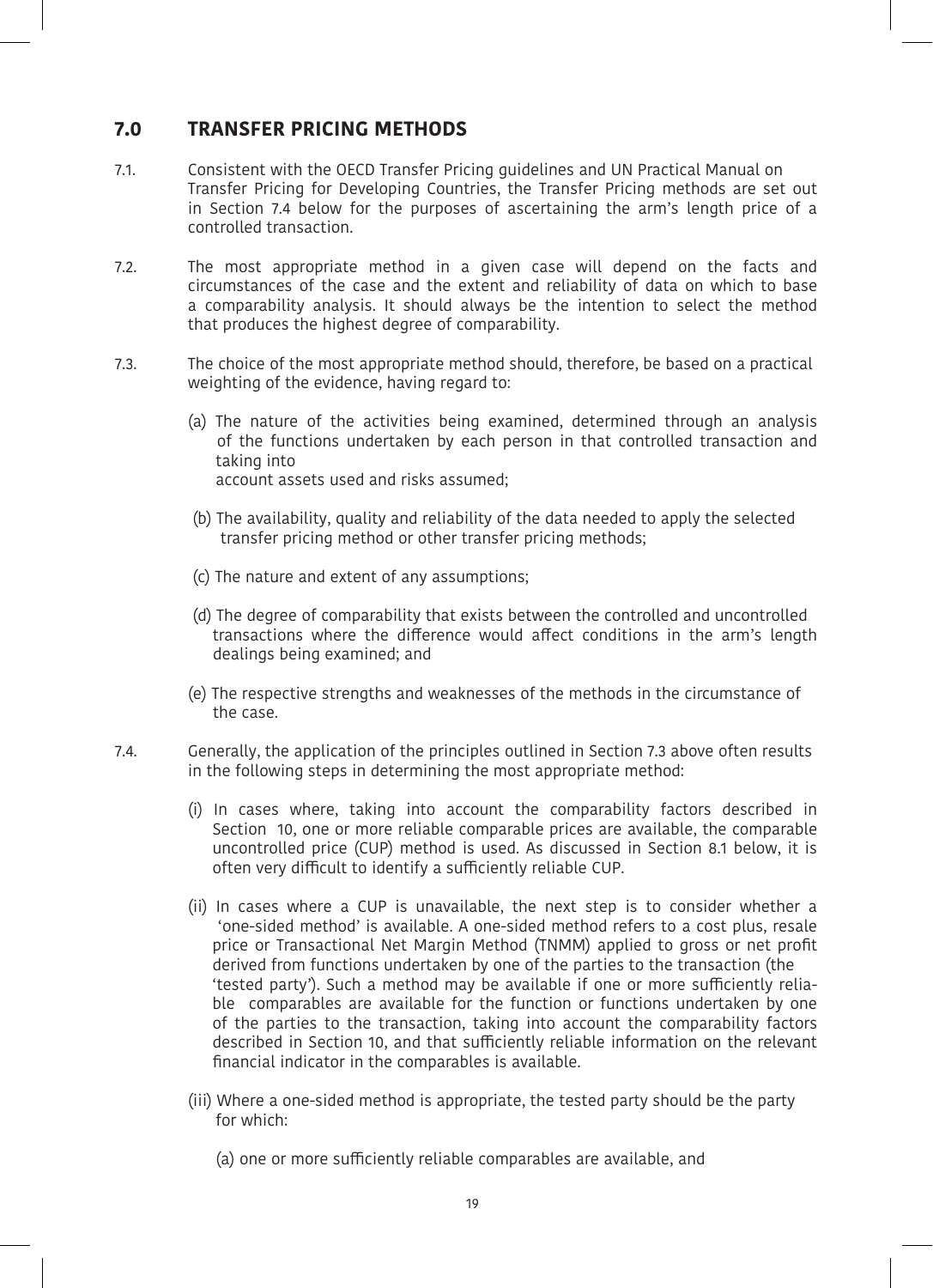(b) sufficiently reliable information on the relevant financial indicator in the comparables is available.

Generally, it is less likely that a sufficiently reliable comparable will be available to test a return to a function that involves the use of a unique and valuable contribution, such as valuable unique intangibles, or a function that assumes significant risk.

- (iv) In cases where a one-sided method is not available, then a profit split method should be considered. This will often be most appropriate in cases where both parties to the transaction make unique and valuable contributions such as certain intangibles.
- (v) It should be noted, however, that a profit split method will not normally be appropriate where one of the parties to the transaction is allocated neither significant risk nor valuable intangibles. In such a case a one-sided method is likely to be more appropriate. In cases where a transfer pricing analysis indicates that a one-sided method is most appropriate, a profit split method should not be used solely because reliable comparables cannot be found to apply it.

 Where the CUP method and another transfer pricing method are applicable in an equally reliable manner, the CUP method shall take precedence.

 Where the cost plus or resale price method and the TNMM or profit split method are applicable in an equally reliable manner, the cost plus or resale price method shall take precedence.

- 7.5. Notwithstanding the guidance in the paragraphs above, a different method may be applied by the taxpayer or the Commissioner-General, provided the Commissioner-General is satisfied that:
	- (i) None of the approved methods can be reasonably applied to determine arm's length conditions for the controlled transaction; and
	- (ii) Such other method yields a result consistent with that which would be achieved by independent persons engaging in comparable uncontrolled transactions under comparable circumstances.

Where the taxpayer wishes to apply a different method, the taxpayer must state why the five transfer pricing methods stated in paragraph 7.7 below were regarded as less appropriate or non-workable in the circumstances of the case, and the reasons why the selected method was regarded as the most appropriate for satisfying the arm's length principle.

#### **Note:**

The application to use a different transfer pricing method should be made in writing to the Commissioner-General.

7.6. There is no requirement for a taxpayer to use more than one method when carrying out a transfer pricing analysis. However, a taxpayer may choose to employ a second (corroborative) method if it is considered necessary for improving the reliability of the analysis. Other than in the situation described in paragraph 7.5 above, there is no requirement for the transfer pricing documentation to include a systematic analysis of the reasons for the rejected methods.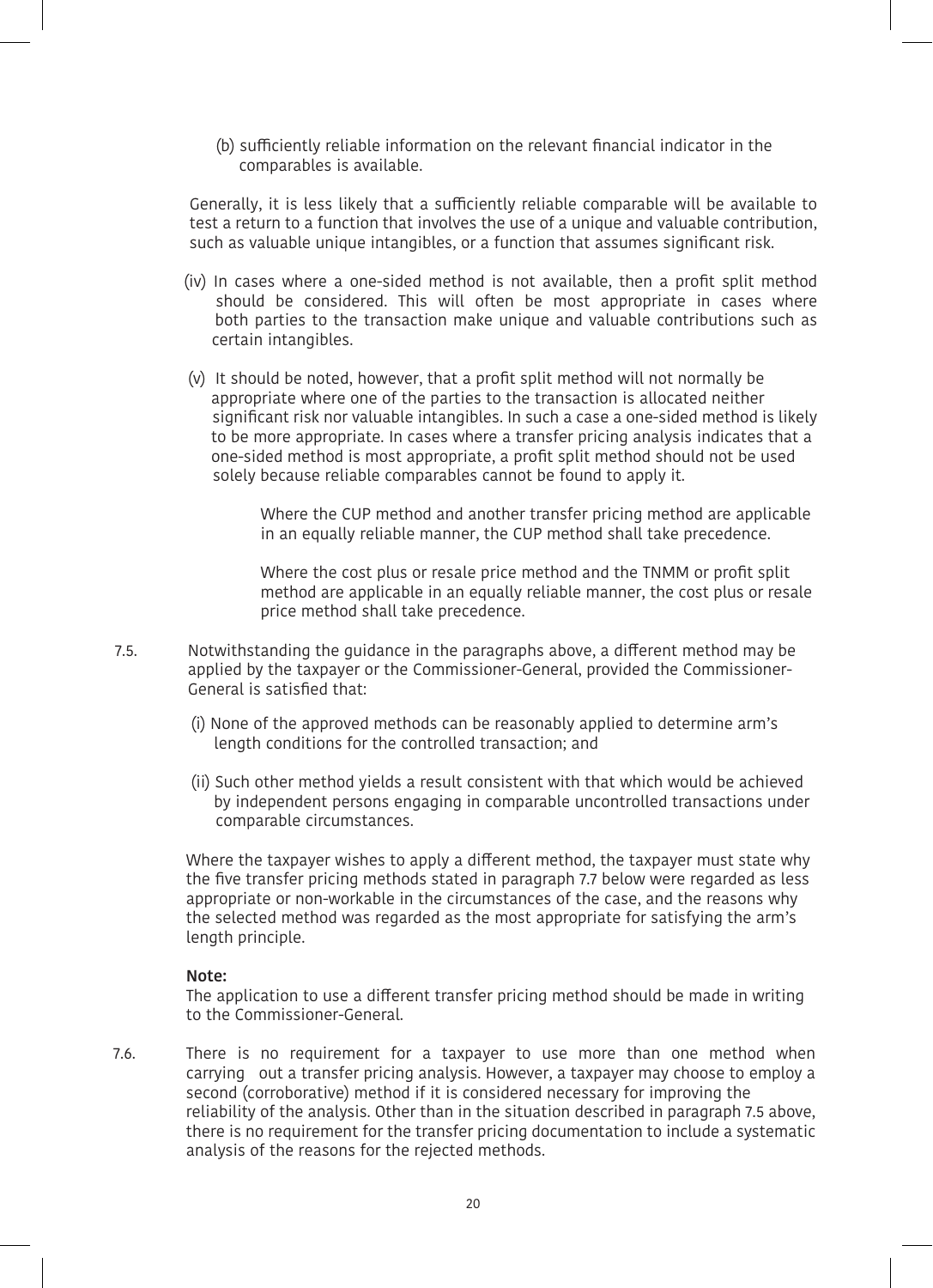- 7.7. Consistent with the OECD and UN guidelines, the Transfer Pricing Rules recognise the standard transfer pricing methods below:
	- (a) The comparable uncontrolled price method (CUP method);
	- (b) The resale price method (RP method);
	- (c) The cost plus method (CP method);
	- (d) The transactional net margin method (TNMM); and
	- (e) The transactional profit split method (TPS method).
- 7.8. The Commissioner-General acknowledges that the suitability and reliability of a method will depend on the facts and circumstances of each case.
- 7.9. The application of a one-sided transfer pricing methodology (the resale price method, cost-plus method or transactional net margin method) requires the selection of a tested party — i.e. the party for which the relevant condition being examined, such as gross profit margin, is tested under the method. The tested party should be the party to which a transfer pricing method can be applied in the most reliable manner and for which the most reliable comparable data can be found. Usually, the tested party will be the one with the simplest functional profile.

## **Example 2: Tested party**

Assume Company A, resident in Zambia is a manufacturer of beverages. Company A owns valuable and in some cases unique assets (plant, equipment, trademarks, knowhow) and assumes significant risk in carrying out its manufacturing functions. Company A sells its beverages to Company B, a routine distribution entity in Country B that assumes limited risks and owns no economically significant assets nor assumes any economically significant risks. As the more routine entity, Company B should in this case be the tested party. Assuming that reliable financial information and comparable data can be obtained, selecting Company B as the tested party should result in the most reliable application of the chosen transfer pricing method.

#### **Note:**

Company B has been selected as the tested party because it is the one with the simplest functional profile i.e. it deals with routine distribution, has no unique assets and does not assume any economically significant risks.

7.10. Where the most appropriate transfer pricing method in the circumstances of the case, determined following the guidance at paragraph 7.5 above, is a one-sided method, financial information on the tested party is needed irrespective of whether the tested party is a domestic or foreign entity. In these circumstances, sufficient information is needed to be able to reliably apply the selected method to the foreign tested party and to enable a review, by the Commissioner-General, of the application of the method to the foreign tested party. This should, at a minimum, include an overview of the tested party's operations, a value chain and industry analysis and a functional analysis.

#### **7.11. Comparable Uncontrolled Price (CUP) Method**

7.11.1. In applying the CUP method, a direct comparison is drawn between the price charged for a specific product in a controlled transaction and the price charged for a closely comparable product in an uncontrolled transaction in comparable circumstances. It, therefore, primarily focuses on the property being transferred or service being rendered, but also takes into account broader business functions and economic circumstances.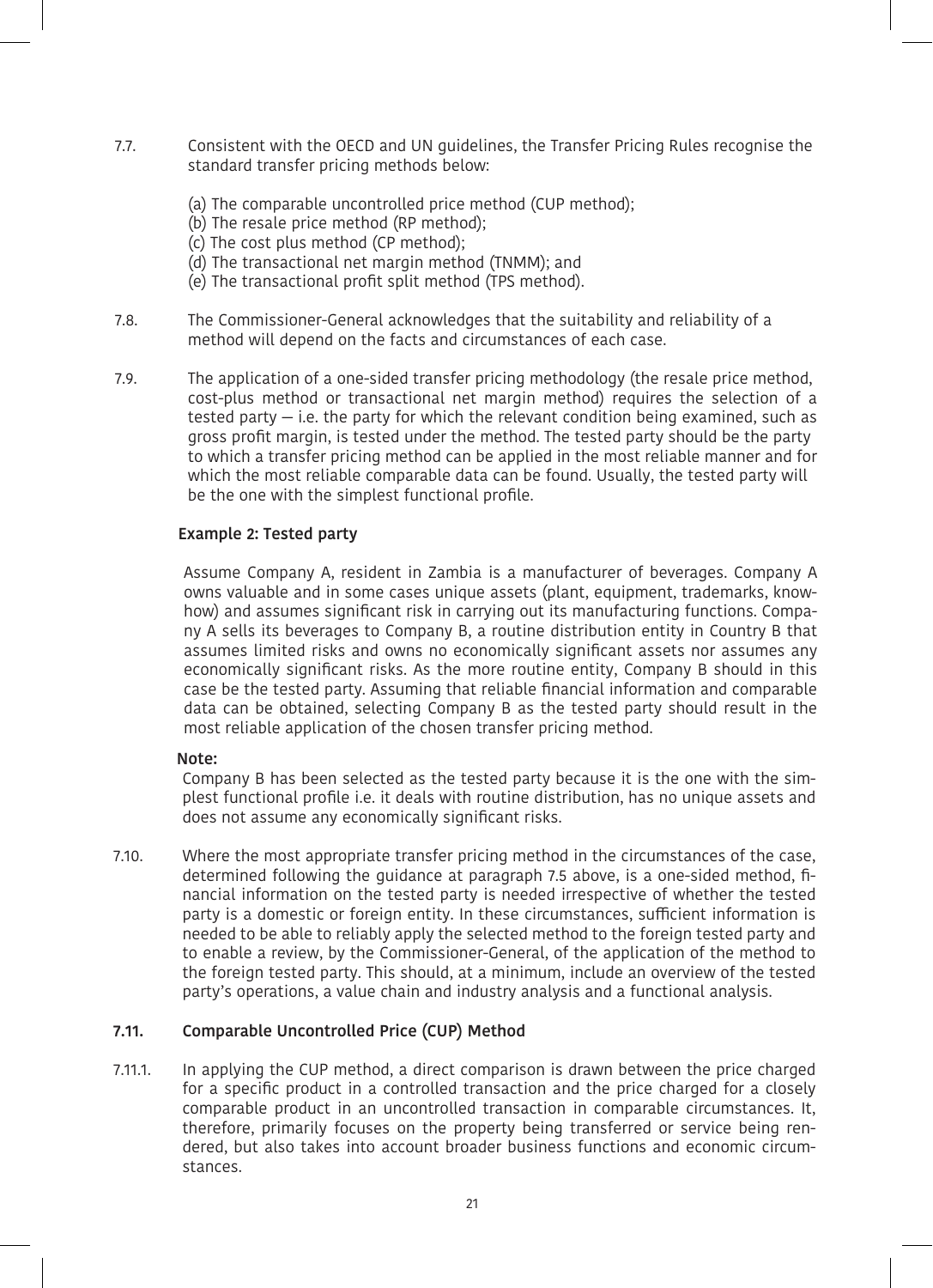- 7.11.2. The two transactions being compared can only be truly comparable if there are no differences between the two transactions, which would have a material effect on the price, or if reasonably accurate adjustments can be made to eliminate the effect of differences that may materially affect the price.
- 7.11.3. It is important to keep in mind that two transactions would not be comparable merely because the product or service transferred is comparable. Regard should also be had to the effect on the price of broader business functions and economic circumstances other than just the product comparability. For example, a manufacturer of tinned fruit in Zambia may sell a product to its own customers in Zambia (such as wholesalers and larger retailers) and also to an uncontrolled distributor in Country B. Even if the product in both transactions is identical, the CUP method is unlikely to be applicable, unless reliable adjustments can be made. This is because there are likely to be differences between the two transactions that, at arm's length, would have a material effect on the price. These may include different risks (e.g. exchange risk); different costs involved (e.g. transport); differences in the level of market (i.e. selling to a distributor rather than wholesalers/retailers); differences between the Country B and Zambian markets.
- 7.11.4. As another example, assume a taxpayer sells 1,000 tons of a product for K80 per ton to a controlled person in its Multinational Enterprise group, and at the same time sells 500 tons of the same product for K100 per ton to an independent person. This case requires an evaluation of whether the different volumes should result in an adjustment of the transfer price. The relevant market should be researched by analysing transactions in similar products to determine typical volume discounts.

Example 3: Comparable Sales of Same Product

MCO, a manufacturer, sells the same product to both controlled and uncontrolled distributors. The circumstances surrounding the controlled and uncontrolled transactions are substantially the same, except that the controlled sales price is a delivered price and the uncontrolled sales are made free on board (f.o.b.) MCO's factory (which means the buyer takes responsibility for delivery costs of the goods for the remainder of their transit). Differences in the contractual terms of transportation and insurance generally have a definite and reasonably ascertainable effect on price, meaning reasonably accurate adjustments can be made to the results of the uncontrolled transaction to account for such differences. No other material difference has been identified between the controlled and uncontrolled transactions. As MCO is engaged in both controlled and uncontrolled transactions, it is likely that all material differences between the two transactions have been identified. In addition, the Comparable Uncontrolled Price Method is applied to an uncontrolled comparable with no product differences, and there are only minor contractual differences that have a definite and reasonably ascertainable effect on price. The results of this application of the Comparable Uncontrolled Price Method will therefore provide the most direct and reliable measure of an arm's length result.

#### **7.12. Resale Price Method (RPM)**

7.12.1. The resale price method begins with the price at which a product that has been purchased from an associated person is resold to an independent person.

This price (the resale price) is then reduced by an appropriate gross margin (the "resale price margin") representing the amount out of which the reseller would seek to cover its selling and other operating expenses and, in the light of the functions performed (taking into account assets used and risks assumed), make an arm's length gross mar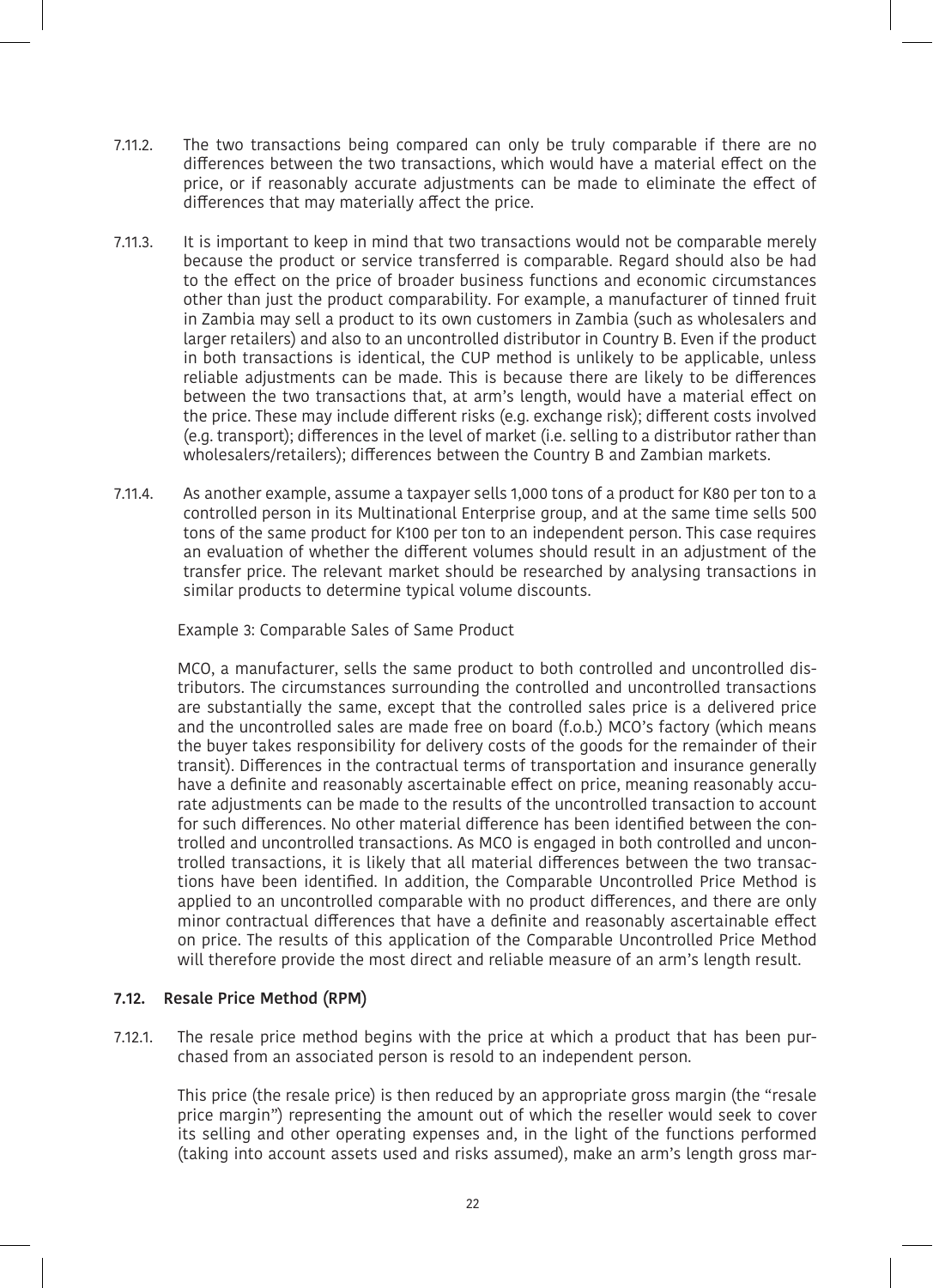gin. What is left after subtracting the gross margin can be regarded, after adjustment for other costs associated with the purchase of the product (e.g. customs duties), as an arm's length price for the original transfer of property between the associated persons. This method is probably most useful where it is applied to distribution operations.

#### **Example 4: Application of Resale Price Method**

It is assumed that the resale price in Figure 4 below is K100. This means that Associated Enterprise 2 resells the bicycle to Independent Enterprise for K100. If we assume that an arm's length gross profit margin that Associated Enterprise 2 should earn is 25%, Associated Enterprise 2 should make an appropriate profit with this 25% gross margin. The resulting transfer price between Associated Enterprise 1 and Associated Enterprise 2 (i.e. the cost of goods sold of Associated Enterprise 2) is K75 (i.e. K100 x (1-0.25).

## **Figure 4: Resale Price Method**



Sales price = K100 Resale price margin (25%) = K25 Arm's length price = K75

## **Example 5: Another application case of the Resale Price Method**

SCO, a Zambian corporation, is the distributor for FP, its foreign parent. There are no changes in the beginning and ending inventory for the year under review. SCO's total reported cost of goods sold is K800, consisting of K600 for property purchased from FP and K200 for other costs of goods purchased from unrelated parties. SCO's applicable resale price and reported gross profit are as follows:

| Applicable resale price                  | K1000 |
|------------------------------------------|-------|
| Cost of goods sold:                      |       |
| Cost of purchases from FP                | K600  |
| Cost of purchases from unrelated parties | K200  |
| Reported gross profit                    | K200  |

The Zambia Revenue Authority determines that the appropriate gross profit margin is 25%. Therefore, SCO's appropriate gross profit is K250 (i.e. 25% of the applicable resale price of K1000). As SCO is incurring costs purchases from unrelated parties, an arm's length price for property purchased from FP must be determined under a two-step process. First, the appropriate gross profit (K250) is subtracted from the applicable resale price (K1000). The resulting amount (K750) is then reduced by the costs of purchases from unrelated parties (K200). Therefore, an arm's length price for SCO's cost of sales of FP's product in this case equals K550 (i.e., K750 minus K200) and not K600

- 7.12.2. The arm's length gross margin is determined through a comparability analysis as described above.
- 7.12.3. In applying the resale price method, fewer adjustments are normally required for product comparability than under the CUP method. Minor product differences are less likely to have an effect on profit margins than on prices. For example, if a distributor performs the same functions (taking into account assets used and risks assumed) to sell toasters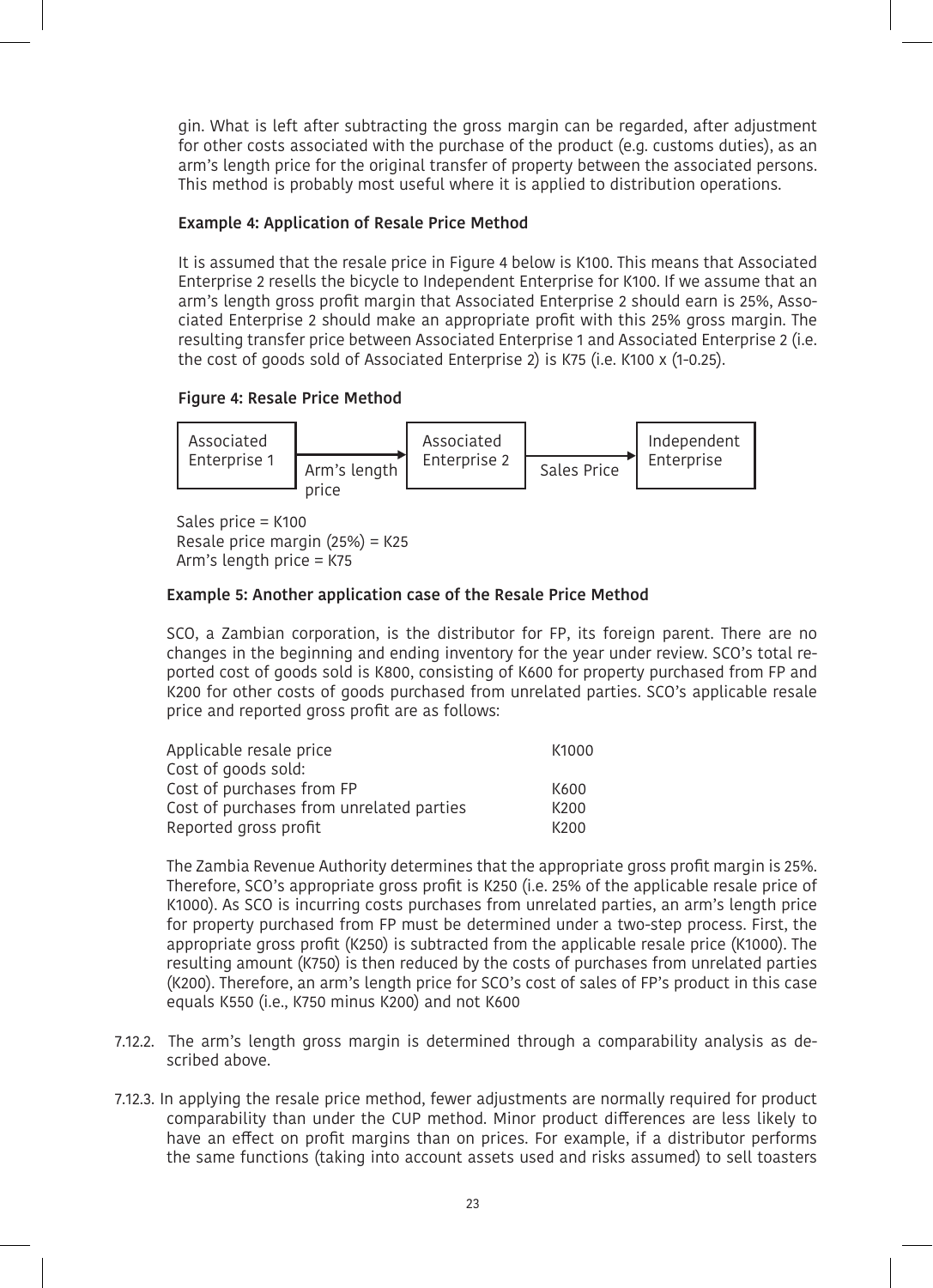and blenders, it is likely to require the same profit margin, even though blenders are not comparable in price to toasters.

- 7.12.4. The resale price method is most appropriate where the reseller does not add substantial value to the product, or does not use unique assets such as valuable unique intangibles.
- 7.12.5. As an example of the application of the resale price margin, assume that there are two distributors selling the same product in the same market under the same brand name. Distributor A offers a warranty; Distributor B offers none. Distributor A includes the costs associated with the warranty in its sales price, and so sells its product at a higher price resulting in a higher gross profit margin than if the costs of servicing the warranty were not taken into account. Distributor B, which does not offer the warranty, sells at a lower price. The two gross margins are not comparable until a reasonably accurate adjustment is made to account for the warranty difference.

#### **7.13. Cost Plus Method (CPM)**

- 7.13.1. The cost plus method requires estimation of an arm's length consideration, by adding an 'arm's length' mark-up to the costs incurred by the supplier of goods or services in a controlled transaction.
- 7.13.2. The level of mark-up is determined through a comparability analysis.
- 7.13.3. This method is often applied to manufacturers, or to service suppliers, which do not exploit valuable unique intangibles, or do not take extraordinary risk.
- 7.13.4. The costs included in a cost-plus analysis should be the direct and indirect costs incurred in supplying the relevant goods or services. Financial costs are not included. Care should be taken to ensure that the accounting measure of 'cost of goods sold' is consistent between the tested party and those selected as comparables. Where there is a significant discrepancy, adjustments should be made. If reliable adjustments cannot be made different comparables should be used. Care should also be taken to ensure that no significant controlled transaction costs are included in the cost-base for the method as such costs may distort the analysis.

#### **Example 6: Application of Cost Plus Method**

B Co a subsidiary company in Zambia specialises in the production of product X for A Co, an associated foreign company under a contract manufacturing arrangement. Under the arrangement A Co provides B Co with the technical know-how used in the manufacturing of product X and B Co manufactures to the order of A Co. B Co is also an independent contract manufacturer of product Y in Zambia. It sells the products to an independent distributor in Country C. In this case, it is provided with technical know-how by the Country C distributor, and it manufactures to the order of the Country C distributor under the same terms and conditions that it does for A Co.

The comparability analysis shows that sales to the independent distributor in Country C are uncontrolled transactions, which can be used as a comparable for the sales to the controlled person. The subsidiary charges a price which represents an average mark-up of 10 per cent of direct and indirect costs of production. Assume the subsidiary incurred direct and indirect costs of K100 in producing one unit, the arm's length cost plus markup on the same costs would be K10 (i.e., K100 x 10%).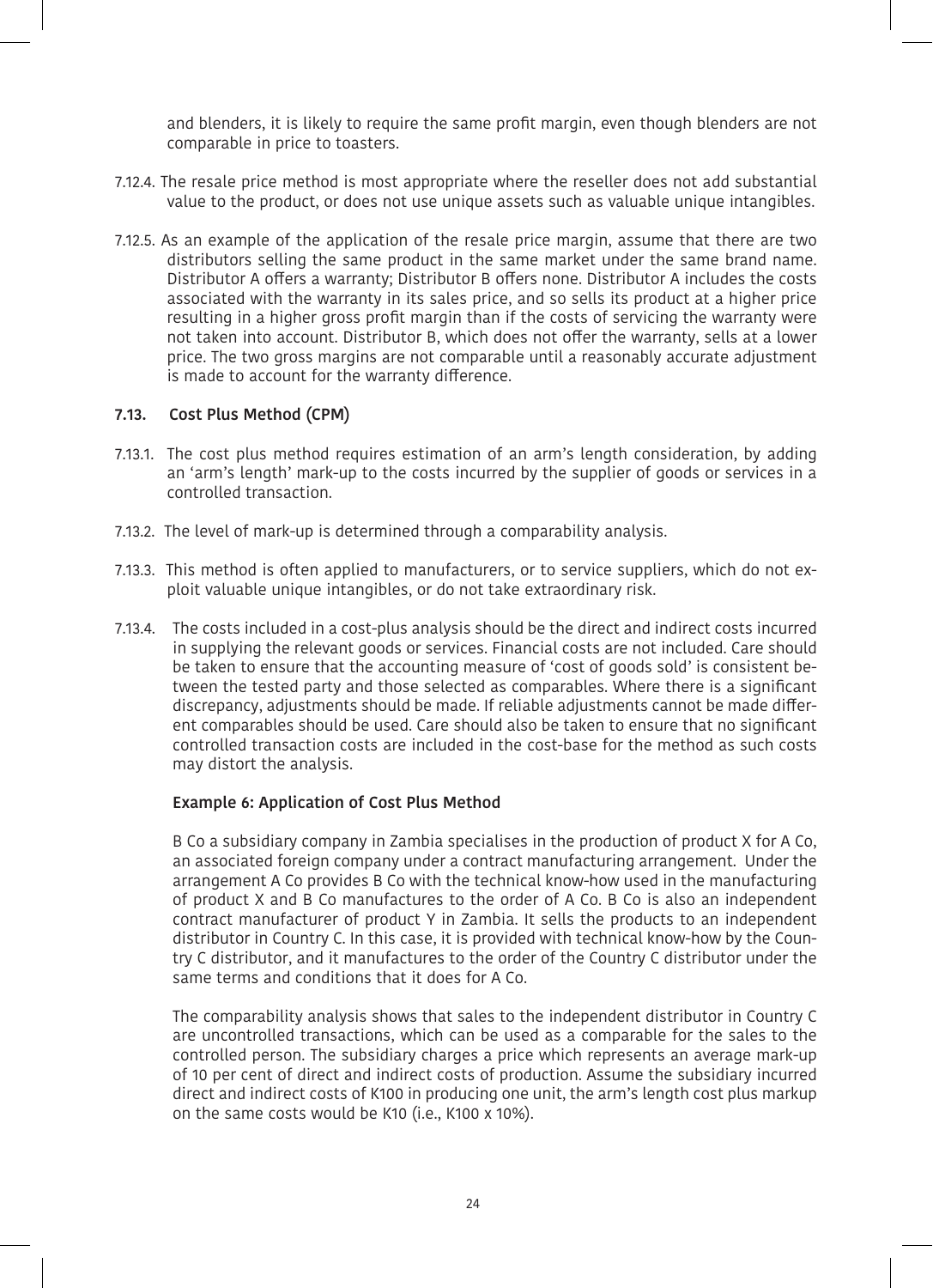#### **Example 7: Cost Plus Method**

Company X, resident in Zambia, is a manufacturer of beverages. It sells this product to its foreign subsidiary Y. Company X earns a 10 per cent gross profit mark-up with respect to its manufacturing operation.

Companies M, N, and O are independent domestic manufacturers of beverages all resident in Zambia. Companies M, N and O perform comparable functions to Company X, and sell to independent foreign purchasers. They earn gross profit mark-ups with respect to their manufacturing operations that range from 5 to 6%, which is considered to be an arm's length range (a concept discussed in Section 9 below).

Company X accounts for supervisory, general and administrative costs as operating expenses, and thus those costs are not reflected in cost of goods sold. The gross profit mark-ups of Companies M, N and O, however, reflect supervisory, general and administrative costs as part of costs of goods sold. If the cost plus method is used, the gross profit mark-ups of Companies M, N and O must be adjusted to provide accounting consistency.

#### **Example 8: Cost Plus Method**

LCO, a domestic manufacturer of computer components, sells its products to FS, its foreign distributor. UT1, UT2, and UT3 are domestic computer component manufacturers that sell to uncontrolled foreign purchasers. Relatively complete data is available regarding the functions performed and risks borne by UT1, UT2, and UT3, and the contractual terms in the uncontrolled transactions. In addition, data is available to ensure accounting consistency between all the uncontrolled manufacturers and LCO. As the available data is sufficiently complete to conclude that it is likely that all material differences between the controlled and uncontrolled transactions have been identified, the effect of the differences is definite and reasonably ascertainable, and reliable adjustments are made to account for the differences, an arm's length range can be established.

#### **7.14. Transactional Net Margin Method (TNMM)**

- 7.14.1. The transactional net margin method examines the net profit margin relative to an appropriate base such as sales, costs or assets that a person realises from a controlled transaction or transactions that it is appropriate to aggregate. This is compared with the result achieved by independent persons on a comparable transaction(s).
- 7.14.2. The focus is initially on examining the net margin relative to an appropriate base. The relative usefulness of the various profitability ratios depends largely on the facts of the case and the extent of reliable data being available for the person and any comparables.

For example, in testing the return to a manufacturing operation that sells goods to associated persons, a net margin ratio may be relative to total costs (including raw material costs) or to assets used in production. In other cases, for example where raw materials are purchased from associated persons, the ratio may be relative to 'processing costs' only (i.e. costs other than raw materials) or, where appropriate, to labour costs only.

For a manufacturing operation that purchases raw materials from an associated person, and sells directly to independent persons, a net margin relative to sales may be available.

For a distribution operation, a net margin relative to sales will often be appropriate, but, under some circumstances, a net margin relative to internal costs may be appropriate.

7.14.3. Under the Transactional Net Margin Method (TNMM), margins are calculated after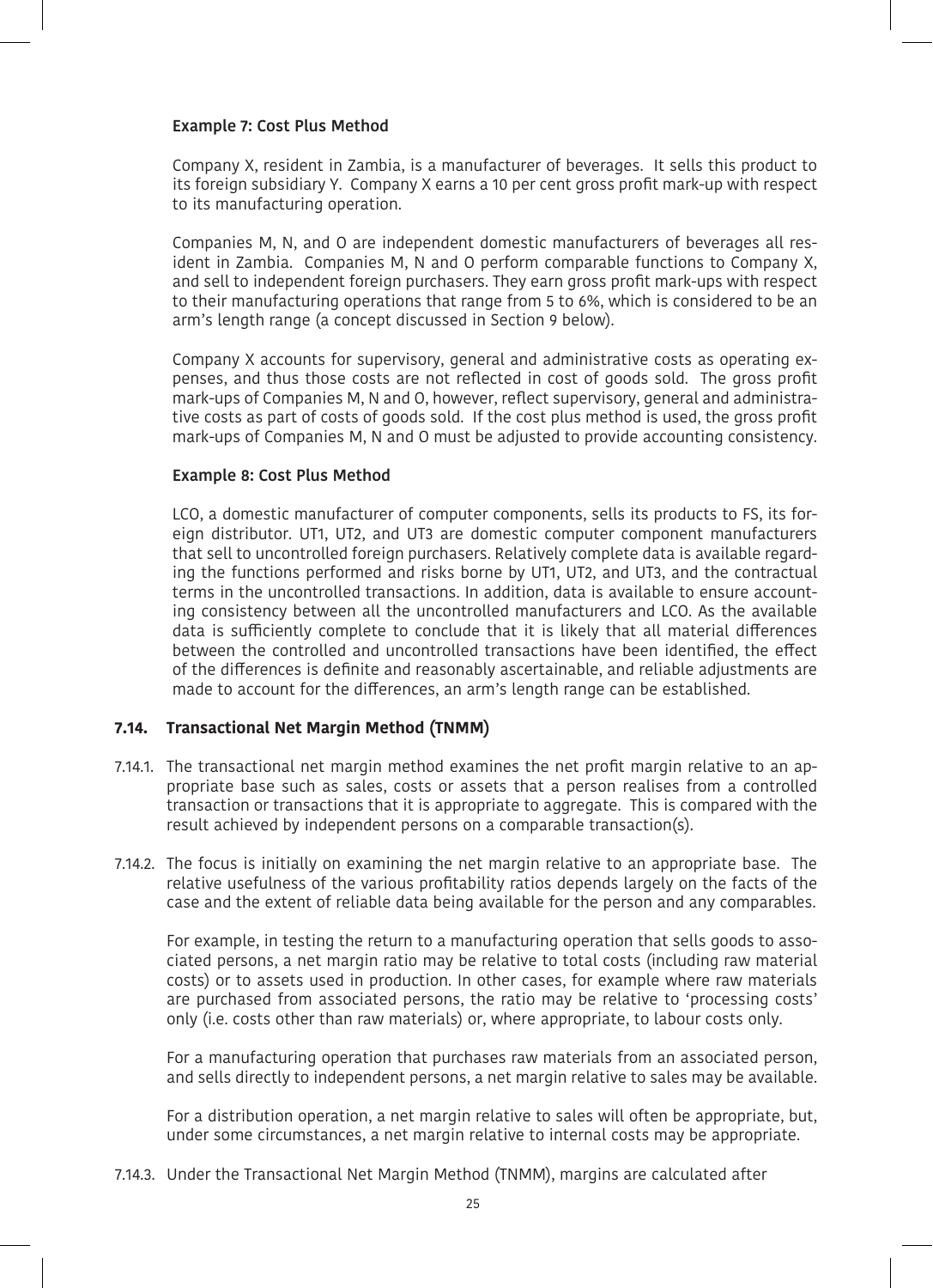operating expenses but before interest and taxation.

#### **Example 9: Transactional Net Margin Method**

Distributor A, a company based in Zambia, purchases food products from an associated person in a foreign country and distributes those goods to independent customers. Its accounts show a net return of 0.8%.

A comparability analysis shows that it is possible to find entities in Zambia that carry out sufficiently comparable functions to Distributor A. Reliable financial data available on those comparable entities is available only at the net profit level. Accordingly, it is decided to employ a TNMM method, with Distributor A as the tested party, and using net profit to sales ratio as the applicable financial indicator. By means of a database search, 14 Zambian entities are found that perform functions that are comparable to those conducted by Distributor A. It is decided that a statistical approach (described below) is appropriate in these circumstances, utilizing an 'interquartile range'. A financial analysis of those entities reveals a range of net margins (by reference to sale) of 0.5% to 5.5%, with an inter-quartile range of 3.5% to 4.2%. The reported profit falls outside the interquartile range, and the profit of Distributor A must be adjusted, for tax purposes, to the most appropriate point in the range. However, in the absence of persuasive evidence for the selection of a particular point in the range, the Commissioner-General may select the midpoint in the range.

## **Example 10: Transfer of Tangible Property Resulting in No Adjustment**

FP is a publicly traded Country A corporation with a Country B subsidiary named BCO that is under audit for its 2009 charge year. FP manufactures a consumer product for worldwide distribution. BCO imports the assembled product and distributes it within Country B at the wholesale level under the FP name. FP does not allow uncontrolled taxpayers to distribute the product. Based on all the facts and circumstances, Country B's taxing authority determines that the TNMM with a Profit Level Indicator of operating profit to sales will provide the most reliable measure of an arm's length result. BCO is selected as the tested party because it engages in activities that are less complex than those undertaken by FP.

|                           | 2007     | 2008     | 2009     | Average  |
|---------------------------|----------|----------|----------|----------|
| Sales                     | K500,000 | K560,000 | K500,000 | K520,000 |
| COGS                      | 393,000  | 412.400  | 400.000  | 401,800  |
| <b>Operating Expenses</b> | 80,000   | 110,000  | 104.600  | 98,000   |
| <b>Operating Profit</b>   | 27,000   | 37,600   | (4,600)  | 20,000   |

There is data from a number of independent operators of wholesale distribution businesses. These potential comparables are further narrowed to select companies in the same industry segment that perform similar functions and bear similar risks to BCO. An analysis of the information available on these taxpayers shows that the ratio of operating profit to sales is the most appropriate profit level indicator, and this ratio is relatively stable where at least three years are included in the average. For the charge years 2007 to 2009, BCO shows the following results: After adjustments have been made to account for identified material differences between BCO and the uncontrolled distributors, the average ratio of operating profit to sales is calculated for each of the uncontrolled distributors. Applying each ratio to BCO would lead to the following comparable operating profit (COP) for BCO: The data is not sufficiently complete to conclude that it is likely that all material differences between BCO and the uncontrolled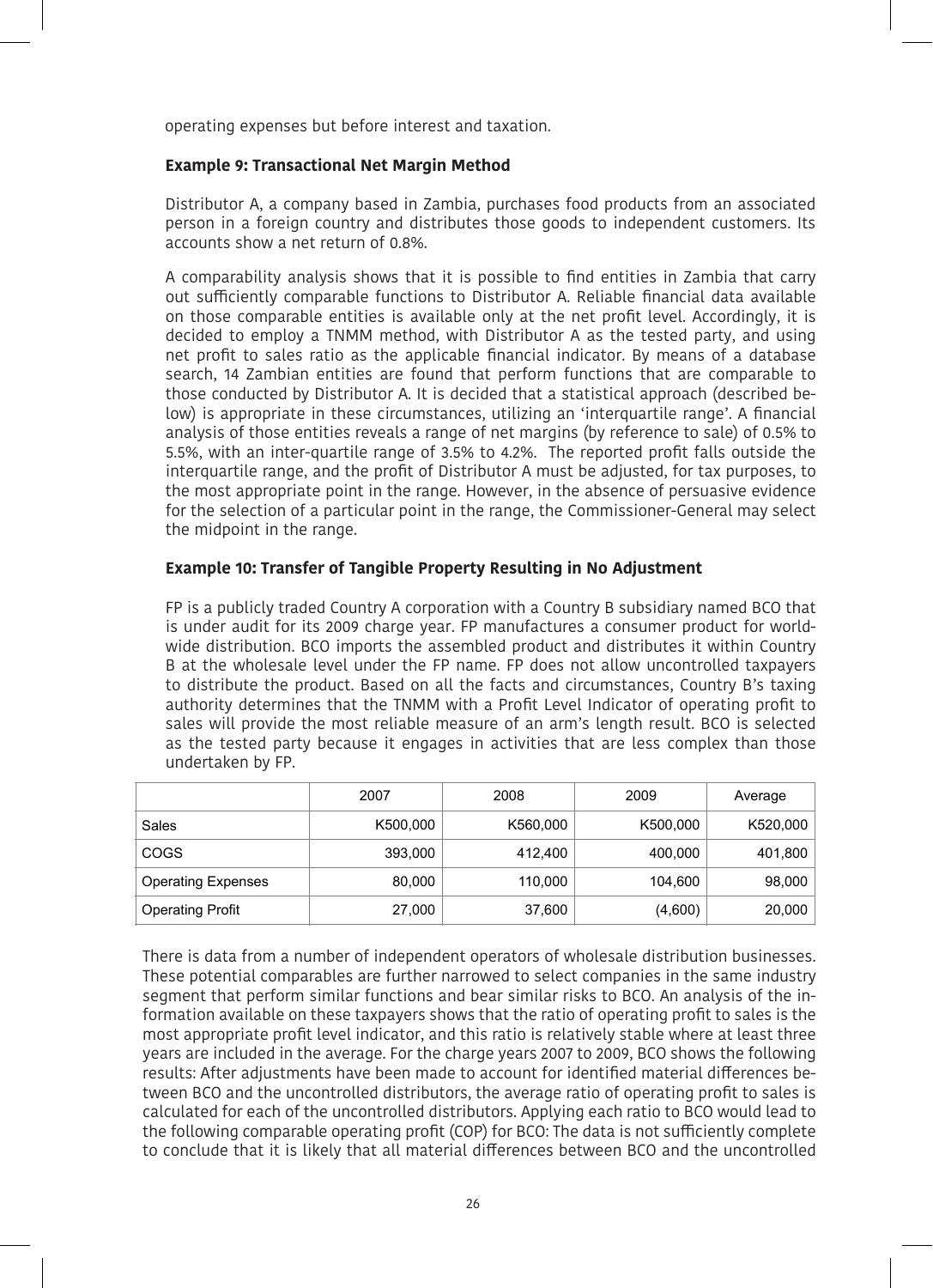distributors have been identified and some comparability defects may remain that cannot be identified and/or quantified and are therefore not adjusted. The Country B taxing authority measures the arm's length range by the interquartile range of results, which consists of the results ranging from K19,760 to K34,840. Although BCO's operating income for 2009 shows a loss of K4,600, the tax authority determines that no allocation should be made, because BCO's average reported operating profit of K20,000 ([K27,000 + K37,600 + K(4,600)]/3) is within the interquartile range, which extends from COP observation 19,760 to 34,840.

| <b>Uncontrolled Distributor</b> | OP/S (%) | COP(K) |
|---------------------------------|----------|--------|
| Α                               | 1.7      | 8,840  |
| B                               | 3.1      | 16,120 |
| C                               | 3.8      | 19,760 |
| D                               | 4.5      | 23,400 |
| E                               | 4.7      | 24,440 |
| F                               | 4.8      | 24,960 |
| G                               | 4.9      | 25,480 |
| H                               | 6.7      | 34,840 |
|                                 | 9.9      | 51,480 |
| J                               | 10.5     | 54,600 |

## **Example 11: Transfer of Tangible Property Resulting in an Adjustment**

The facts are the same as in Example 10 except that BCO reported the following income and expenses:

|                           | 2007     | 2008     | 2009     | Average  |
|---------------------------|----------|----------|----------|----------|
| Sales                     | K500,000 | K560,000 | K500,000 | K520,000 |
| COGS                      | 370,000  | 460.000  | 400,000  | 410,000  |
| <b>Operating Expenses</b> | 110,000  | 110,000  | 110,000  | 110,000  |
| <b>Operating Profit</b>   | 20,000   | (10,000) | (10,000) | 0        |

The interquartile range of comparable operating profits remains the same as derived in Example 10: K19,760 to K34,840. BCO's average operating profit for the years 2007 to 2009 (K0) falls outside this range. Therefore the taxing authority determines that an allocation may be appropriate. To determine the amount, if any, of the allocation, the district director compares BCO's reported operating profit for 2009 to comparable operating profits derived from the uncontrolled distributors' results for 2009. The ratio of operating profit to sales in 2009 is calculated for each of the uncontrolled comparables and applied to BCO's 2009 sales to derive the following results: Based on these results, the median of the comparable operating profits for 2009 is K14,250 (the median observation here is the average of observations F K14,000 and B K14,500). Therefore, BCO's income for 2009 is increased by K24,250, the difference between BCO's reported operating profit for 2009 and the median of the comparable operating profits for 2009.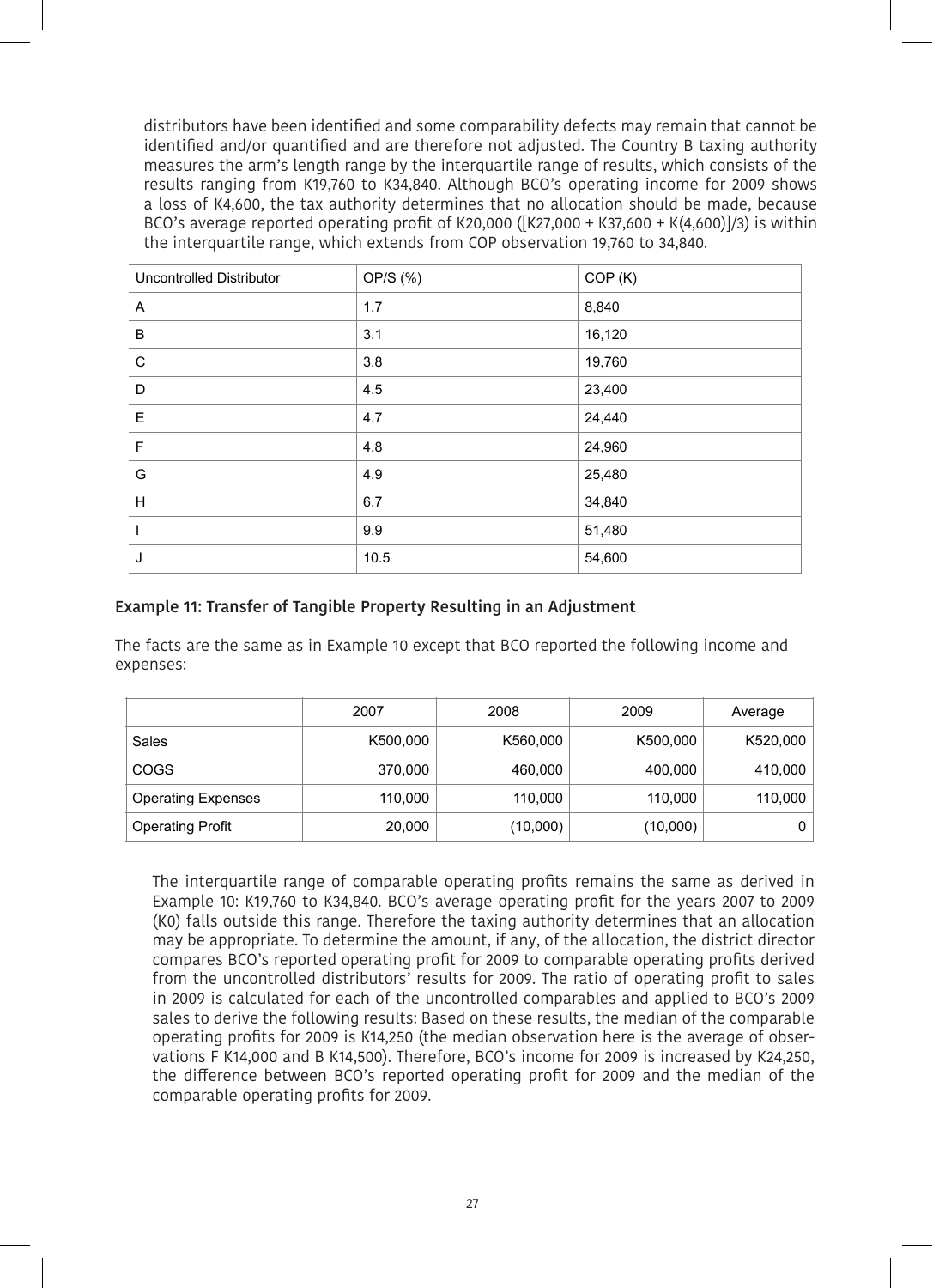| <b>Uncontrolled Distributor</b> | OP/S (%) | COP (K) |
|---------------------------------|----------|---------|
| C                               | 0.5      | 2,500   |
| D                               | 1.5      | 7,500   |
| Е                               | 2.0      | 10,000  |
| Α                               | 2.6      | 13,000  |
| F                               | 2.8      | 14,000  |
| B                               | 2.9      | 14,500  |
| J                               | 3.0      | 15,000  |
|                                 | 4.4      | 22,000  |
| Н                               | 6.9      | 34,500  |
| G                               | 7.4      | 37,000  |

 7.14.4. The table below illustrates possible 'financial indicators (FIs)' available under the TNMM method. It is important to note, that each case must be considered according to its specific facts and circumstances, and that the illustrations in the table below may not always be the most appropriate. It should be noted also that the TNMM is unlikely to be an appropriate method to test the net return of a person that exploits valuable unique intangibles or assumes extraordinary risk.

| <b>Tested party</b>                                                                                        | <b>Potential FI</b>                                                                                           |
|------------------------------------------------------------------------------------------------------------|---------------------------------------------------------------------------------------------------------------|
| Manufacturer - selling to<br>associated person                                                             | Net profit/Full costs<br>Or<br>Net profit/ Assets used (a)                                                    |
| Manufacturer – selling to<br>independent persons, with<br>controlled transaction costs                     | Net profit/Sales revenue                                                                                      |
| Manufacturer - raw materials<br>purchased from an associated<br>person, and sales to associated<br>persons | Net profit/Assets used<br>Or<br>Net profit/Process (non-raw material) costs<br>Or<br>Net profit/Wage cost (b) |
| Service provider                                                                                           | Net profit/Full costs                                                                                         |
| <b>Distribution</b>                                                                                        | Net profit/Sales<br>Or<br>Net profit/Operating costs (excluding cost of goods sold) (c)                       |

Notes:

- (a) Net profit/Assets used will most likely be appropriate in a capital-intensive business
- (b) Net profit/Wage cost will most likely be appropriate in a labour-intensive business
- (c) Referred to as the 'Berry Ratio', which may be appropriate in a business where a positive relationship between operating costs and net profit can be expected.

In all cases above it is assumed that TNMM is the most appropriate method, and that the appropriate person/function is being tested. This will always be a matter to be determined in view of a comparability analysis.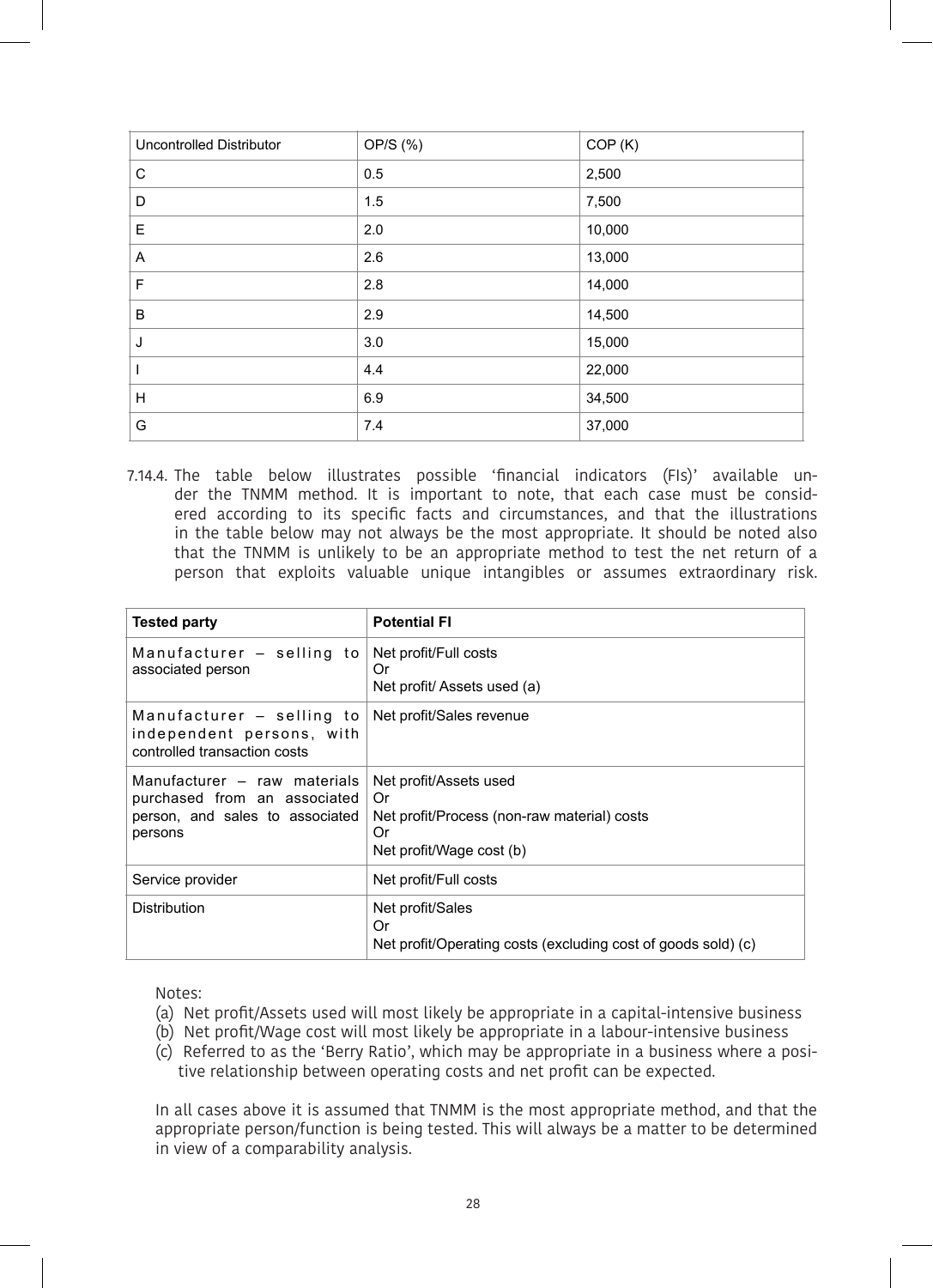## **7.15. Transactional Profit Split Method (TPSM)**

- 7.15.1. The transactional profit split method seeks to determine the division of profits that associated persons would have expected to realise from engaging in a transaction or transactions, if that transaction had been undertaken under arm's length conditions.
- 7.15.2. The first step in the profit split method is to identify the combined profit earned by the associated persons in a controlled transaction. It then splits those combined profits between the associated person on an economically valid basis that approximates the division of profits that would have been anticipated and reflected in an agreement made at arm's length.
- 7.15.3. The main strength of the transactional profit split method is that it can offer a solution for highly integrated operations, or where both parties assume entrepreneurial risk or contribute unique or scarce capabilities, where a one-sided method would not be appropriate.

7.15.4. Two alternative approaches to the profit split method are outlined in the OECD Guidelines:

## **(a) Contribution Profit Split Analysis**

The combined profits, which are the total profits from the controlled transactions under examination, would be divided between the associated persons based upon a reasonable approximation of the division of profits that independent person would have expected to realise from engaging in comparable transactions. This division can be supported by comparables data where available. In the absence thereof, it is often based on the relative value of the functions performed by each of the associated persons participating in the controlled transactions, taking account of their assets used and risks assumed.

It can be difficult to determine the relative value of the contribution that each of the associated persons make to the controlled transactions, and the approach will often depend on the facts and circumstances of each case. The determination might be made by comparing the nature and degree of each party's contribution of differing types and assigning a percentage based upon the economic analysis and external market data.

The measurement of each party's contribution may be made in a number of ways, but it is important that the measurement chosen is appropriate in the context of the specific transaction. In general terms the measurement chosen should reflect the respective parties' contribution to value – whether by means of ownership of unique value-adding attributes (e.g. intangibles) or by the assuming (including management) of economically significant risks.

## **(b) Residual Profit Split Analysis**

The residual profit split approach first provides, as a first step, both the parties to the transaction with a basic return, based on what independent persons would obtain for performing similar basic functions, in the absence of assuming any non-routine risk or exploiting any unique valuable contributions (such as intangibles). The application of other transfer pricing methods, such as a cost plus method, resale price method or TNMM, is typically used to achieve this.

For example, a distributor may carry out basic distribution functions such as sales, warehousing and distribution for a related manufacturer. It may be that comparable data is available for this function. The distributor may also have a right to a return from valuable intangibles such as trade marks (for which a comparable return is not available). In this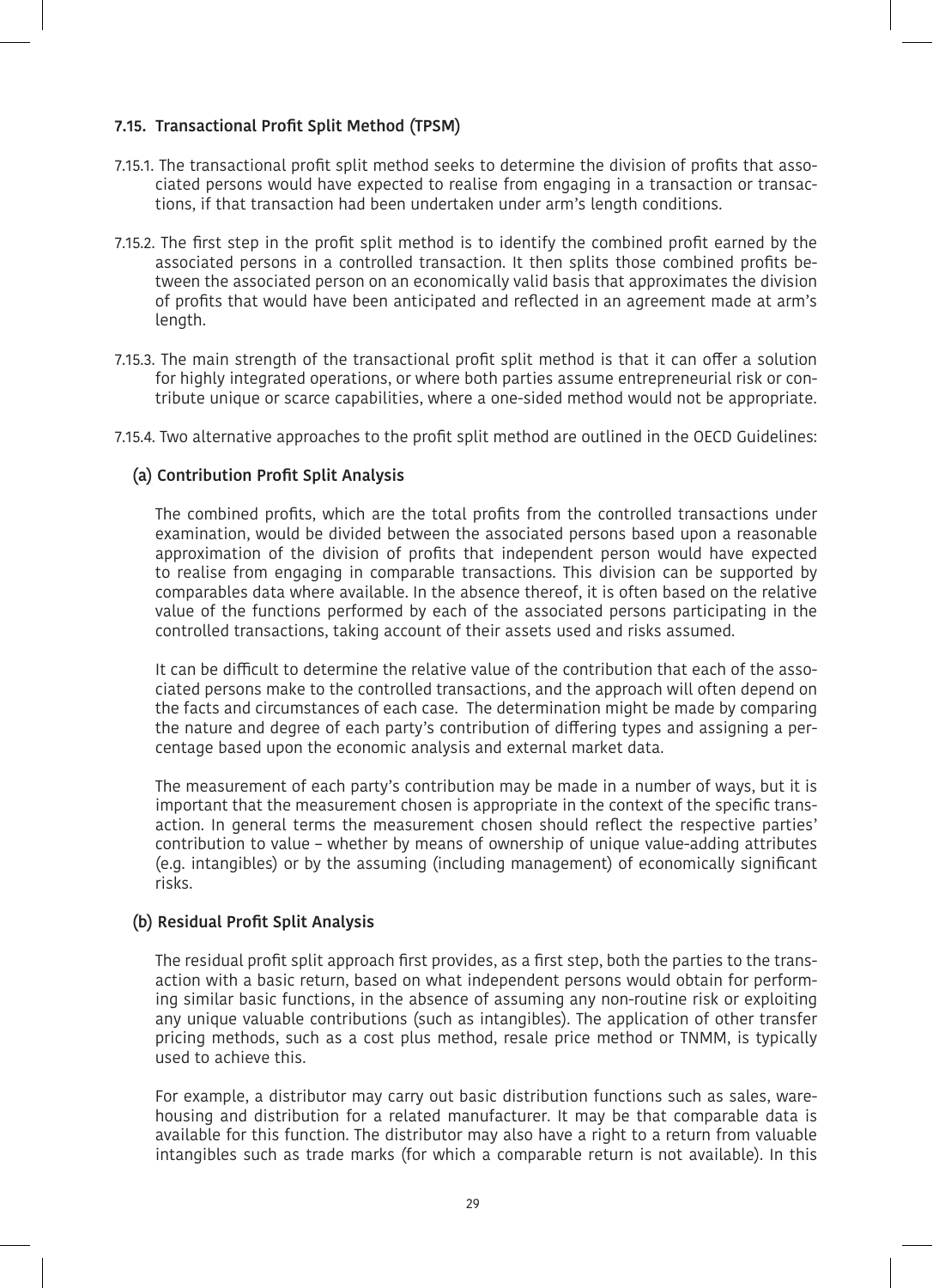case, the first step would be to determine the return to the distributor for carrying out the basic functions, by reference to third party comparables. The return (if any) from intangibles would then be determined in a second step (described below).

The residual profit remaining after the first step would be allocated among the parties, in accordance with the way in which this residual would have been divided between independent persons. In the example above, the return to the distributor would take into account its right to a return from intangibles. At the same time, the residual return to the manufacturer would take into account any economically significant risks it assumes and any unique valuable contributions it makes.

Facts and circumstances that could influence the profit allocation in the second stage include the same factors relevant to a contribution profit split analysis described above.

Usually, the assessment of relative contribution may, of necessity, need to be a somewhat subjective measure, based on the facts and circumstances of each case.

#### **7.16. Summary of Methods**

The table below summarises the main features of the methods described above and when they may be suitable to apply.

| <b>METHOD</b>                                                 | FINANCIAL INDICATOR POSSIBLE SUITABILITY<br><b>EMPLOYED</b>          |                                                                                                                                                                                            |
|---------------------------------------------------------------|----------------------------------------------------------------------|--------------------------------------------------------------------------------------------------------------------------------------------------------------------------------------------|
| Comparable<br><b>Uncontrolled Price</b>                       | Price                                                                | <b>Financial transactions</b><br>Transactions involving commodities<br>Property rents                                                                                                      |
| <b>Resale Price Method</b>                                    | Resale margin (gross profit)                                         | <b>Distribution</b>                                                                                                                                                                        |
| <b>Cost-Plus Method</b>                                       | Mark-up on direct and indirect costs<br>of supply                    | Manufacturing and service provision<br>where comparable data (at gross profit<br>level) is available for the functions<br>conducted by one of the parties to the<br>transaction.           |
| <b>Transactional Net</b><br><b>Margin Method</b>              | Net profit ratio to:<br>Full costs<br><b>Sales</b><br>Assets         | Manufacturing, distribution or service<br>provision where comparable data (at net<br>profit level) is available for the functions<br>conducted by one of the parties to the<br>transaction |
| <b>Transactional Profit</b><br>Split (Contribution<br>Method) | % split of combined profit                                           | Manufacturing, distribution, service<br>provision where both parties perform<br>non-routine functions for which<br>comparable data cannot be identified.                                   |
| <b>Transactional Profit</b><br><b>Split (Residual Method)</b> | Step 1 – as for RPM, C+, TNMM<br>Step 2 - as for contribution method | Manufacturing, distribution, service<br>provision where both parties perform<br>non-routine functions for which<br>comparable data cannot be identified.                                   |

#### **Table 2: Summary of methods**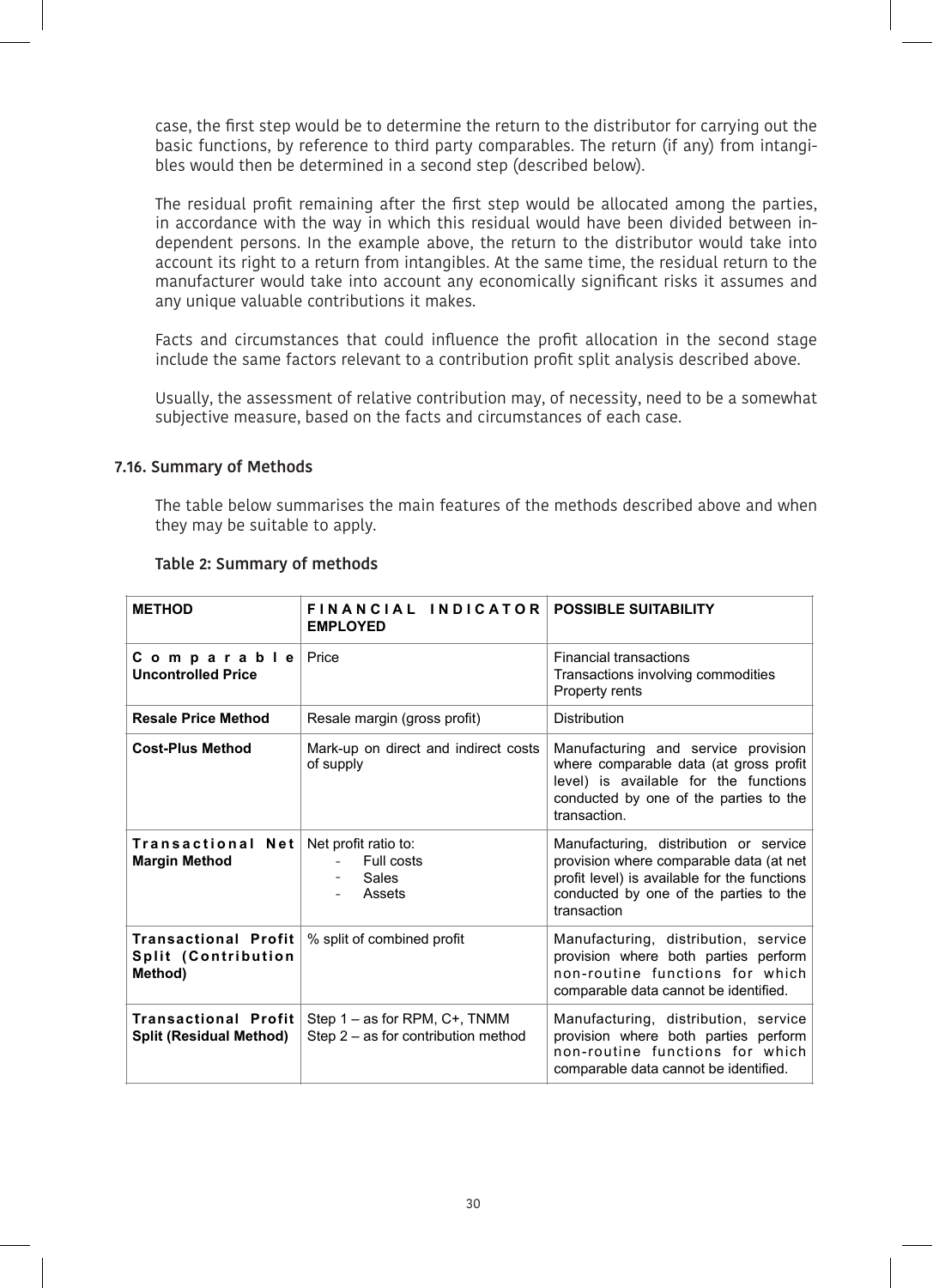## **7.17. Application of Methods in Special Circumstances**

- 7.17.1. Transactions involving Commodities
- 7.17.1.1 Section 97A (13) provides a specific method for determining the arm's length price of controlled transactions involving the sale of base metals or any substance containing base metals or precious metals directly or indirectly between associated parties. The applicable sale price of such metals or recoverable metals shall be the reference price. This is a specific method to be applied, to the exclusion of all other methods, to transactions involving the sale of base metals or any substance containing base metals or precious metals.
- 7.17.1.2. Section 97A (14) defines "reference price" as follows:
	- (a) The monthly average London Metal Exchange cash price;
	- (b) The monthly average Metal Bulletin cash price to the extent that the base metals or precious metal prices are not quoted on the London Metal Exchange;
	- (c) The monthly average cash price of any other metal exchange market as approved by the Commissioner-General to the extent that the base metal price or precious metal price is not quoted on the London Metal Exchange or Metal Bulletin; or
	- (d) The average monthly London Metal Exchange cash price, average monthly metal market exchange cash price approved by the Commissioner-General, less any discounts on account of proof or low quality or grade.
- 7.17.1.3. According to Section 97A (15), "related or associated parties" include but are not limited to:
	- (a) Parties connected directly or indirectly through shareholding, equity or partnerships;
	- (b) Any joint venture owned or operated jointly with or an unrelated party;
	- (c) Connected persons; or
	- (d) Parties connected through management and control.
- 7.17.1.4. According to Section 97A (16), two persons are connected with each other if:
	- (a) One of them is an individual and the other is that persons spouse, a relative of that person or of that person's spouse, or the spouse of such a relative; or
	- (b) One of them is a trustee of a settlement and the other is
		- (i) A person who, in relation to that settlement, is a settlor; or
		- (ii) A person who is connected with a person falling within subparagraph (i).
- 7.17.1.5. For purposes of subsection (16) of Section 97A, "relative" means a brother, sister, ancestor or lineal descendant.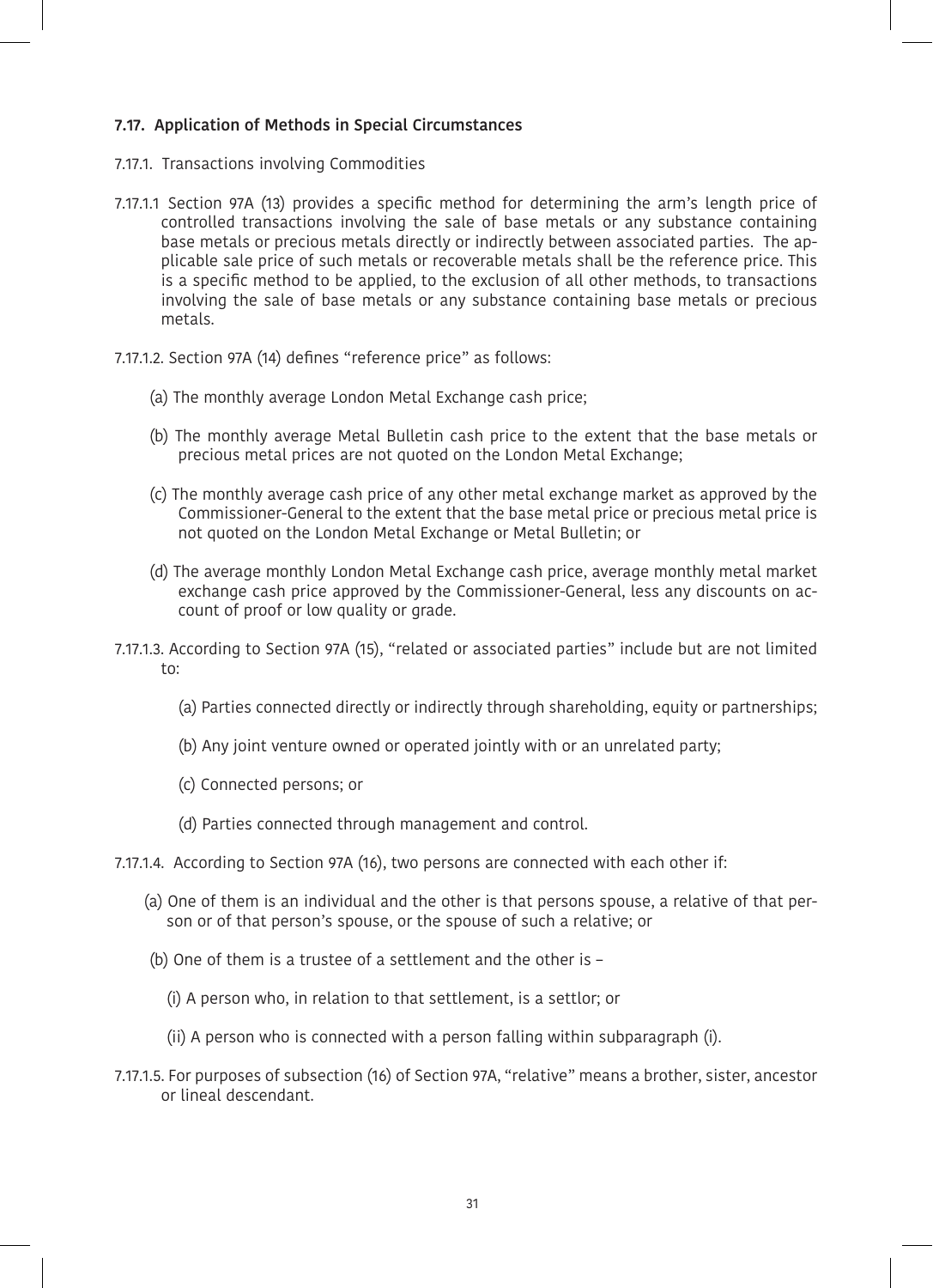## **7.17.2. Transactions involving the provision of low value-added services between connected persons**

- 7.17.2.1. In accordance with Regulation 17 (6) contained in the Income Tax (Transfer Pricing) (Amendment) Regulations, 2018, a safe harbour is provided on the amount charged for the provision of a low value-added service between connected persons. For the purposes of this subregulation, a "connected person" has the same meaning as an "associated person".
- 7.17.2.2. Taxpayers should ensure that the charge meets the requirements provided in Regulation 17(6) contained in the Income Tax (Transfer Pricing) (Amendment) Regulations, 2018.
- 7.17.2.3. It should be noted that the safe harbour applies only to the mark-up applied to the costs of the services and not to any other aspects of the transaction. Taxpayers will still need to establish that all other conditions of the transaction are at arm's length, including that:
	- The services were actually provided;
	- The services provide economic benefit to the recipient which is not incidental, duplicative or only relating to the activities of the shareholder;
	- The cost of the services has been calculated using an appropriate cost base;
	- Where allocation occurs, the service has been allocated using appropriate allocation keys;
	- They have applied the cost plus method to these costs; and
	- The mark-up on these costs is no more than five percent.

**The commentary above covers Regulations 12, 13 and 14. Note: Regulation 13(5) is discussed in Section 5.12 above**

## **7.18. Recognition of actual transactions**

- 7.18.1. The transfer pricing methods described above will normally be applied to the actual controlled transaction as conducted by the taxpayer.
- 7.18.2. In arrangements between associated persons, it is possible that the actual transaction conducted by the taxpayer departs from the contractual terms between the associated persons. In such cases, the transfer pricing method must be applied to the actual transaction. For example, the contractual terms between a manufacturer and a distributor might specify that the distributor bears risks associated with product warranties, but, in fact, that risk is borne by the manufacturer. In such a case, the transfer pricing method should be applied to the actual transaction in which the manufacturer bears the risk.
- 7.18.3. In arrangements between associated persons, it is possible also that the substance of a transaction departs from the way the transaction has been contractually structured. The discussion on the allocation of risk in Section 6 makes it clear that where the contractual allocation of risk diverges from the performance of the relevant risk control and risk mitigation functions or the financial capacity to assume the risk, then risk must be reallocated, and the transfer pricing method will be applied to the substance of the transaction recognising the reallocated risk. Similarly, the discussion on intangibles in Section 7 recognises that the rights of associated persons to a share in the return derived from the intangible may depart from the contractual arrangements. In such cases the transfer pricing method must be applied to the substance of the transaction that recognises the reallocated rights to share in the return derived from an intangible.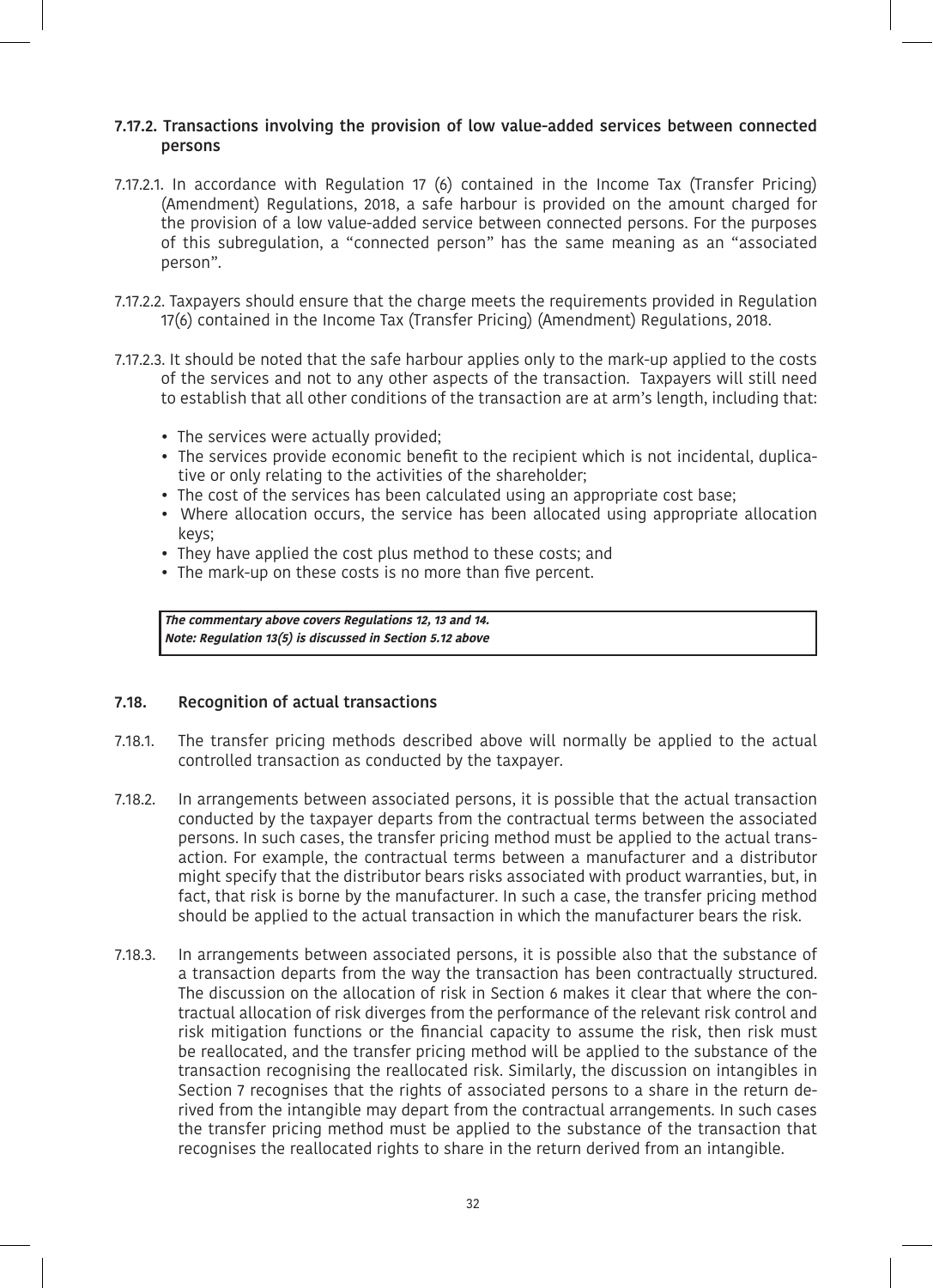- 7.18.4. There are some circumstances in which the actual transaction conducted by the taxpayer may be disregarded by the Commissioner-General. In some cases, the arm's length position would be as if the transaction had not occurred at all. In other cases, if appropriate, the actual transaction might be replaced by an alternative transaction, and the transfer pricing methods applied to that transaction. This treatment will only be relevant where the actual transaction conducted between associated persons, viewed in its totality, differs from that which would have been adopted by independent persons behaving in a commercially rational manner in comparable circumstances, thereby preventing determination of a price that would be acceptable to both of the parties. An example of such a transaction would be one that damages the profit potential of the two parties combined (on a pre-tax basis), or one which one of the two parties would not have been willing to enter into on a commercially rational basis.
- 7.18.5. It should be noted that, when a transaction is subject to examination, the Commissioner-General will recognise the transaction as conducted and structured by the taxpayer, and as determined by any contracts between associated persons, unless there is a divergence between contractual and actual behavior (as discussed in paragraph (7.18.2) above), or a divergence between the substance of the transaction and the contractual terms (as discussed in paragraph (7.18.3)), or the provisions of paragraph (7.18.4) above apply.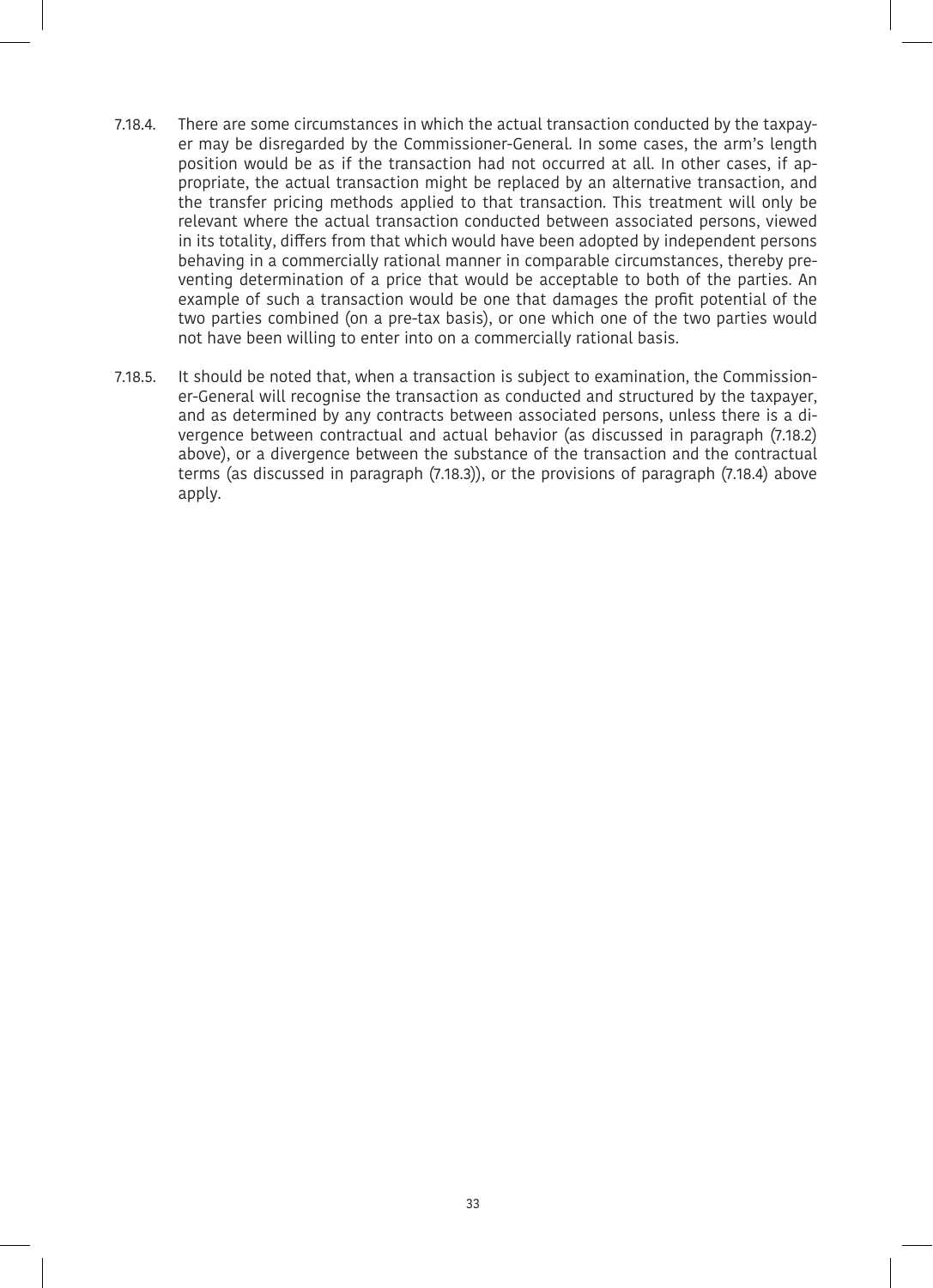# **8.0 APPLICATION OF THE ARM'S LENGTH PRINCIPLE IN SPECIFIC CIRCUMSTANCES**

This section illustrates the application of the arm's length principle in a number of specific circumstances.

## **8.1. Intangibles**

- 8.1.1. In the transfer pricing context, an intangible refers to something which is not a physical or financial asset, and which is capable of being owned or controlled for use in commercial activities. An important attribute of many intangibles is a denial or restriction on the ability of persons who do not own or control it to exploit it. For example, a patent or a copyright may not legally be exploited by anyone other than the 'owner' (usually the person in whose name it is registered) or a person to whom the right to exploit it has been granted by the owner (usually through a license agreement). An intangible will not always be enshrined in law. For example, a business may have know-how or a trade secret that is proprietary information but is not legally registered or protected. The knowhow or trade secret may be information of a commercial, industrial or scientific nature arising from previous experience and represents knowledge that assists or improves a commercial activity. They may relate to manufacturing, marketing, research and development or any other commercial activity. The value of the trade secret or know-how is often dependent on the ability of the party to preserve its confidentiality, which may be done through for example employment contracts, economic and technological barriers or other means.
- 8.1.2. An intangible will be significant for transfer pricing only if it creates value. For example, a person (including a licensee) who owns or controls an intangible may exploit it by charging a higher price for goods or services, or by selling a higher volume of goods or services. Another example is that of a manufacturer that has developed manufacturing know-how and may be able to make more profit than competitors because it is able to produce goods at a lower price.
- 8.1.3. When considering an intangible, a fundamental issue to consider is which persons have a right to share in the value it creates. This may include more than one person. The starting point in considering this should be the contractual and legal arrangements, recognising that, at arm's length, value in an intangible may be recognised by one or more of the persons that are involved in the development, enhancement, maintenance, protection and exploitation of the intangible. Depending on the facts and circumstances of the case, this might include:
	- (a) Persons who carry out the development or enhancement of the intangible;
	- (a) Persons who assume the risks involved in such development or enhancement, in particular those that manage and control the relevant risks, and in fact bear those risks;
	- (a) Persons who assume the risks involved in exploiting the intangible, in particular those that manage and control those risks, and in fact bear them;
	- (a) Persons that carry out maintenance and protection functions.
- 8.1.4. This analysis may inevitably be complex. For example, if a manufacturer is granted a right under a license to manufacture and sell a particular product under a valuable trademark, then consideration should be given to: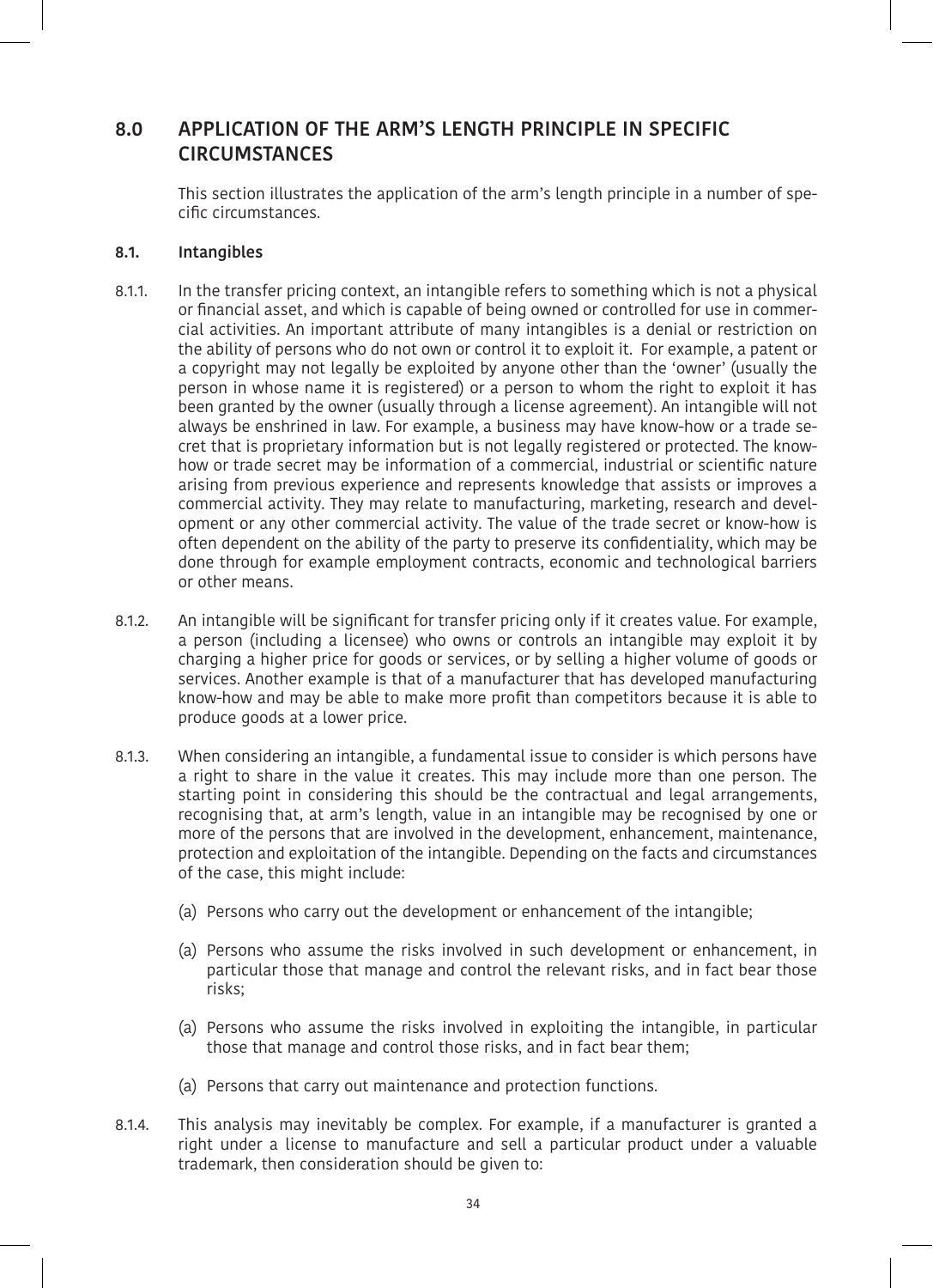- (a) The legal ownership of the trademark and the terms of the license agreement
- (b) Which persons developed the trademark
- (c) Which persons bore the financial risk of its development
- (d) Which persons in fact managed and controlled that risk
- (e) Which persons bear, manage and control, the risks involved in the exploitation of the intangible
- (f) Which persons carry out the maintenance and protection of the trademark rights.
- 8.1.5. In the arm's length situation, it might be expected that the licensor would carry out the functions described at b), c), d) and f) above, as well as have legal ownership of the intangible. The activities described at e) may be carried out by the licensee, or, perhaps, jointly with the licensor. If the factual analysis shows this to be indeed the case, then the manufacturer may be entitled to a reward in line with arm's length comparable license agreements. If the factual analysis demonstrates otherwise, then a similar licensing agreement between independent persons may no longer provide a reliable comparable, and the right to share in the value in the intangible will depart from that resulting from a similar license agreement between independent persons.
- 8.1.6. It should be noted that an entity that has legal ownership of an intangible, but carries out, or has carried out, no other functions, will not be entitled to any of the return derived from the intangible. Similarly, an entity that has provided funding to develop and enhance an intangible, but which has carried out no other function (including the control and management of the related risk) will not be entitled to any of the return derived from the intangible.
- 8.1.7. It is important that the determination of arm's length conditions for a controlled transaction involving licenses, such as that described in the example above, takes into account the perspectives of both the licensor and licensee. At arm's length, the licensor would consider the expected reward available if it were to grant a license to an uncontrolled party, or to directly exploit the intangible itself. The licensee would consider the benefit (in terms of increased profitability) that the license provides. A licensee at arm's length would not be willing to pay a royalty if the rights granted by the license provided no such benefit, and would not be willing to pay a royalty that exceeded that benefit. Generally, if it established that an intangible does create value to a licensee, it might be expected that the benefit derived would be shared between the licensor and a licensee.
- 8.1.8. Once it has been determined which persons are entitled to share in the value of an intangible, an arm's length reward to each of those persons needs to be established. The transfer pricing issues raised by intangibles can be complex, and each case must be considered based on its own facts and circumstances. However, a number of approaches are available.
- 8.1.9. In the case of a right to exploit an intangible under a license agreement, a royalty is often payable. It may be possible to find either an internal or an external comparable for a royalty (expressed as a rate) – using a Comparable Uncontrolled Price method. The unique nature of an intangible means, of course, that it is very unlikely that an exact external comparable is available, but the use of such an approach may assist in determining a reasonable range.
- 8.1.10. A transactional profit split method may also be used to determine an arm's length royalty rate. In such a case, the expected value created by the intangible needs to be determined, and the right of each person to a share in that expected value should be established (taking into account the factors described above). A royalty rate could then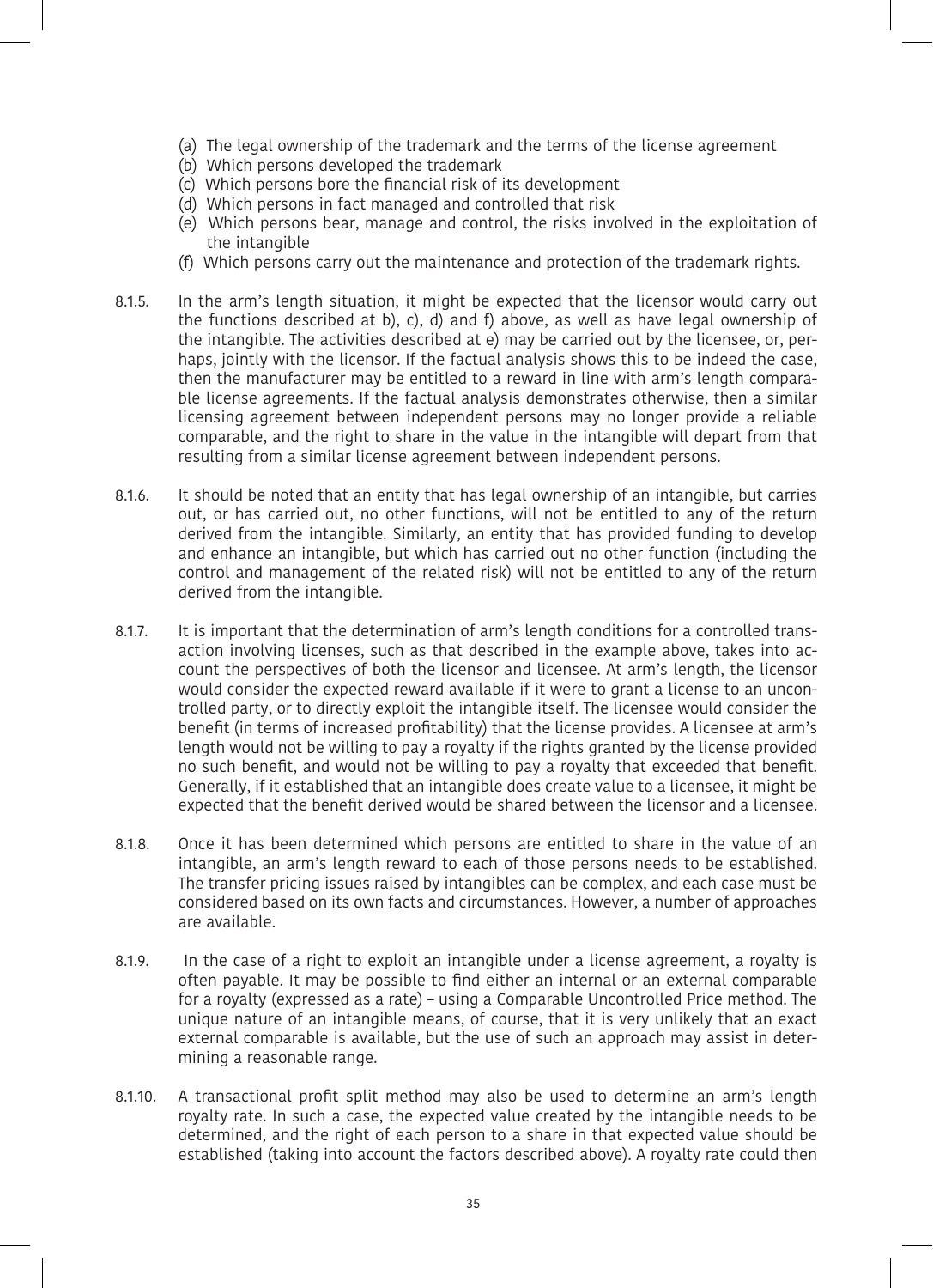be determined which achieves an arm's length split of the value. This approach is illustrated in the example below.

#### **Example 12: Application of Arm's Length Principle to Intangibles**

Assume that an owner of a valuable intangible (the licensor) grants a license to a manufacturer (the licensee) which gives the licensee the right to use the relevant intangible in manufacturing and selling a product in Country X. Assume, also, that, following a factual analysis, it is considered that the parties' actual conduct is in accordance with the terms of the license, and that the risks associated with creating and maintaining the intangible are properly allocated to the licensor. It should be assumed also that, other than the granting of the license, there are no further controlled transactions.

#### **Step 1**

In such a case, the value of the intangible to the manufacturer may be estimated through testing its return for carrying out the actual manufacturing and sales functions, on the assumption that it does not exploit the intangible in question. This approach essentially assumes that the manufacturer's profit is made up of two elements – the return for carrying out the pure manufacture and sales functions; and the return from exploiting the intangible. A one-sided method (i.e. cost-plus, resale price or TNMM method) may be used to estimate the first of those elements (using comparables that carry out similar functions and that do not exploit a valuable intangible). Assuming there are no controlled transactions, other than the license of the intangible, the difference between that return and the manufacturer's actual profit can be assumed to be the return that is generated by the intangible (the 'residual profit').

#### **Step 2**

The next step is to determine how that residual profit should be allocated between the licensor and licensee. In light of the factual analysis, an appropriate proportional share of the residual needs to be determined – in accordance with what might be expected at arm's length. As noted above, a person who owns an intangible but carries out no other functions will not be entitled to any of the residual profit arising from the value of that intangible. Similarly, an entity that funds the development of the intangible but carries out no other functions, will also not be entitled to any of the residual profit arising from the value of that intangible.

#### **Step 3**

The final step might be to determine a royalty rate payable by the licensee to the licensor that provides the former with its appropriate split of the residual profit. The royalty rate might be fixed up-front, on the basis of forecasts; or it may be adjusted retrospectively (an ex-poste adjustment) in order to achieve an appropriate (arm's length) split of profit.

- 8.1.11. The example above illustrates the application of the transactional residual profit-split method. The split of profit used in such a method must reflect an analysis of the allocation of rights to share in the value of an intangible, in the light of all the facts and circumstances. For example, if it is established that, in fact, the manufacturer controlled and managed the development and any enhancement of the intangible, and assumed (including the management and control) the associated risks, then it might be considered that 100% of the residual profit should remain with the manufacturer.
- 8.1.12. With regards to royalties it should be stressed that a royalty applies only where there has been a transfer of a right to exploit an intangible. In the example above, the manufacturer is granted a right to use the relevant manufacturing intangibles and the trademarks. A royalty should not be asserted in the case of a sale of a product that carries a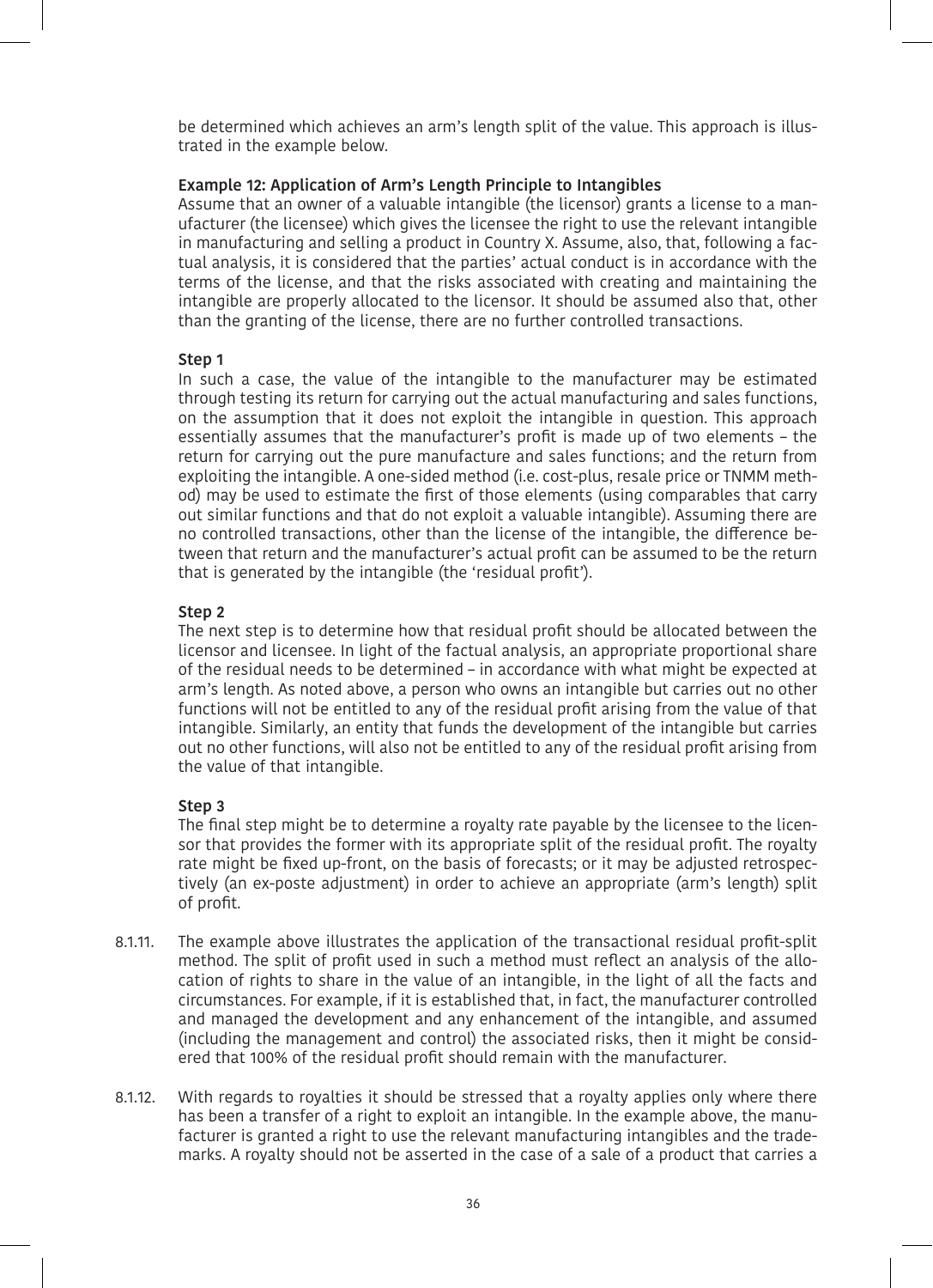trademark, or a product in which intangibles have been used in its manufacture – in such a case, there is no transfer of a right to commercially exploit an intangible. It is simply a sale of goods where the intangible is embedded in the product.

8.1.13. Lastly, the ownership of an intangible may be transferred between associated persons. In such cases, it will be necessary to establish an arm's length price for the intangible asset that has been transferred. This is a matter that may need the input of a valuation expert. A typical approach is to establish the value of an intangible by calculating its 'net present value' at the time of the transfer. This method estimates the current value of the stream of future income the intangible is forecast to generate.

## **8.2 Services**

- 8.2.1 This section concerns the principles to apply in transactions involving the provision or receipt of services between a taxpayer and associated persons, particularly in the context of centralised services provided to Multinational Enterprise group members.
- 8.2.2 A service charge between a taxpayer and an associated person shall be considered consistent with the arm's length principle where:
	- It is charged for a service that is actually rendered;
	- The service provides, or when rendered was expected to provide, the recipient with economic or commercial value to enhance its commercial position, and that economic or commercial benefit is not incidental or duplicative
	- It is charged for a service that an independent person in comparable circumstances would have been willing to pay for, if performed for it by an independent person, or would have performed in-house for itself; and
	- Its amount corresponds to that which would have been agreed between independent persons for comparable services in comparable circumstances.
- 8.2.3. A service charge is generally not consistent with the arm's length principle where it is made solely because of the shareholder's ownership interest in one or more other group members. These are generally referred to as 'shareholder costs', being costs that are rendered as a consequence of or for the benefit of the shareholder rather than the subsidiary. Examples of shareholder costs include:
	- Costs or activities relating to the juridical structure of the parent company of the first-mentioned person, such as meetings of shareholders of the parent, issuing of shares in the parent company, and costs of the parent company's supervisory board;
	- Costs or activities relating to reporting requirements of the parent company of the first-mentioned person, such as preparing consolidated statutory accounts, auditing for the purposes of the consolidated accounts or preparing management accounts for the purposes of shareholder monitoring and evaluation; and
	- Costs or activities related to raising funds for the acquisition of other entities or subsidiaries, unless those participations are directly or indirectly acquired by the subsidiary and the acquisition benefits or is expected to benefit that subsidiary.
- 8.2.4. Where it is possible to identify specific services provided by a taxpayer to an associated person, the determination whether the service charge is consistent with the arm's length principle shall be made for each specific service. Services performed to meet the specific needs of an associated person are referred to as specific benefit activities and a charge would normally be levied if the associated persons were dealing at arm's length. Some examples might be:
	- The provision of assistance with a specific borrowing proposal of the entity;
	- Assistance with planning and the raising of funds for an acquisition by a particular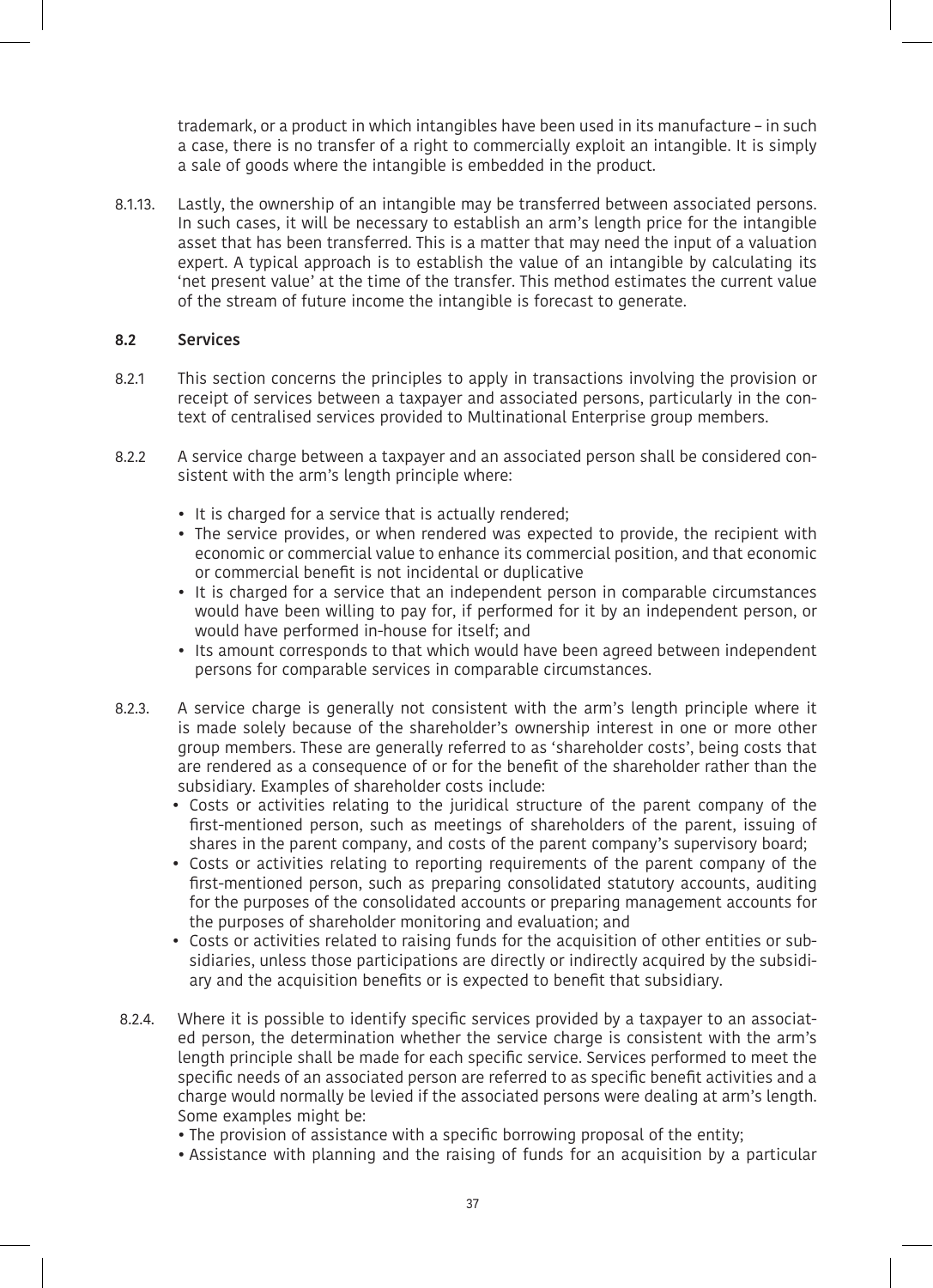aroup member;

- The performance of certain accounting functions such as compliance with tax laws by a subsidiary;
- Training for employees of a particular entity provided by a controlled person.
- 8.2.5. Parent companies and regional headquarters companies typically undertake activities that are intended to benefit the group (or a geographical section of it) as a whole. Such activities may not be as readily identifiable with any particular entity as is the case with 'specific benefit activities' because the activities are undertaken primarily for the group as a whole or for particular groups of subsidiaries. The services that are centralised in a particular Multinational Enterprise group, and the extent of benefits conferred on members of the group, depend on factors such as the nature of its business, its organisational structure, and the degree of integration between its individual members. Typical examples of such activities are central co-ordination and control functions such as supervision of cash flows, management of foreign exchange and interest rate exposures and co-ordination of group finances, production, marketing and distribution.

In general, most centralised activities that are not solely for the benefit of the parent may provide a sufficiently non-incidental, non-duplicative benefit to the other associated persons to justify charging for the services. A charge is justified where the activity of the service centre benefits an associated person and takes the place of an activity the associated person would have been required to undertake itself or to have performed for it by a third party. Examples of such services include:

- Administrative services such as planning, accounting, auditing and legal;
- Financial services such as management of cash flows and solvency, managing working capital, deposits and liabilities, interest and currency exposures;
- Assistance in the fields of production, buying, distribution and marketing;
- A worldwide advertising campaign;
- Personnel services such as recruitment and training;
- Information technology services.
- 8.2.6. Where services are rendered by a taxpayer jointly to various associated persons and it is not possible to identify specific services provided to each of them, the total service charge shall be allocated among the associated persons that benefit or expect to benefit from the services according to reasonable allocation criteria. Allocation criteria shall be viewed as reasonable where they are based on a variable or variables that:
	- Take into account the nature of the services, the circumstances under which they are provided, and the benefits obtained or that were expected to be obtained by the persons for which the services are intended;
	- Relate exclusively to uncontrolled, rather than controlled, transactions; and
	- Are capable of being measured in a reasonably reliable manner.

## **8.3. Business Restructures**

8.3.1. For transfer pricing purposes, a business restructure involves the reorganisation or transfer of functions, assets or risks to an associated person. This section considers situations where such transfers occur between associated persons to implement changes in the group's existing business arrangements or operations. Common examples are product supply chain restructurings involving conversion of a distributor into a sales agency arrangement or of a manufacturer into a provider of manufacturing services. Business restructurings also commonly involve the transfer of the ownership of intangibles such as patents, trademarks and brand names.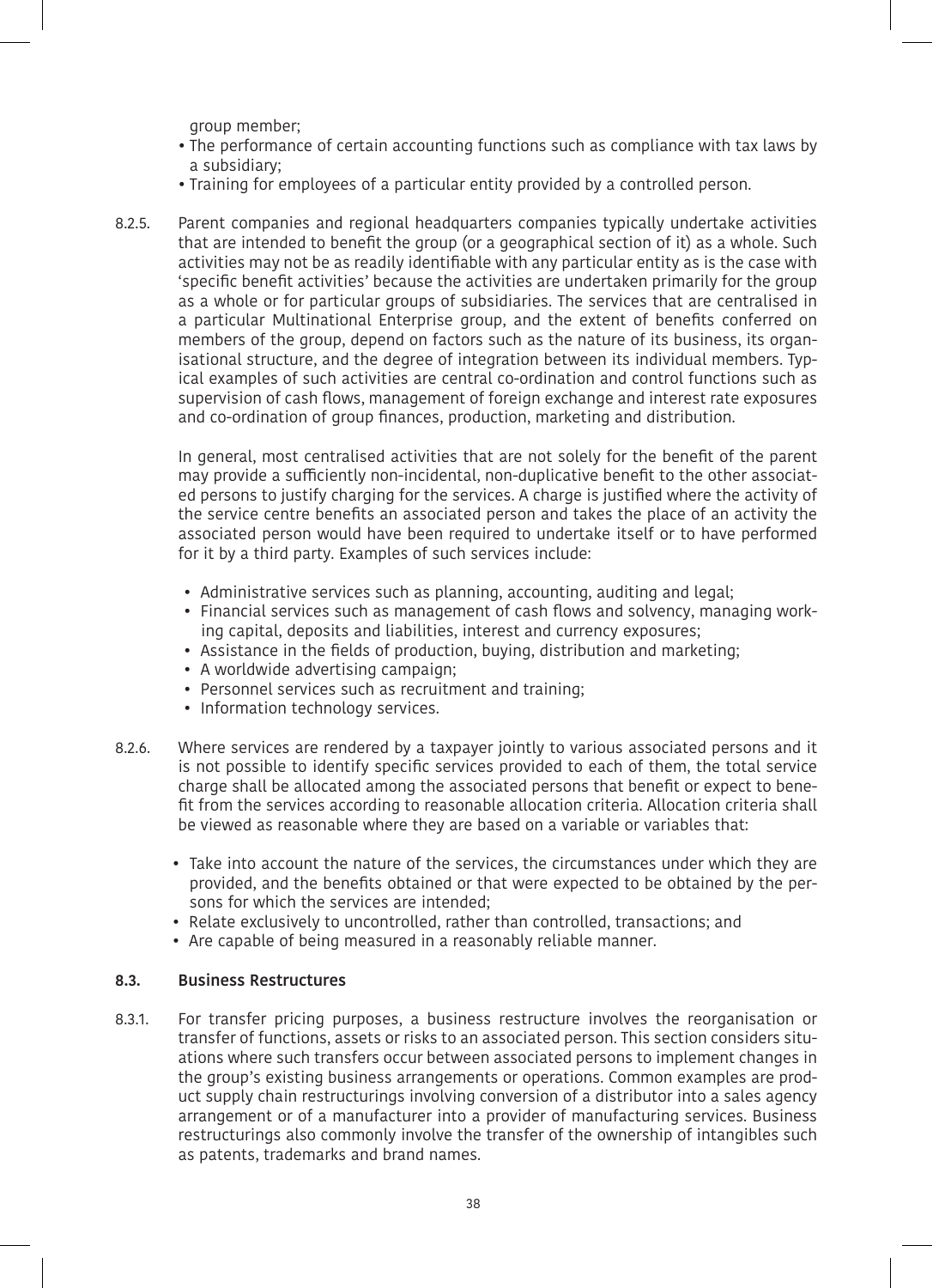- 8.3.2. Where a particular transaction is part of a broader agreement in respect of a business restructuring, determining the arm's length consideration for that transaction requires that all of the circumstances relevant to the agreement are taken into account in evaluating comparability with the consideration that might reasonably be expected under an agreement between independent persons dealing at arm's length.
- 8.3.3. Where possible and practicable, the arm's length consideration is determined by applying the most appropriate transfer pricing method using reliable comparable data relating to an agreement between independent persons dealing at arm's length for a comparable transaction in comparable circumstances.
- 8.3.4. Where there is insufficient reliable comparable data, the consideration that might reasonably be expected under an agreement between independent persons dealing at arm's length in comparable circumstances can be determined by considering the following indicators of arm's length behaviour and outcomes that might reasonably be expected to shape such an agreement:
	- An arm's length outcome is one that makes business sense in the circumstances of all parties to the arrangement;
	- An independent person dealing at arm's length would seek to protect its own economic interest;
	- An independent person dealing at arm's length would compare the options realistically available and seek to maximise the overall value derived from its economic resources;
- 8.3.5. One option might be not to enter into a transaction because it does not make commercial sense to one of the parties to the arrangement Where it is concluded from an examination of all relevant matters that the consideration for a transaction under the agreement in respect of a business restructuring is comparable with that which might reasonably be expected to be agreed between independent persons dealing at arm's length, then that consideration is regarded as satisfying the arm's length principle under the transfer pricing provisions.
- 8.3.6. In some cases comparability with what might reasonably be expected to be agreed between independent persons dealing at arm's length should be achievable by adjusting the consideration payable or receivable by the taxpayer based upon the business restructuring arrangement, as agreed by the connected persons.
- 8.3.7. However, in some cases where it is not possible or practicable to achieve an arm's length outcome in this way, the Commissioner-General may apply the transfer pricing provisions to adjust the consideration receivable or payable by the person by reference to an agreement that might reasonably be expected between independent parties dealing at arm's length in comparable circumstances.
- 8.3.8. In determining the arm's length price in relation to a business restructure transaction, the following steps should be undertaken:
	- Step 1: Consider the transactions between the connected persons in the context of the business:
	- a. Identify the scope, type and value of the dealings with connected persons involved in the business restructuring
	- b. Perform functional analyses of the pre and post-restructuring business activities affected by the business restructuring.
	- c. Refer to any relevant contracts, including those entered into to implement the business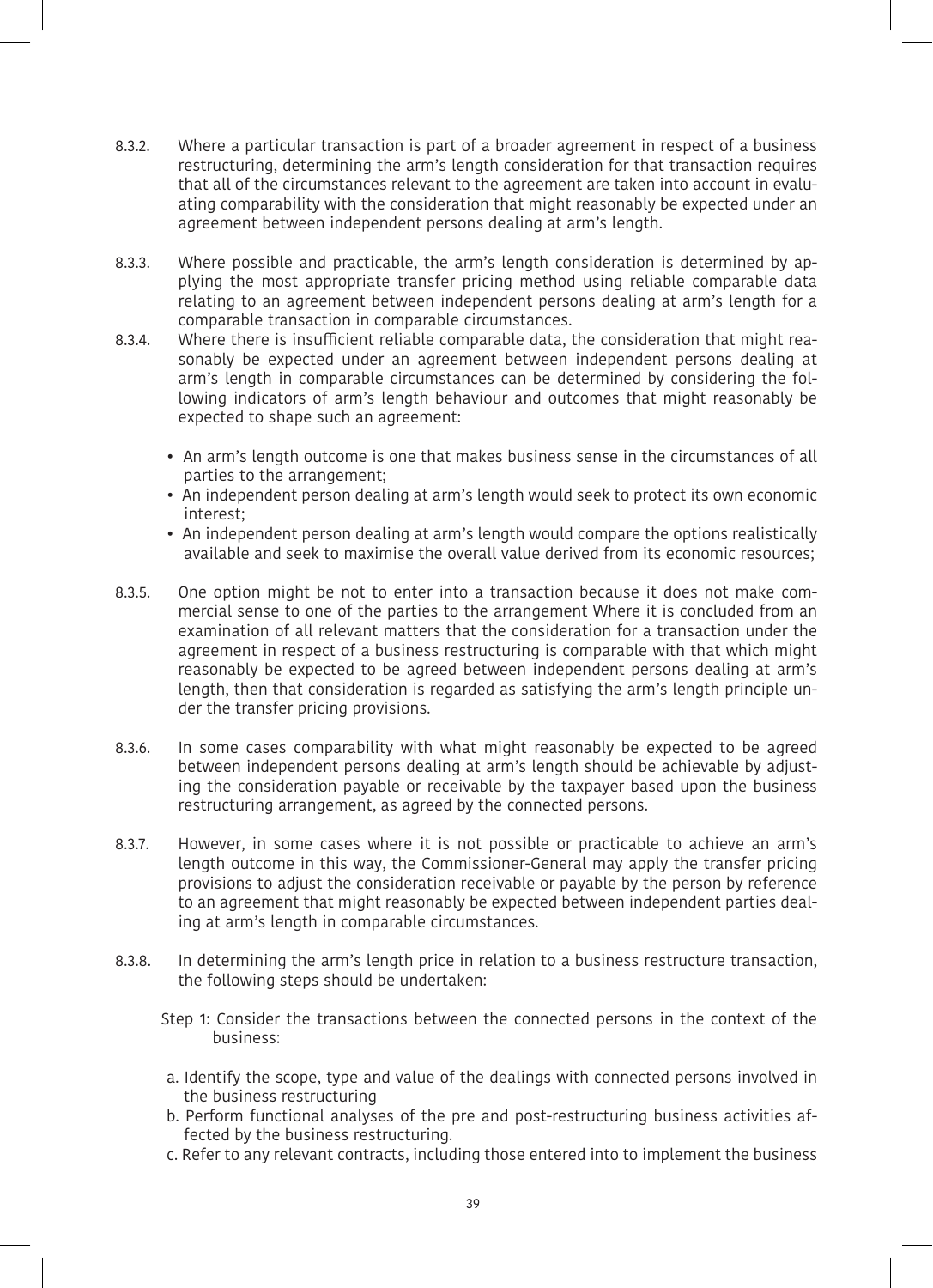restructuring (for example, contracts for the sale of property) and those evidencing the terms of the pre and post-restructuring arrangements for the business activities affected by the restructuring.

d. Examine whether the contractual terms accord with the outcomes of the functional analyses and determine the true nature, terms and effects of the business restructuring.

Step 2: Select the most appropriate transfer pricing methodology or methodologies:

- a. Identify the available data that may establish an arm's length consideration for each of the dealings involved in the business restructuring and for the dealings in their entirety:
- b. Obtain any available data as to arrangements between independent persons dealing at arm's length in comparable circumstances;
- c. Depending upon the extent of such comparables data, obtain any other available data relevant to determining whether the pricing of the business restructuring makes commercial sense for the parties, having regard to what is in their best economic interests and the options realistically available to them at arm's length.
- d. Determine the most appropriate arm's length pricing methodology or methodologies based on the facts and circumstances of the particular case.

Step 3: Apply the most appropriate method and determine an arm's length outcome:

- a. Determine the consideration that might reasonably be expected under an agreement between independent persons dealing at arm's length in comparable circumstances.
- b. Perform a comparability analysis using any available data as to arrangements between independent persons dealing at arm's length in comparable circumstances.
- c. If this analysis is sufficiently reliable, use the outcomes to apply the most appropriate arm's length pricing method(s) to determine the amount(s) of arm's length consideration receivable or payable in connection with the business restructuring.
- d. If not, then use the functional and comparability analyses and any other relevant available data to examine whether the pricing of the business restructuring makes commercial sense for the connected persons, having regard to what is in their best economic interests and the options realistically available to them at arm's length.
- e. If the pricing of the business restructuring arrangement is considered to make commercial sense using this analysis, then this determines the amounts of arm's length consideration receivable or payable by the taxpayer under that arrangement.
- f. If the examination of these matters shows that the pricing of the business restructuring arrangement does not make commercial sense, then seek to achieve an arm's length outcome by a pricing adjustment by reference to the arrangement as entered into by the parties.
- g. If it is not possible or practicable to achieve an arm's length outcome in this way, then determine arm's length pricing using an arrangement that might reasonably be expected to exist between independent persons dealing at arm's length in comparable circumstances.

#### **8.4. Cost Contribution Arrangements**

- 8.4.1. A cost contribution arrangement ('CCA') is a contractual arrangement among persons to share the contributions and risks involved in the joint development, production or the obtaining of intangibles, tangible assets or services with the understanding that such intangibles, tangible assets or services are expected to create benefits for the individual businesses of each of the persons.
- 8.4.2. In practice, CCAs are normally entered into between connected persons, although ar-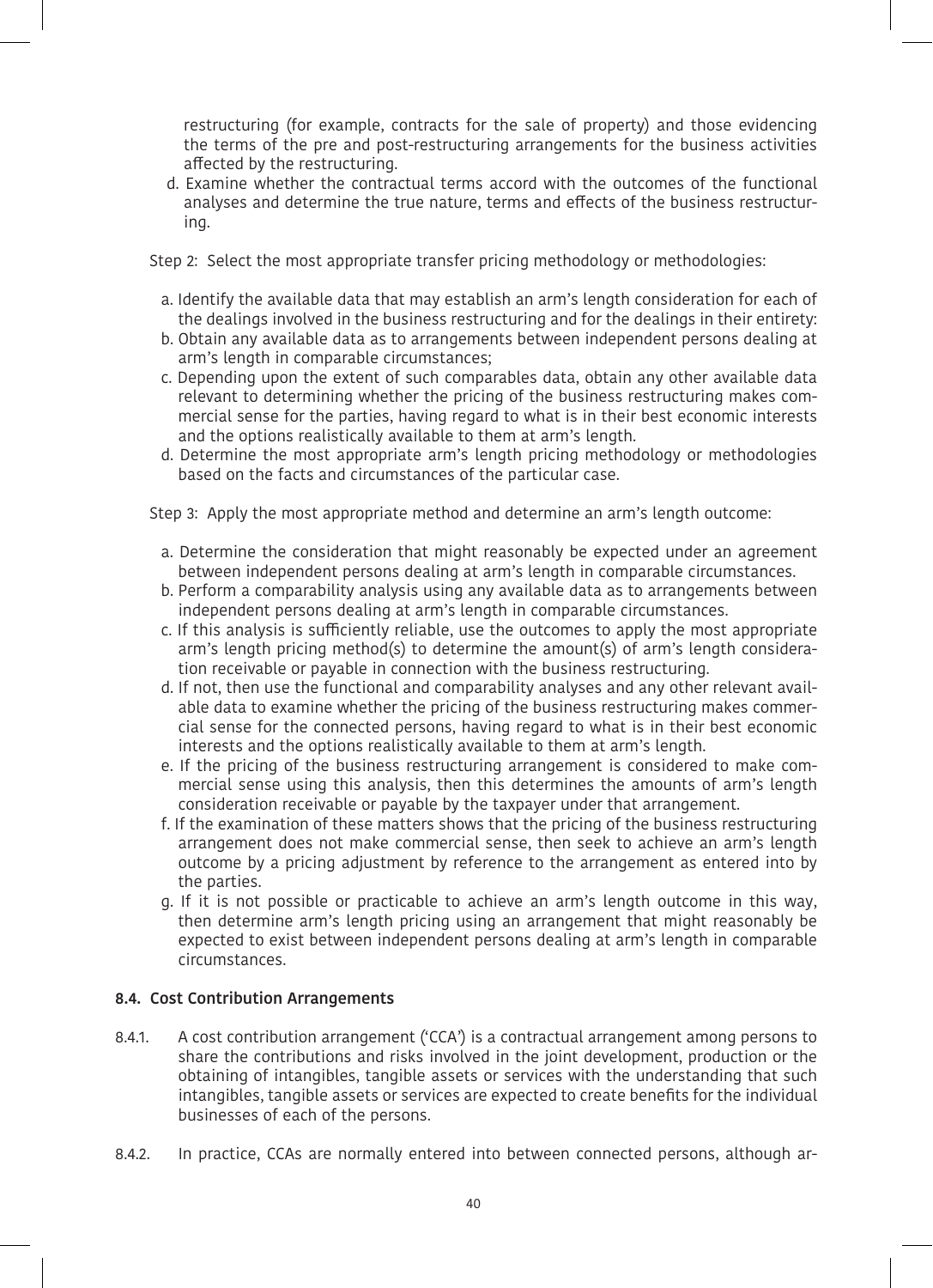rangements between independent persons do exist.

- 8.4.3. A key feature of a CCA is the sharing of contributions. In accordance with the arm's length principle at the time of entering into a CCA, each participant's proportionate share of the overall contributions to a CCA must be consistent with its proportionate share of the overall benefits expected to be received under the arrangement.
- 8.4.4. Two major types of CCA are most commonly encountered in practice. Each is fundamentally different in its commercial rationale and characteristics, particularly in respect of the relationship between cost, risk and benefit. These differences have significant implications for the application of the arm's length principle.

## **8.4.4.1. Development CCAs:** Arrangements for developing, producing or obtaining assets or rights.

CCAs most commonly relate to research and development activity performed for the joint benefit of the participants. A CCA might also relate to mining exploration and/or development undertaken jointly. Such activities typically involve a significant degree of risk of commercial failure and resulting financial loss. A commercial rationale of a CCA for such activities is to share or spread this risk. Another possible benefit is that a party is able to exploit a potentially profitable business opportunity that individually may not be a financially or commercially viable proposition. The participants to the CCA may contribute different assets, resources and expertise that together make the venture possible. When entering into the arrangement, any benefit from success of the venture is a future possibility or expectation that may accrue within an uncertain timeframe. Such CCAs contractually provide for each participant an ownership interest in any intangible or tangible assets resulting from the activities of the CCA or rights to use or exploit those intangible or tangible assets.

#### **8.4.4.2. Service CCAs**

A CCA may relate to activities performed for the joint benefit of the participants that do not result in any property being produced or developed. For example, management and administrative services may be centralised by a Multinational Enterprise and undertaken by one group member for the benefit of it and others. Such activities involve little risk of commercial failure. Rather, the commercial rationale of a CCA for such activities is primarily to share, and thus create cost savings. The participants have a common need for the activities to be performed and the benefit of cost efficiencies from centralisation of functions is cost savings through non-duplication of infrastructure. Such a benefit is immediate or short term, being ordinarily realised in the period in which the service activities are performed. In this regard, the distinction between the expectation of benefit and the derivation of actual benefit from the activities may not be as significant as in other types of CCA.

- 8.4.5. Development CCAs may, in practice, be the most complex to apply the arm's length principle to. This section relates largely to development CCAs, however the principles can apply to all types of CCA. Not all CCAs are simply one or other of the above types. A particular CCA may be a variation or hybrid of one or both of these types.
- 8.4.6. Where the CCA is a pure service arrangement, that is, the CCA does not result in any property being produced, developed or acquired, the guidance on intra-group services at Section 8.2 shall apply.
- 8.4.7. For the conditions of a CCA to satisfy the arm's length principle, the value of the participants' contributions must be consistent with what independent persons would have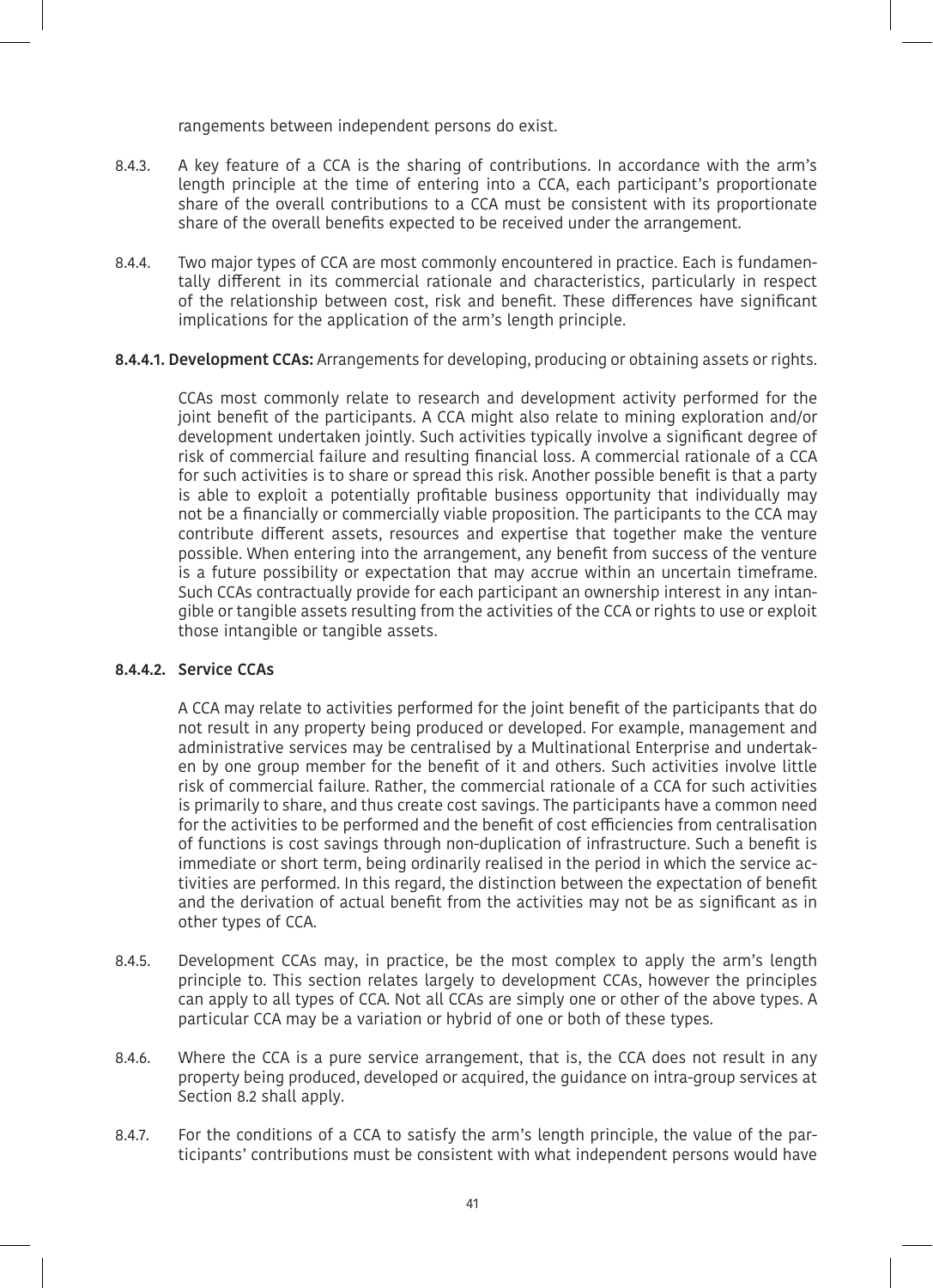agreed to contribute under comparable circumstances given their proportionate share of the total anticipated benefits they reasonably expect to derive from the arrangement.

- 8.4.8. In addressing this, regard should be given to the following matters, to the extent that each is relevant in a particular case:
	- a. The arrangement should make business sense:
		- The terms and conditions of a CCA should be consistent with what would have been agreed between independent persons acting in their own economic interests, and reflect outcomes that make business sense in their particular circumstances; and
		- It should make business sense for each person, acting in its own economic interests, to enter into a CCA compared to other options realistically available to it.
	- b. The terms should accord with economic substance:
		- The terms agreed between the participants to a CCA should accord with the economic substance of the arrangement, as evidenced by the conduct of the participants and what persons dealing at arm's length would be expected to have agreed in similar circumstances.
	- c. The terms should be agreed up-front:
		- The terms of a CCA should be agreed prior to commencement of the CCA activity; and
		- The terms of a CCA should be arm's length judged by reference to circumstances known or reasonably foreseeable at the time of entry into the arrangement.
	- d. The participants should have a reasonable expectation of benefit:
		- A participant must have an interest in the results of the CCA activity; and
		- A participant should have a reasonable expectation of benefit from exploiting its interest in the results of the CCA activity.
	- e. Sharing of contributions should be consistent with sharing of expected benefits:
		- A participant's proportionate share of the overall contributions to the CCA should be consistent with its proportionate share of the overall expected benefits from the arrangement;
		- Cost contributions should be measured on an arm's length basis;
		- Expected benefits should be measured using reasonable estimates of revenues or cost savings from use of the results of the CCA activity; and
		- The sharing of contributions might appropriately be subject to review and prospective adjustment to account for changes in circumstances that result in changes to expected benefits.
	- f. Entry, withdrawal and termination should be on arm's length terms:
		- Any transfer of a valuable interest in the results of the CCA activity as a result of a person's entry into or withdrawal from an active CCA, or upon termination of a CCA, should be on arm's length terms.
- 8.4.9. Generally a CCA between controlled persons should meet the following conditions:
	- a. The participants would include only persons expected to derive mutual and proportionate benefits from the CCA activity itself (and not just from performing part or all of that activity).
	- b. The arrangement would specify the nature and extent of each participant's interest in the results of the CCA activity as well as its expected respective share of benefits
	- c. No payment other than CCA contributions appropriate balancing payments and buy-in payments would be made for the particular interest or rights in intangibles, tangible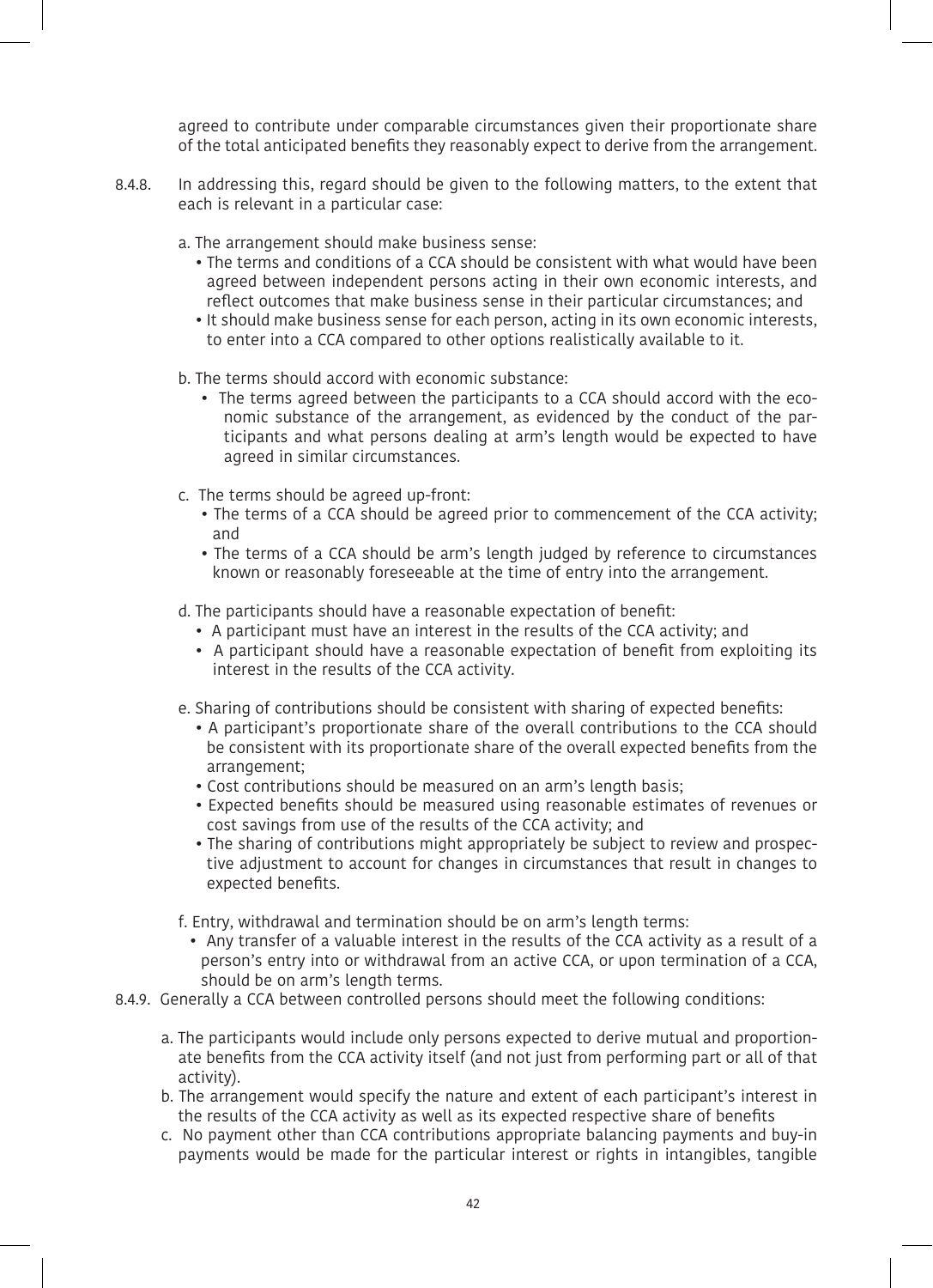assets or services obtained through the CCA.

- d. The value of participants' contributions would be determined in accordance with these Guidelines and, where necessary, balancing payments should be made to ensure the proportionate shares of expected benefits from the arrangement.
- e. The arrangement may specify provision for balancing payments and/or changes in the allocation of contributions prospectively after a reasonable period of time to reflect material changes in proportionate share of expected benefits among the participants.
- f. Adjustments would be made necessary (including the possibility of buy-in and buy-out payments) upon the entrance or withdrawal of a participant and upon termination of the CCA.

## **8.5. Financial Transactions**

- 8.5.1. This section covers the transfer pricing considerations with respect to financial transactions between connected persons.
- 8.5.2. The arm's length principle applies to financial arrangements to ensure that the conditions of a transaction between connected persons are consistent with those conditions that would have been made or imposed between independent persons dealing in comparable circumstances.
- 8.5.3. In relation to financial arrangements, this requires a broad analysis of the conditions of the loan or other financial instrument to determine whether these conditions satisfy the arm's length principle.
- 8.5.4. The application of the arm's length principle requires a detailed analysis of all conditions of the arrangement, including but not limited to:
	- a. The quantum of debt
	- b. The quantum of interest costs
	- c. The nature and schedule of repayments of principal and interest
	- d. The denominated currency of the arrangement and repayments
	- e. The rate of real or effective interest
	- f. Any security in respect of the arrangement
	- g. The level of subordination of the arrangement
	- h. The existence of any guarantees
	- i. The existence of a conduit arrangement
- 8.5.5. It also requires an analysis of the circumstances surrounding the arrangement, including but not limited to:
	- a. The commercial purpose of the loan
	- b. The creditworth iness of the borrower
	- c. The ability of the borrower to obtain finance from a third party
	- d. The economic conditions (including capital markets) in the jurisdiction of the borrower and the lender
- 8.5.6. After consideration of these factors, the taxpayer should determine whether a transaction (with those conditions) would have been made at arm's length, and if so, what the arm's length consideration should be.
- 8.5.7. If it can be concluded that a transaction with such conditions would not have been made between independent persons dealing in comparable circumstances, the conditions of the transaction may be altered, and the arm's length consideration adjusted, to reflect what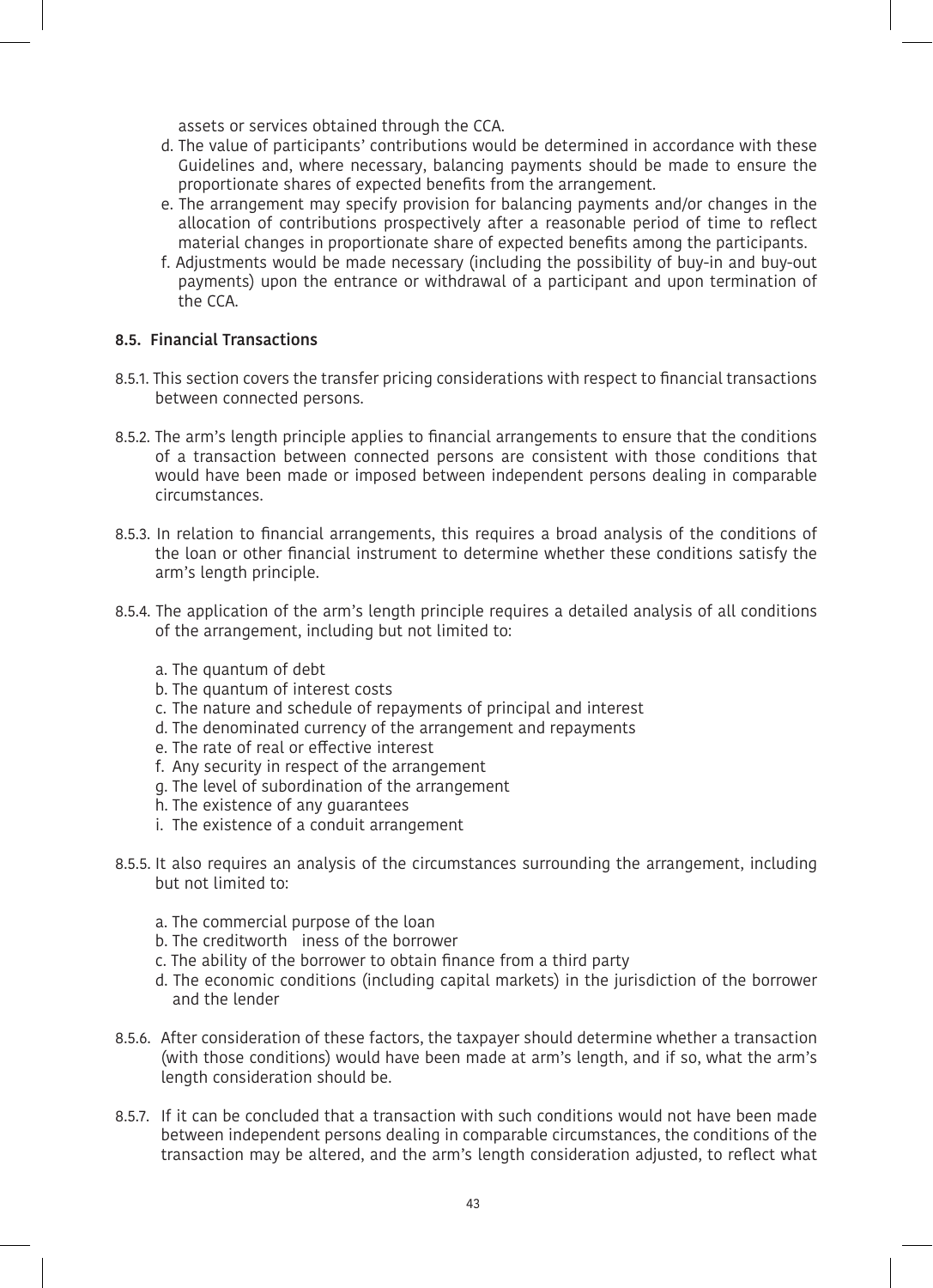would have occurred between independent persons dealing in comparable circumstances.

8.5.8. The comparable uncontrolled pricing method will usually be the preferred method for determining the arm's length consideration in respect of a financial arrangement.

## **8.6. Hard to Value Intangibles**

- 8.6.1. For the purposes of this practice note, the term hard to value intangible ('HTVI') covers intangibles or rights in intangibles, which are transferred between connected persons but at the time of transfer there are:
	- a. No reliable comparables that exist; and
	- b. At the time of the transfer, the projection of future cash flows or income expected to be derived from the intangible or right, or the assumptions used in valuing the intangible or right, are highly uncertain, making it difficult to predict the level of ultimate success of the intangible at the time of the transfer.
- 8.6.2.. Transactions involving the transfer of HTVIs may exhibit one or more of the following features:
	- a. The intangible is only partially developed at the time of the transfer
	- b. The intangible is not expected to be exploited commercially until several years after the transfer
	- c. The intangible does not itself fall within the definition of HTVI but is integral to the development or enhancement of other intangibles that do fall within the definition of **HTVI**
	- d. The intangible is expected to be exploited in a manner that is novel at the time of the transfer and the absence of a track record of development or exploitation of similar intangibles makes projections highly uncertain
	- e. The intangible meeting the definition of HTVI has been transferred to a connected person for a lump sum payment
	- f. The intangible is either used in connection with or developed under a CCA or similar arrangements
- 8.6.3. In situations involving the transfer of HTVIs, the Commissioner-General can consider ex post outcomes as presumptive evidence of the ex-ante pricing arrangements. However, the consideration of ex post evidence should be based on a determination that such evidence is necessary to be taken into account to assess the reliability of the information on which ex-ante pricing has been based. Where the Commissioner-General is able to confirm the reliability of the information on which ex ante pricing has been based, then adjustments based on ex post profit levels should not be made.
- 8.6.4. However, the approach described above, shall not be applied where at least one of the following applies:
	- a. The taxpayer provides the Commissioner-General with sufficient detail of:
		- i. The ex-ante projections used at the time of the transfer to determine the pricing arrangements, including detail of the appropriateness of accounting for risks and other reasonably foreseeable events, and their probability of occurrence; and
		- ii. Reliable evidence that any significant difference between the financial projections and the actual outcomes is due to:
			- (a) Unforeseeable developments or events occurring after the determination of the price that could not have anticipated by the connected persons at the time of the transaction or
			- (b) The playing out of the probability of occurrence of foreseeable outcomes and that these probability occurrences were not significantly overestimated or underesti-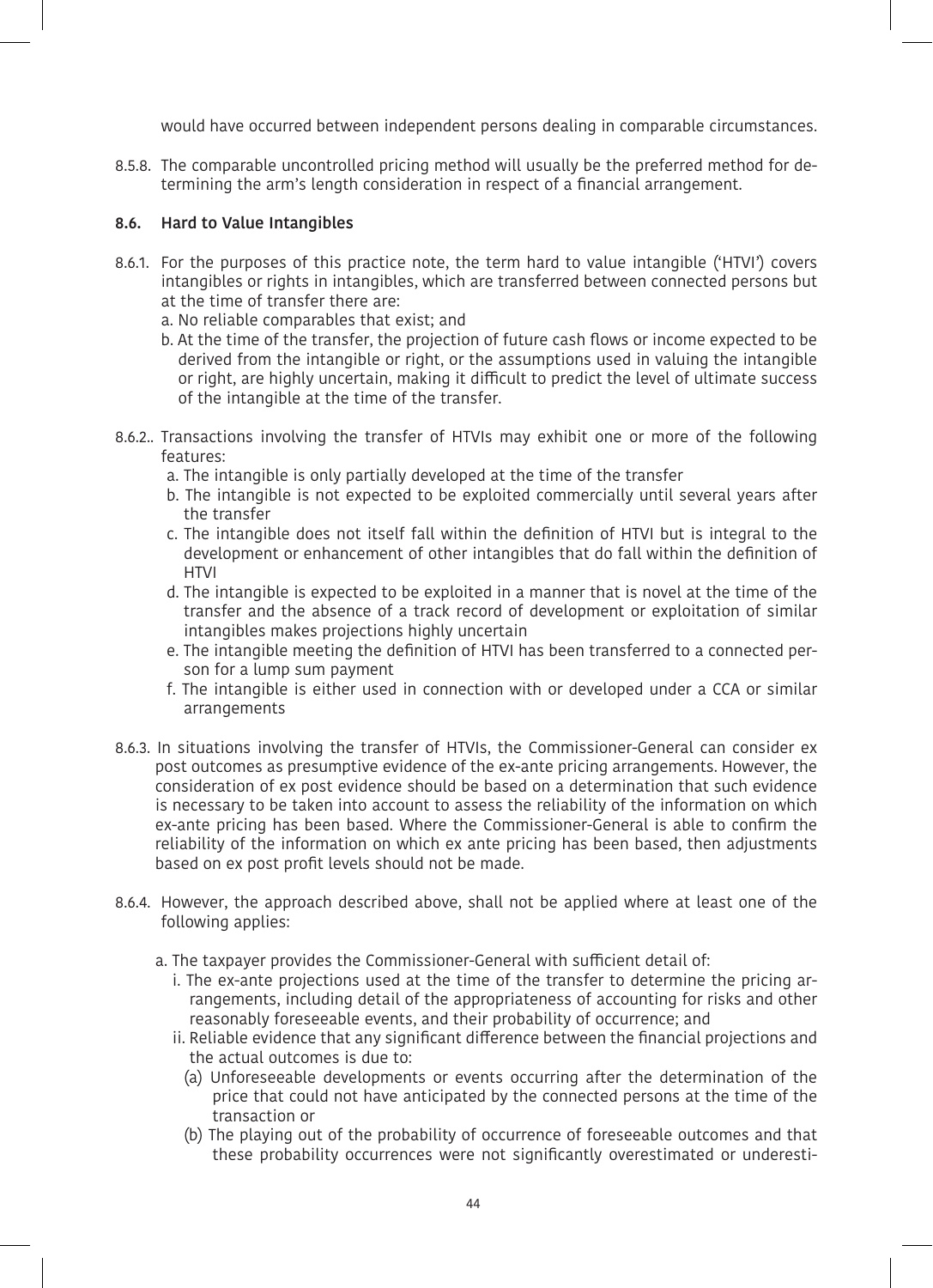mated at the time of the transaction.

- b. The transfer of the HTVI is covered by a bilateral or multilateral advance pricing arrangement in effect for the period in question.
- c. Any significant difference between the financial projections and the actual outcomes does not have the effect of reducing or increasing the compensation for the HTVI by more than 20% of the compensation determined at the time of the transaction.
- d. A commercialisation period of five years has passed following the year in which the HTVI first generated unrelated party revenues for the transferee and in which commercialization period, any significant difference between the financial projections and the actual outcomes was not greater than 20% of the projections for that period.

## **Example 13: Application of Arm's Length Principle to a HTVI**

Company A, a resident of Country A, has patented a pharmaceutical compound. Company A has concluded pre-clinical tests for the compound and has successfully taken the compound through Phases I and II of the clinical trials. Company A transfers in Year 0 the patent rights to an affiliate, Company S, a resident of Country S. Company S will be responsible for the Phase III trials following the transfer. In order to determine the price for the patent on the partially developed drug, the parties made an estimation of expected income or cash flows that will be obtained upon exploitation of the drug once finalised over the remaining life of the patent. Assume the price so derived at the time of the transfer was 700 and that this was paid as a lump sum in Year 0.

In particular, the taxpayer assumed sales would not exceed 1,000 a year, and that commercialisation would not commence until Year 6. The discount rate was determined by referring to external data analysing the risk of failure for drugs in a similar therapeutic category at the same stage of development.

#### **Scenario A**

Commercialisation in fact starts during Year 3 since the Phase III trials were completed earlier than projected. Sales in Years 3 and 4 correspond to sales that were projected, at the time of the transfer, to be achieved in Years 6 and 7. The taxpayer cannot demonstrate that its original valuation properly took into account the possibility that sales would arise in earlier periods, and cannot demonstrate that such a development was unforeseeable.

The Zambia Revenue Authority may use the presumptive evidence based on the ex post outcome to determine that the possibility of earlier sales should have been taken into account in the valuation. The taxpayer's original valuation is revised to include earlier sales resulting in a revised net present value of the drug in Year 0 of 1,000 instead of 700. Therefore, assume for the purposes of the example that the arm's length price anticipated in Year 0 should have been 1,000. Note that the value of 1,000 is not necessarily the net present value of the transferred rights based solely on the actual outcome.

In accordance with the approach to HTVI, the Commissioner-General can make an adjustment to assess the additional profits of 300 in Year 0.

## **Scenario B**

The taxpayer's original valuation is revised to include earlier sales resulting in a revised net present value of the drug in Year 0 of 800 instead of 700. Therefore, assume for the purposes of the example that the arm's length price anticipated in Year 0 should have been 800. Note that the value of 800 is not necessarily the net present value of the transferred rights based solely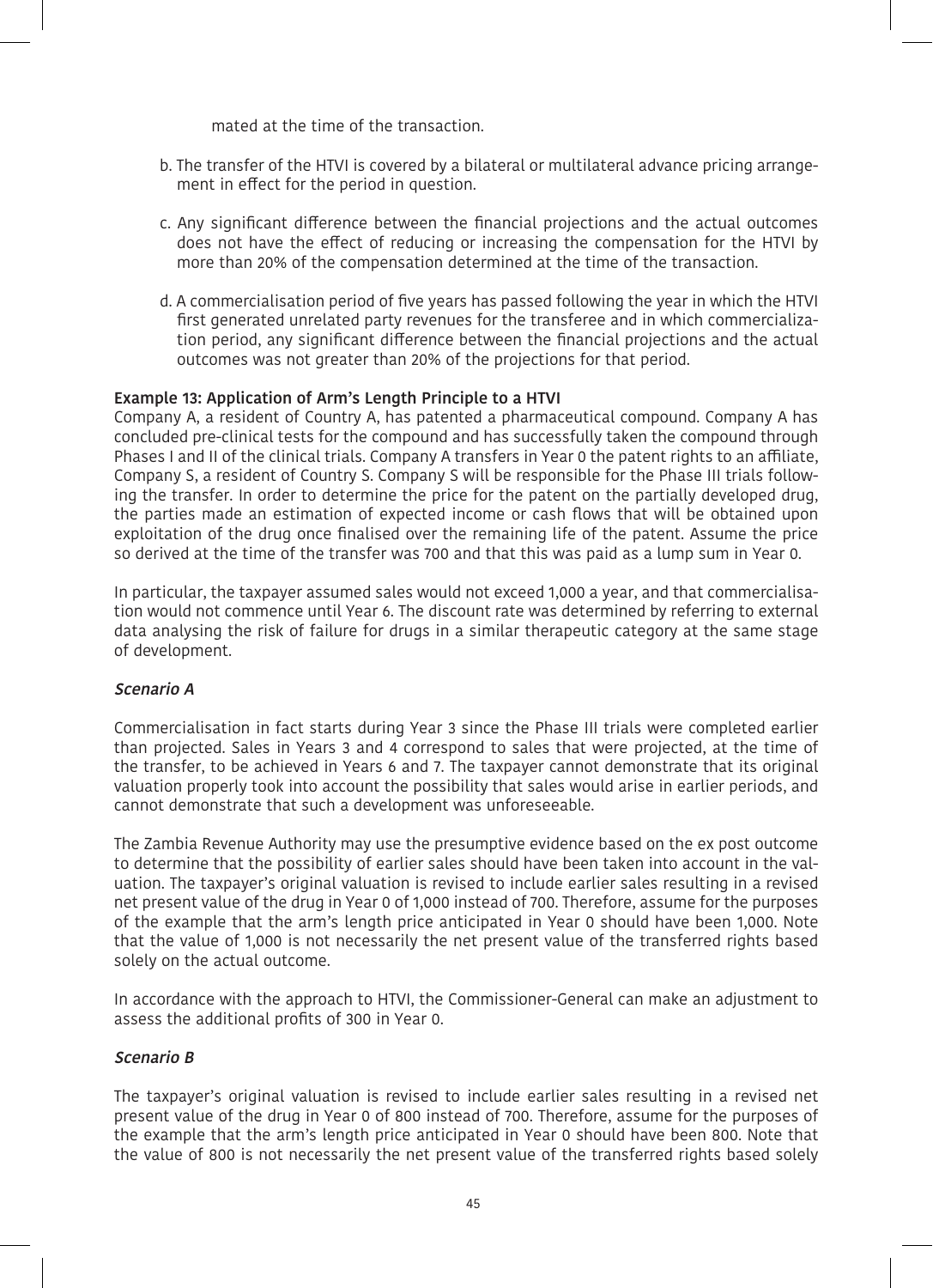on the actual outcome.

In accordance with the approach to HTVI, an adjustment could be made to assess the additional profits of 100 in Year 0. However, in this example, the exemption applies since the adjustment to the compensation for the transfer is within 20% of the compensation determined at the time of the transaction.

Notwithstanding that the HTVI approach does not apply, an adjustment under other sections of this practice note may be appropriate.

#### **The commentary above covers Regulations 17 and 18**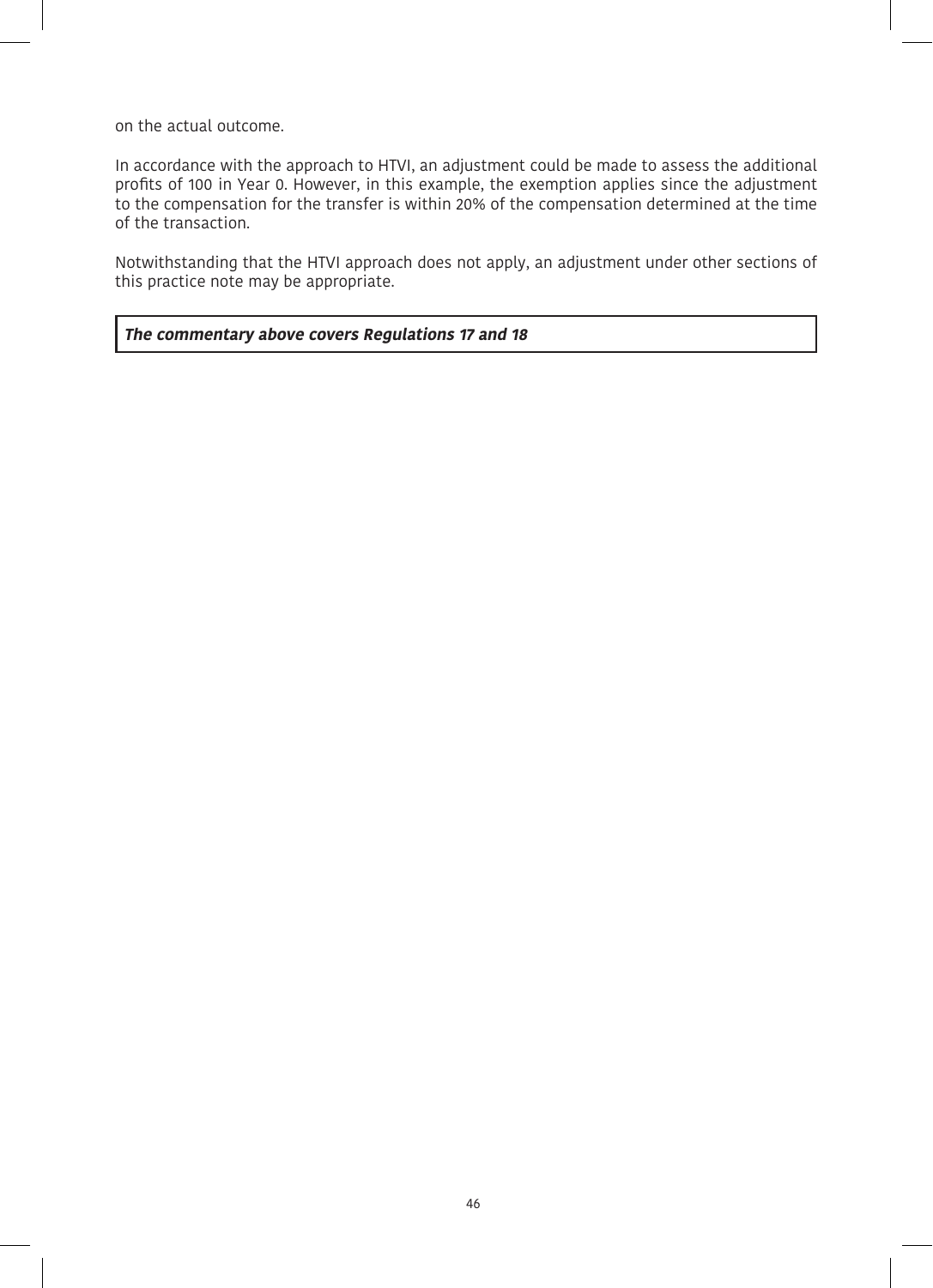## **9.0 ARM'S LENGTH RANGE**

- 9.1. A comparability analysis will not necessarily identify a single price or other financial indicator, and a range of prices or other financial indicators may result from the analysis. The 'arm's length range' is applicable where the comparability analysis identifies a number of comparables (and associated financial indicators) that are all reliable, and equally reliable. In this case the full range of the relevant financial indicators is adopted. It is often the case that such a range contains relatively few comparables and the range is relatively small.
- 9.2. Where the application of the most appropriate method results in a number of financial indicators for which the degree of comparability of each to the relevant transaction between associated person, and to each other, is uncertain, a statistical approach shall be used. Such an approach is most likely to be relevant in cases where a database search has been used in order to identify potential comparables. It is the view of the Commissioner-General that where the highest point in the range exceeds 25% of the lowest point in the range, the interquartile range should be used.
- 9.3. Where such an approach is used, the interquartile range will be considered to be an arm's length range.
- 9.4. The interquartile range is a range of the appropriate financial indicator derived from the various comparables employed by the application of a transfer pricing method. For example, the application of a TNMM may identify 80 comparables and, for each of these comparables, a return on sales (operating profit/sales) is identified. This thus creates a 'full range' of 80 profit/sales ratios. If this range is listed from lowest to highest, the interquartile range represents the two middle quarters (in this case, the range of figures from the 20th highest to the 60th highest).
- 9.5. Where the relevant financial indicator resulting from a transaction between associated person falls outside the arm's length range, then the taxable income of the taxpayer must be computed on the basis that the relevant indicator is the most appropriate point in the arm's length range. However, in the absence of persuasive evidence for the selection of a particular point in the range, the Commissioner-General may select the midpoint in the range.
- 9.6. Where such adjustments are necessary, they must be made by the taxpayer in order to calculate the amount of assessable income, included in the relevant tax return. If no such adjustment is made by the taxpayer, the Commissioner-General shall make such an adjustment.
- 9.7. For the purposes of the paragraphs above, a financial indicator is a price, resale margin, cost mark-up, net profit margin or the division of the operating profit or loss.

**The commentary above covers Regulation 16**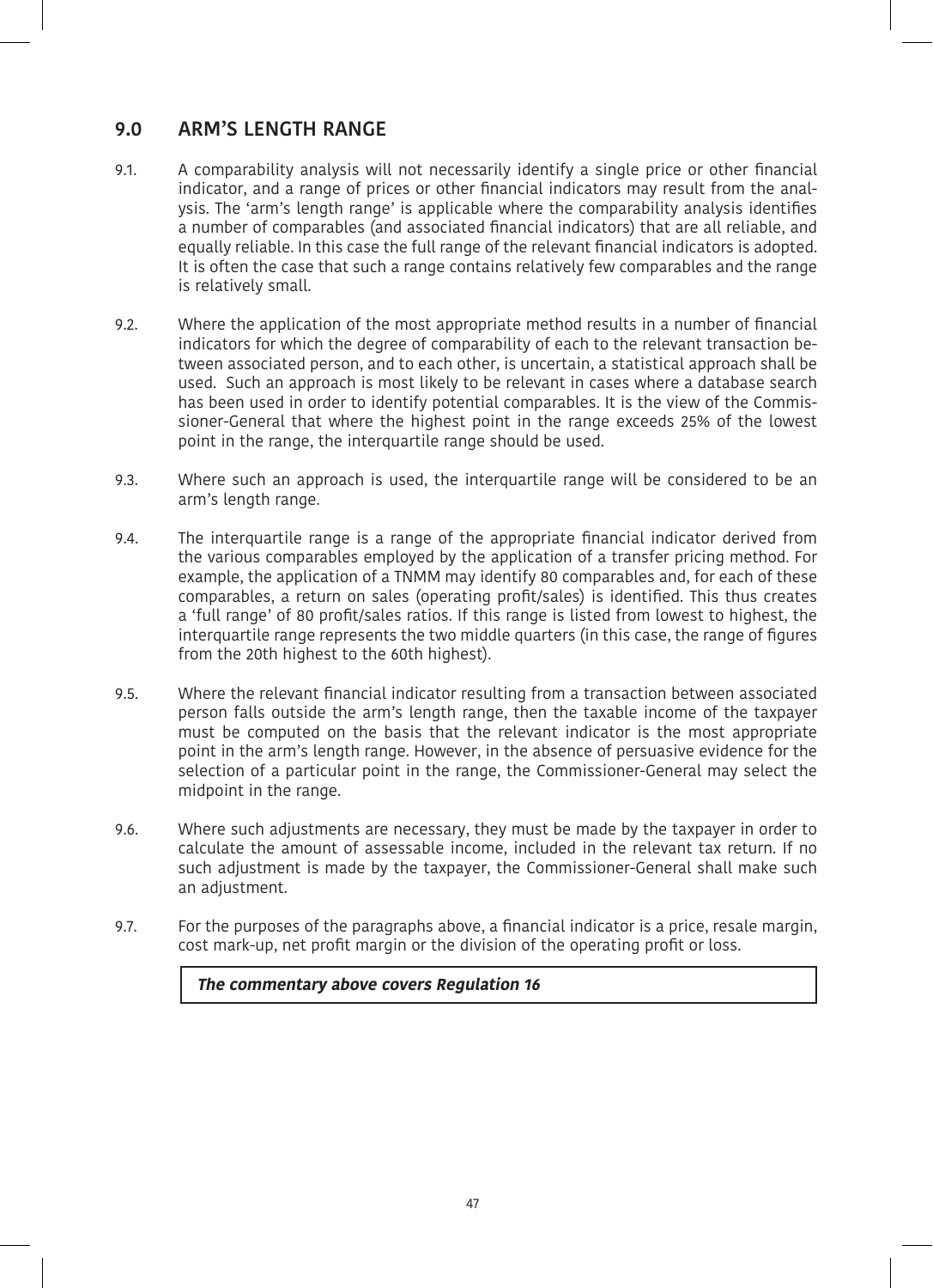## **10.0 IDENTIFYING AND USING DATA ON COMPARABLES**

- 10.1. The Commissioner-General recognises that taxpayers often face difficulty in accessing reliable data for comparables searches and benchmarking. This challenge is shared by taxpayers and tax authorities alike, and, although an issue in many regions of the world, is particularly acute in Africa, where publicly available data is scarce or non-existent.
- 10.2. There are a number of potential sources of comparables.
	- (a) Some taxpayers may be able to identify internal comparables that is, comparable data derived from a transaction between the taxpayer (or the related party counterpart to the transaction) and an independent party. The Commissioner-General encourages taxpayers to attempt to identify internal comparables where possible.
	- (b) Comparables may also be identified through research into business and industry pricing. Taxpayers will usually have an in-depth knowledge of the industry in which they operate, and that knowledge may be useful in determining arm's length conditions in transactions between independent persons. The Commissioner-General may consider reliable and relevant data and information derived from business and industry sources, as well as data derived from other publicly available sources.
	- (c) Many taxpayers rely on commercial searchable electronic databases to identify financial data on companies that conduct potentially comparable transactions to determine their transfer prices. Commercial databases are developed by private-sector providers and the information contained in them may be regional or global in reach. Information included in such databases is based on publicly available information, including company financial data submitted to government or stock exchange registers. In many countries, including many in Africa, information from the country might be very limited or non-existent. In such cases, a database might still be a useful source for identifying comparables, but it should be recognised that such data is likely to be drawn from other markets or other regions (i.e. 'foreign comparables').

The Commissioner-General may accept for consideration comparable data derived from a commercial database provided the search method and criteria are (i) clear and made available to the Commissioner-General, and (ii) they are appropriate to the transaction being tested.

- (d) Where comparables are difficult to identify, efforts to expand the breadth of a benchmarking search may be appropriate. This can be achieved by considering data:
	- derived from products that differ (in varying degrees) to those which are the subject of the tested transaction, or
	- derived from sectors other than that of the tested transaction, or
	- derived from countries or regions outside that of the party being tested. Where the scope of a benchmarking search is widened, it is important to keep economically relevant differences between the comparables and the tested transaction or the tested party as small as possible. In addition, where the scope of a benchmarking search is expanded, it may be possible to make reliable comparability adjustments to compensate for those differences. It is recognised, however, that reliable comparability adjustments may be difficult to make.
- 10.3. It is important that taxpayers and the Commissioner-General both make efforts to identify the most reliable comparable data in each case. It should also be kept in mind, however, that perfectly reliable data is not always available and that the use of lessthan-perfect data may be inevitable. In some cases, an ideal amount of information is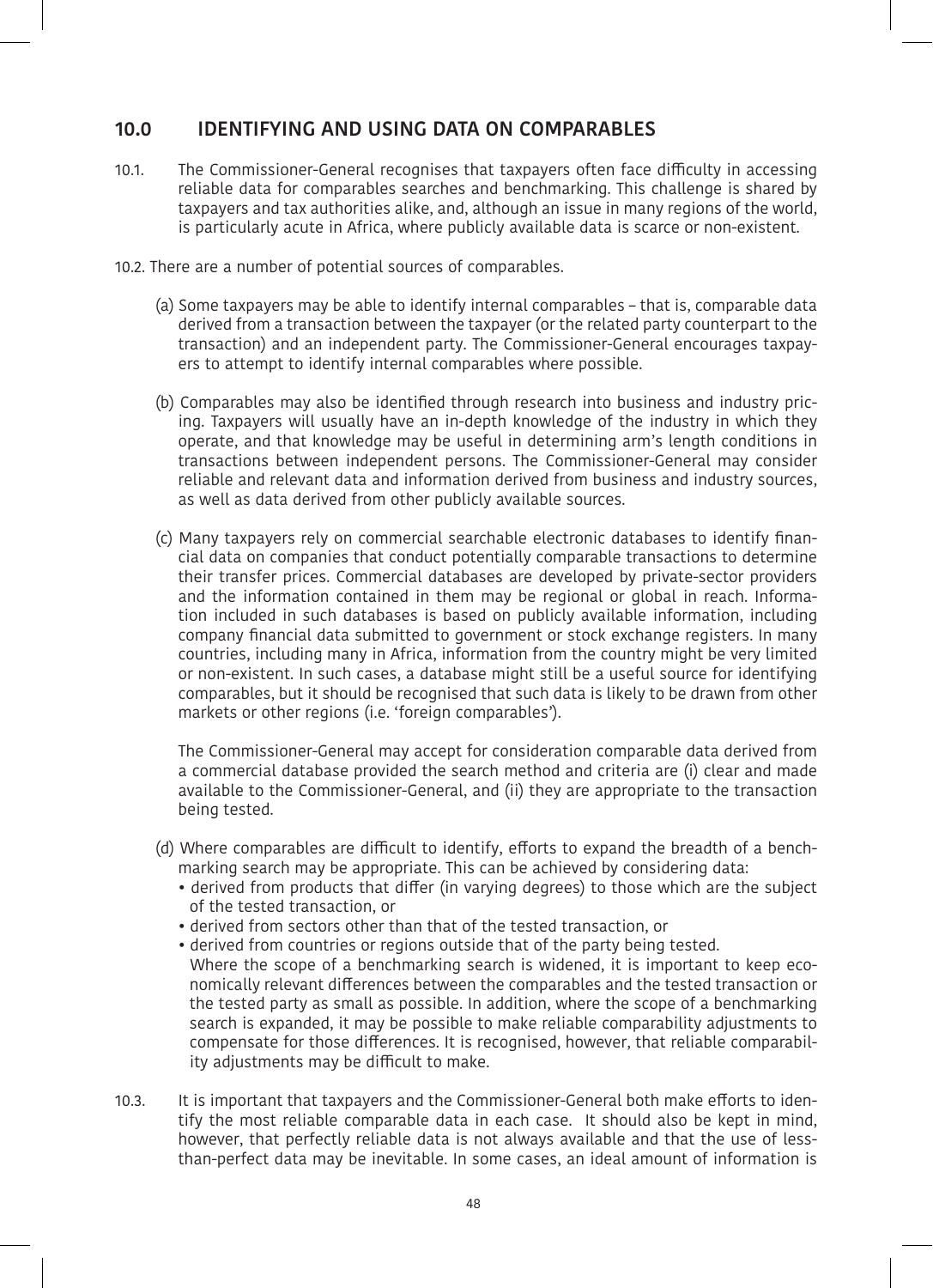unavailable; in other cases, there may be uncertainties about the reliability of comparables. The significance of such issues will vary from case to case, and depend both on the nature of the controlled transaction and the method adopted. These considerations mean that, while the Commissioner-General and taxpayers should always make best efforts to identify the most reliable comparables, they need also to recognise that data will often give no more than an indication of arm's length pricing rather than an exact measure.

- 10.4. It should be remembered that comparability data does not normally require data on actual prices. Generally the use of cost-plus, resale price method, TNMM and profit split methods require information concerning the profits derived by a person conducting comparable transactions (expressed, for example, as a mark-up on costs or a return on revenue or on assets).
- 10.5. As discussed in Section 9 above, the use of statistical techniques may be appropriate in cases where there is a relatively large number of identified comparables, and, at the same time, uncertainties about their relative reliability. This is frequently the case where databases are used to identify comparable transactions and extract financial data deriving from them.
- 10.6. The use of a safe harbour reduces the need for taxpayers and the Commissioner-General to carry out comparability and benchmarking analyses in every case and thus the need to find comparability data.
- 10.7. Data on comparables used to justify a taxpayer's transfer pricing should be derived from time periods as close as possible to the time that the transaction under examination is conducted. It is recognised that contemporaneous data may not always be available at the time of the transaction, or even when a comparability analysis is conducted, and that data derived from time periods prior to that being tested may be appropriate.
- 10.8. Multiple year data relating to comparables may be considered where it adds value to the transfer pricing analysis, to take into account, for example, the effects on profits of product life cycles and short term economic conditions. Similarly, a multiple year average of the relevant financial indicator may be used where it adds to the reliability of the data used for comparability purposes.
- 10.9. The Commissioner-General will thus consider data derived from prior years, and also consider multi-year data, provided that such data can be considered sufficiently and reasonably reliable in the context of the controlled transaction.
- 10.10. A review of a taxpayer's compliance with the transfer pricing rules will be based primarily on information provided by the taxpayer. However, it should be noted that the Commissioner-General, when applying any method, may have more information available than a taxpayer has, or can through taxpayer's own efforts have reasonable access to. The Commissioner-General does not intend to use publicly undisclosed information in an attempt to substitute an alternative measure of the arm's length amount. There are procedural problems in using such information, such as the likelihood that such information could not be provided to taxpayers whose transfer prices are under review or as evidence in court due to the secrecy provisions of the Income Tax Act. The Commissioner-General will not rely on comparable financial information for the purposes of making an adjustment under the Transfer Pricing Rules if that information, in relation to the transactions, is not available to the taxpayer. However, the Commissioner-General may use that publicly undisclosed information in administering the transfer pricing rules for the purposes of risk assessment and case selection, or in determining any safe harbour positions.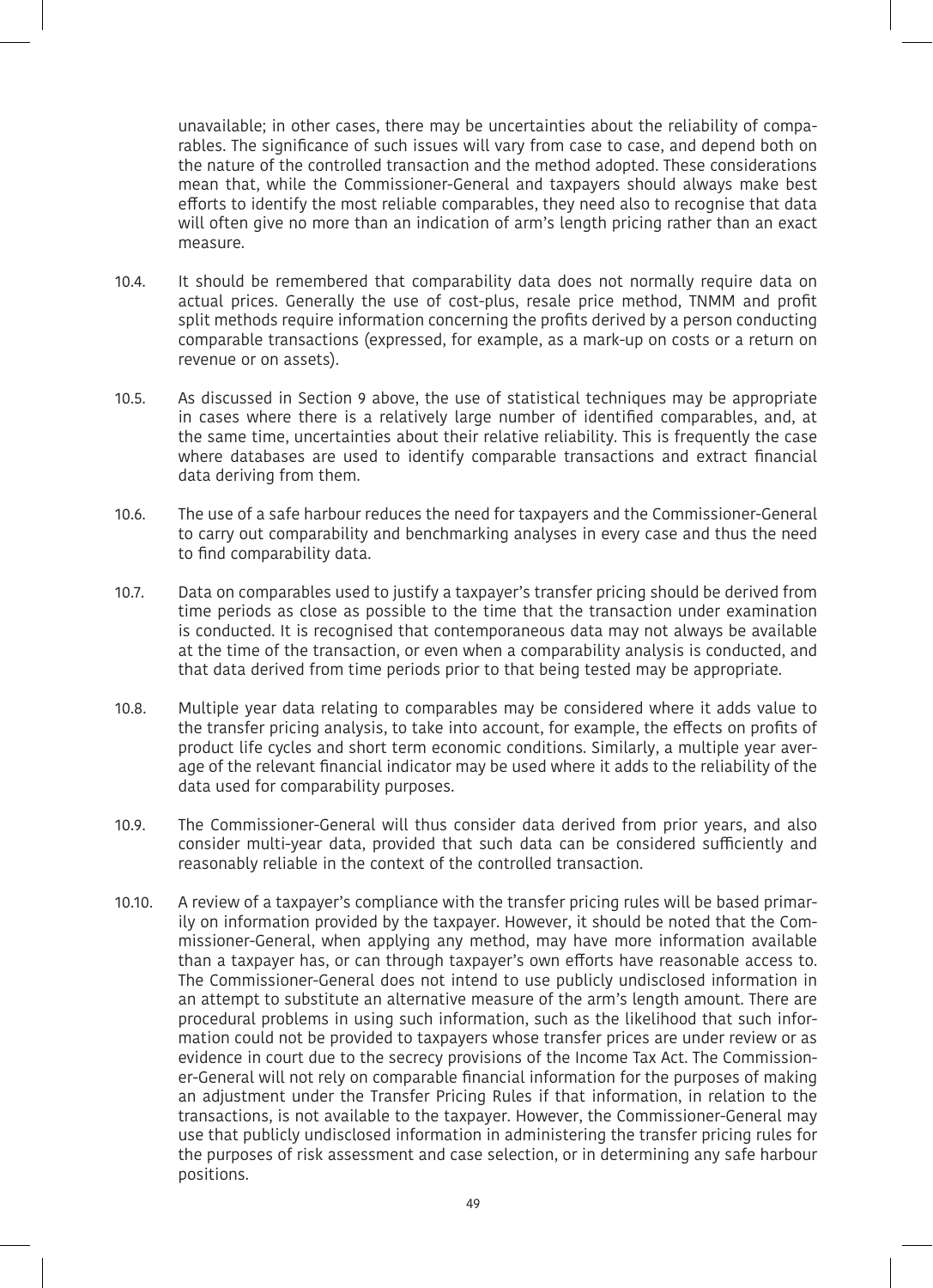**The commentary above covers Regulation 11**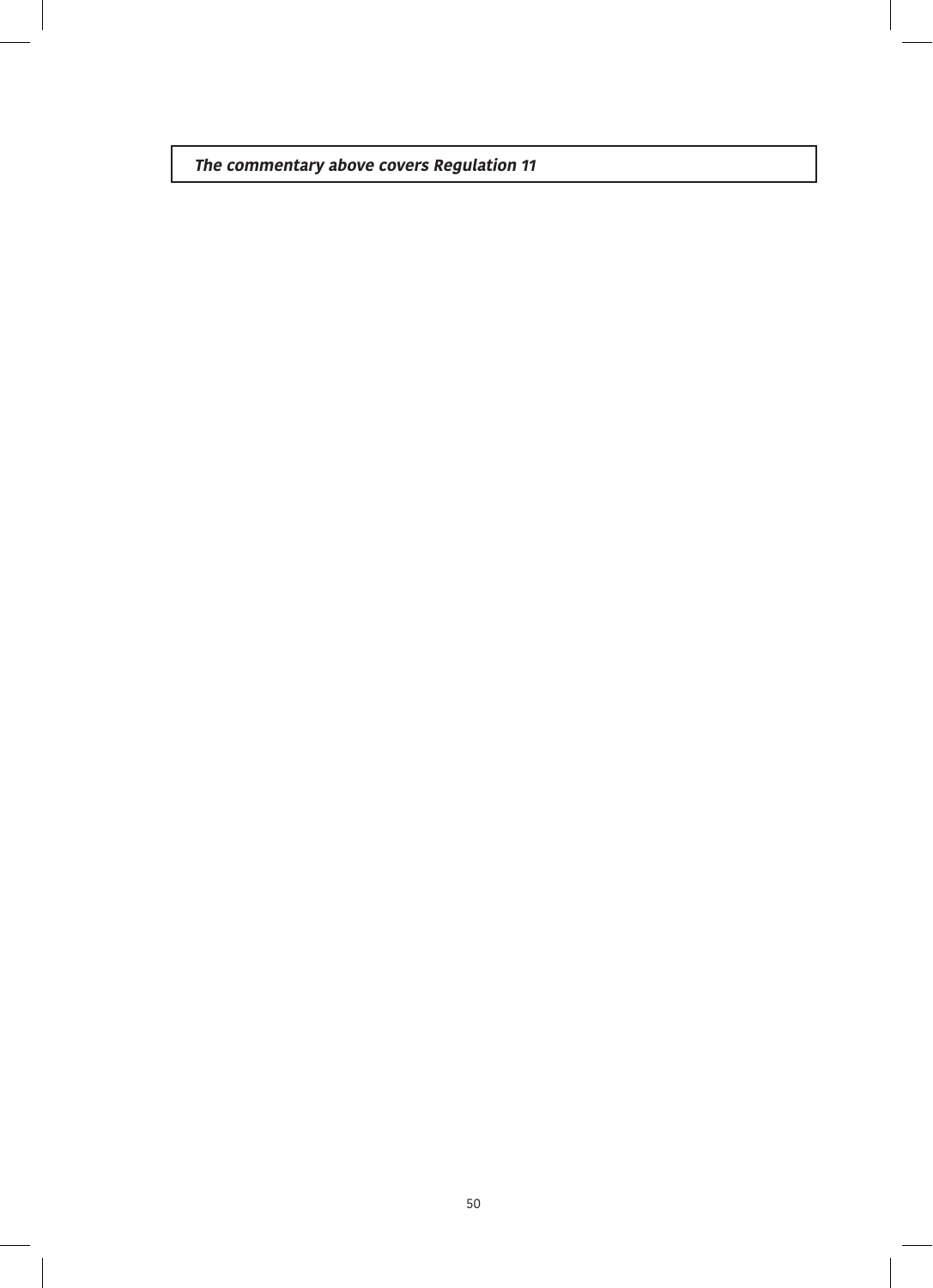## **11.0. ADJUSTMENTS**

- 11.1. In cases where the conditions of an actual transaction differ from arm's length conditions, an adjustment shall be made by either the Commissioner-General or by the taxpayer. Such adjustments are made either in the calculation of assessable income or to the price paid or payable in the controlled transaction. An adjustment to the price paid or payable can only be made by the taxpayer and not by the Commissioner-General. In the first case, the adjustment is reflected in the calculation of assessable income only. In the second case, the adjustment is reflected in the financial accounts, and thus ultimately in the calculation of assessable income.
- 11.2. Adjustments made by the Commissioner-General normally arise as a result of a tax audit. If, as a result of an audit, it is established that the conditions of a controlled transaction differ from arm's length conditions, and, as a result, profit has been understated, or losses overstated, then the adjustment to the assessable income will be made. Such adjustment will be made to the measure of assessable income that would result if controlled transactions had been conducted in accordance with the arm's length principle.
- 11.3. Where taxpayers make adjustments themselves such adjustments may be either to the price paid or payable, or to the calculation of assessable income.
- 11.4. The first of these adjustments may take place at a time after a relevant transaction has taken place, but before the financial accounts are drawn up. This might be the result of a comparability analysis undertaken at the end of an accounting period.
- 11.5. As an example, take a distributor located in Zambia that purchases goods from a foreign associated person for resale in Zambia. At the beginning of the period, the purchase price may be set at a level that was expected to provide a 3% net profit return on sales, on the basis of forecasted sales volume, sales price and internal costs. At the end of the period the taxpayer's actual return on sales turned out to be only 1.5%. At that time, the taxpayer conducts a comparability analysis using the most up to date data available, which suggests that the arm's length return for its distribution activities is 3.5%. In order to comply with Zambia's transfer pricing rules, the taxpayer may make a retrospective price adjustment. This might take the form of a repayment made by the associated person, or a credit note. This adjustment to the actual price will be reflected in the accounts, and thus the assessable income.
- 11.6. As an alternative, the taxpayer may make the relevant adjustment in the calculation of assessable income included in the annual tax return. The adjustment would be to the level of assessable income that would result if controlled transactions had been conducted in accordance with the arm's length principle. (That is, in the example above, a net return on sales of 3.5%).
- 11.7. In this case, Section 97A only allows an adjustment to be made if it results in a higher level of assessable income, or a lower level of tax losses.

 **The commentary above covers Regulation 10**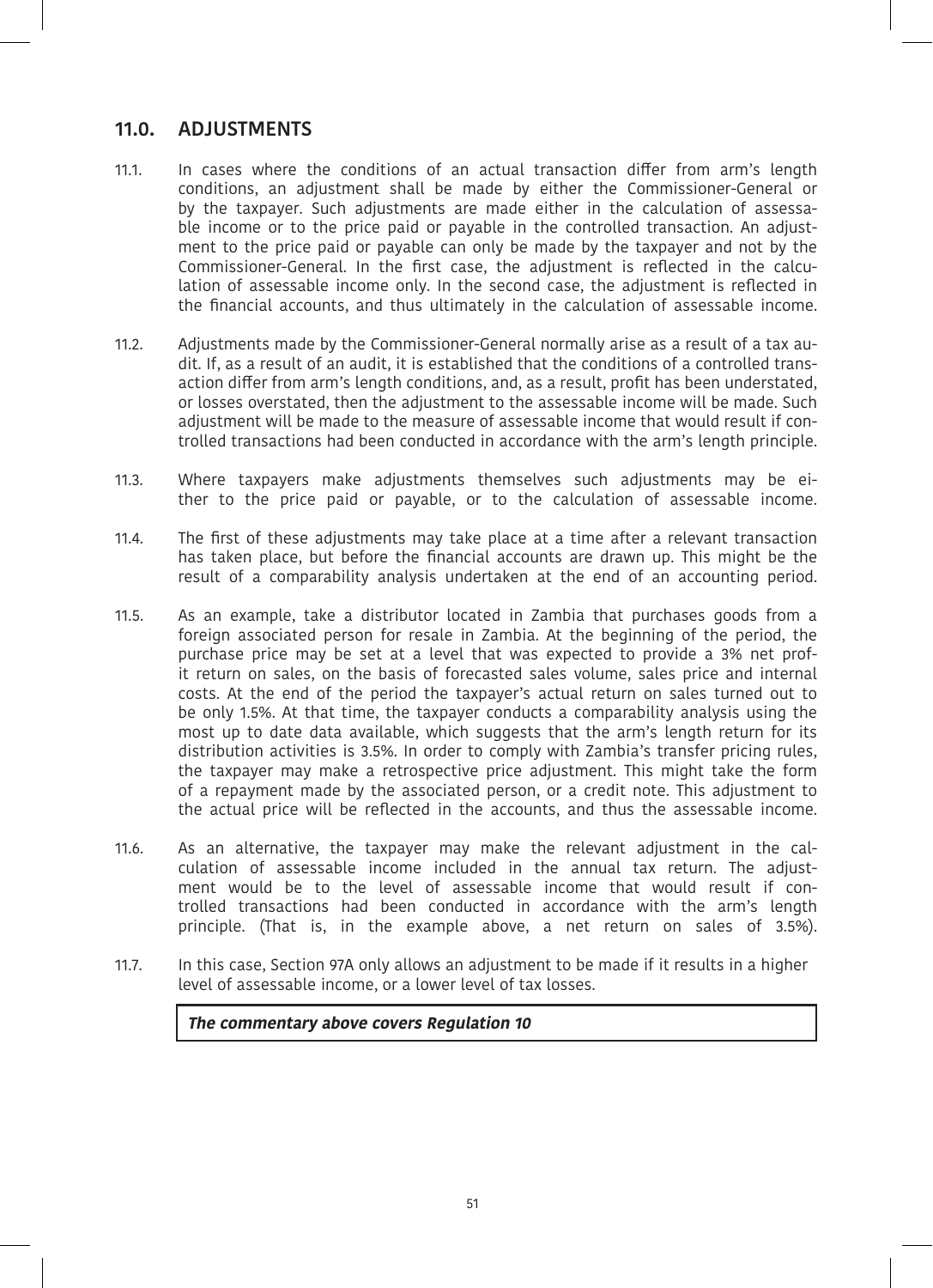## **12.0. TRANSFER PRICING DOCUMENTATION**

- 12.1. The Income Tax Act Chapter 323 of the Laws of Zambia deals comprehensively with the information including books, documents and records that every person liable to tax in Zambia is required to maintain.
- 12.2. The records are required to be maintained in the English language. Any document that is not in the English language should be translated into English before a Notary Public and the cost of translation shall be borne by the person required to submit the document.
- 12.3. In accordance with Section 58 of the Act, the Commissioner-General is authorised to request, demand, and collect from any person within Zambia, all information the Commissioner-General may deem necessary for the purposes of the Act.
- 12.4. Section 55 of the Act requires all books and records required to be maintained under the Act to be retained for a period of 6 years after the completion of the transaction, acts or operation to which they relate.
- 12.5. All the above provisions are also applicable to transfer pricing documentation. The purpose of this section of the Practice Note is to cover the broad issues relating to the types and extent of documentation which taxpayers are required or advised to keep, to be able to demonstrate how their methods and prices satisfy the arm's length principle.
- 12.6. While Regulations 21 and 22 of the Income Tax (Transfer Pricing) (Amendment) Regulations, 2018 provide the transfer pricing documentation and records required to be maintained by taxpayers, it is not possible to specify a comprehensive pre-defined set of documentation requirements that meet the requirements of all taxpayers and therefore the list is non-exhaustive. Appropriate documentation depends on each taxpayer's specific facts and circumstances.

Additionally, in accordance with Regulation 23(5) the Commissioner-General is empowered to request for additional information which is necessary for the purposes of carrying out an audit.

- 12.7. According to paragraph 5.4 of the OECD Guidelines, the taxpayer's process of considering the transfer pricing documentation appropriate for tax purposes should be determined in accordance with the same prudent business management principles that would govern the process of evaluating a business decision of a similar level of complexity and importance. The Commissioner-General would expect taxpayers to have created, referred to and retained documentation in accordance with this principle.
- 12.8. In determining an arm's length price, a taxpayer would generally go through a process which will include a comparability analysis and information gathering on relevant comparables. This would be expected to point to an appropriate method under which the arm's length price would be determined. Once the appropriate method has been determined, the process becomes one of applying the relevant data to determine the arm's length process.
- 12.9. As a general rule, the Commissioner-General considers that taxpayers should contemporaneously document the process they have followed and their analysis in determining transfer prices, in their efforts to comply with the arm's length principle. This should include setting out in detail why those transfer prices are considered to be consistent with the arm's length principle.
- 12.10. The Commissioner-General will rely as much as possible on documentation that should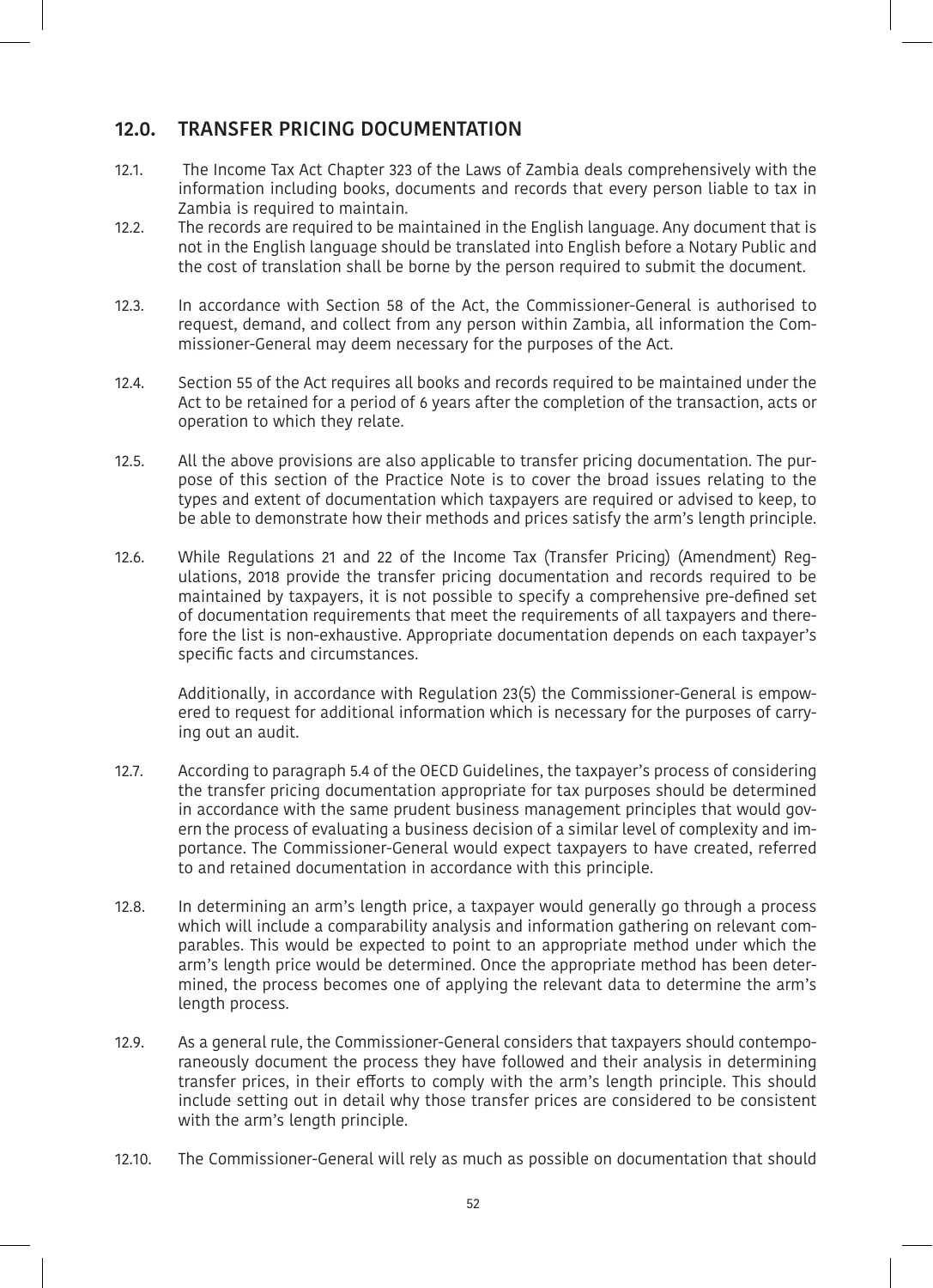be created in the ordinary course of business and in setting an arm's length transfer price.

- 12.11. Consistent with Regulations 21 and 22, the regulations on transfer pricing documentation require persons to provide the Commissioner-General with high-level information regarding their global business operations and transfer pricing policies that is to be available to all relevant tax authorities.
- 12.12. The Regulations require that detailed transactional transfer pricing documentation be provided specific to each country, identifying material controlled transactions, the amounts involved in those transactions, and the company's analysis of the transfer pricing determinations they have made with regard to those transactions.
- 12.13. Taxpayers that are within the scope of the rules are required by law to provide information about their transfer pricing in the Related Party Transactions Schedule that constitutes part of the Income Tax Return and must be submitted to the Commissioner-General. The Schedule includes detailed disclosures on the nature and quantum of the taxpayer's controlled transactions. In addition, taxpayers within the scope of the rules are required to keep documentation to demonstrate that their measure of assessable income accords with the arm's length principle. This documentation must be in place at the time that the income tax return is filed, and must be submitted to the Commissioner-General within 30 days of a written request being issued by the Commissioner-General.

#### **12.14. Exclusion from requirement to prepare transfer pricing documentation**

- 12.14.1. The transfer pricing rules apply in respect of all transactions between associated persons regardless of the turnover. However, Regulations 21 and 22 exclude persons that are not Multinational Enterprises whose turnover is below K20 million from the requirement to prepare and maintain transfer pricing documentation. A multinational enterprise means a business that is part of a multinational enterprise group. A multinational enterprise group means a group of associated business persons established in two or more countries.
- 12.14.2. This means that an associated business established solely in Zambia with a turnover of below K20 million is not required to prepare and maintain transfer pricing documentation. This is because they do not belong to a multinational enterprise group. However, all the transfer pricing rules other than documentation rules apply to locally established businesses.
- 12.15. Taken together, this documentation will require taxpayers to articulate consistent transfer pricing positions and will provide the Commissioner-General with important information to assess transfer pricing risks, make determinations about where audit resources can most effectively be deployed, and, in the event audits are called for, provide information to commence and focus audit inquiries.
- 12.16. The information should make it easier to identify whether companies have engaged in transfer pricing that have the effect of artificially shifting substantial amounts of profit leading to a reduction in the taxpayer's assessable income.
- 12.17. The specific content of the various documents reflects an effort to balance the Commissioner-General's information needs, concerns about inappropriate use of the information, and the compliance costs and burdens imposed on business.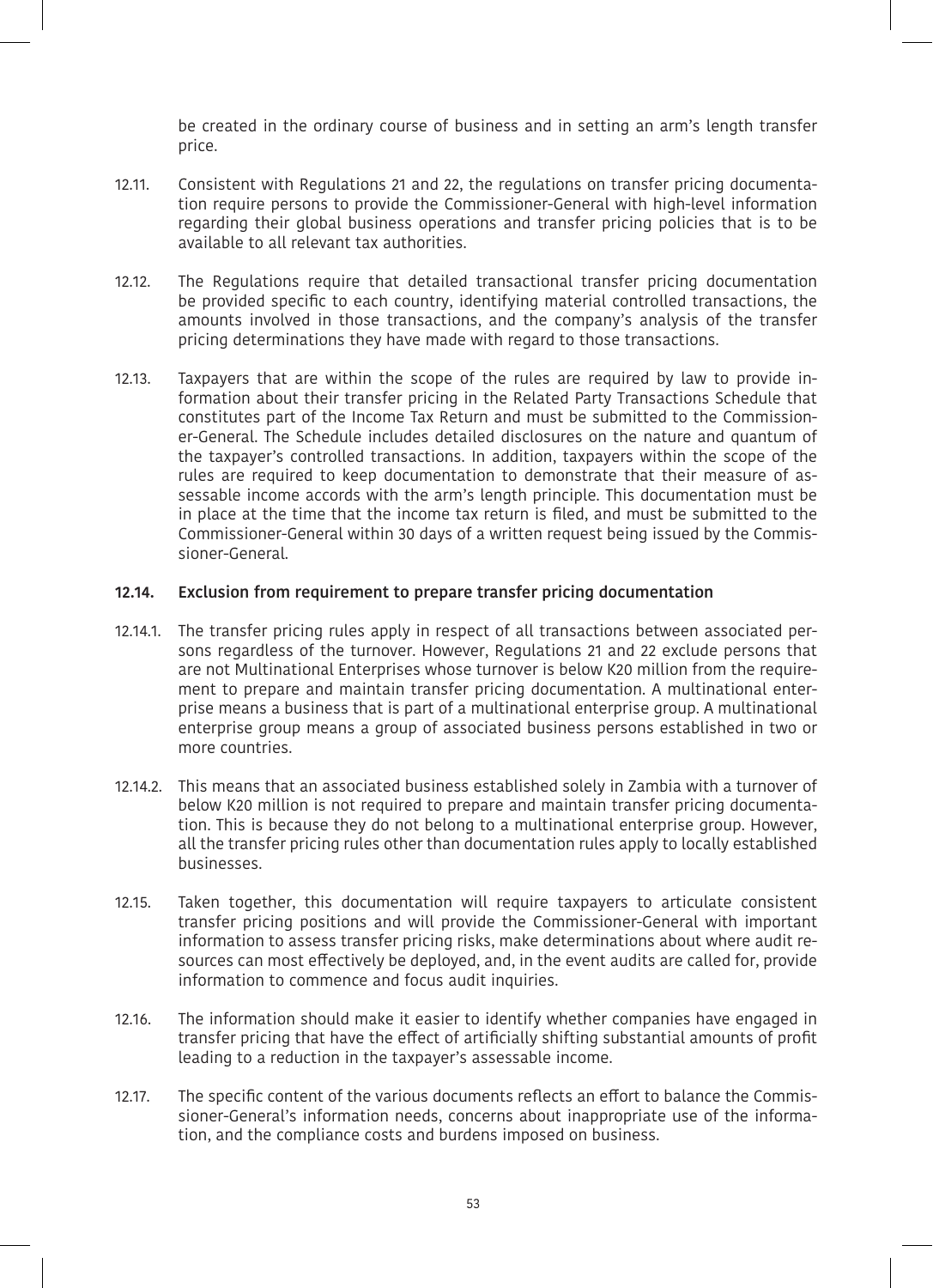#### **Note:**

Prior to 2018, there was no explicit statutory requirement to prepare and maintain transfer pricing documentation. However, it is in the taxpayer's best interest to document how transfer prices have been determined, since adequate documentation is the best way to demonstrate that transfer prices are consistent with the arm's length principle as required by the law.

A taxpayer who may have not prepared transfer pricing documentation is at risk on two counts. Firstly, it is more likely that the Commissioner-General will examine a taxpayer's transfer pricing in detail if the taxpayer has not prepared proper documentation. Secondly, if the Commissioner-General, as a result of this examination, substitutes an alternative arm's length amount for the one adopted by the taxpayer, the taxpayer must provide adequate documentation to rebut that substitution, either directly to the Commissioner-General or Tax Appeals Tribunal or in the Courts of law.

 **The commentary above covers Regulations 21, 22 and 23**.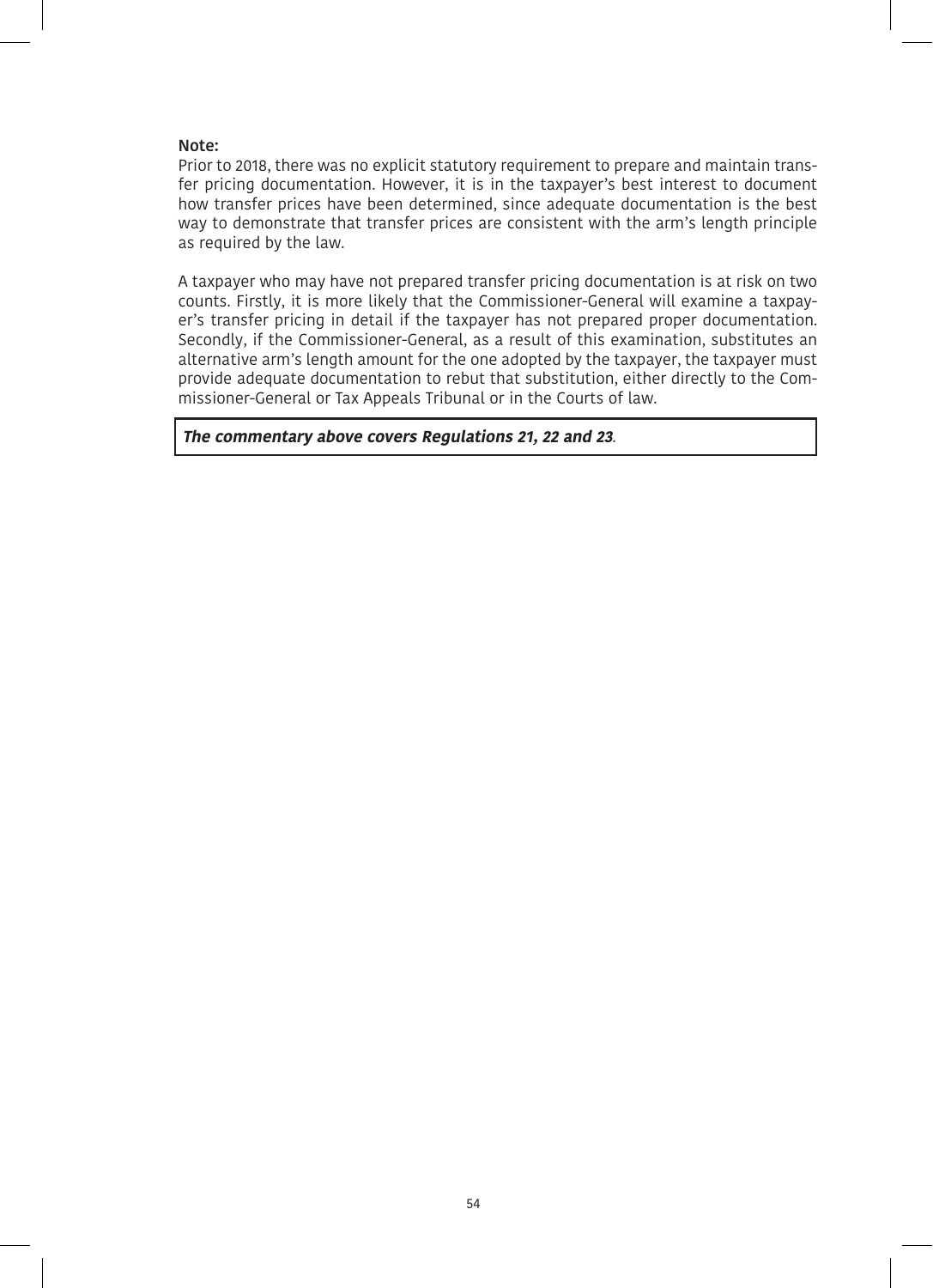# **13.0 OTHER PRACTICAL CONSIDERATIONS**

Depending on the facts applicable to each individual case, the Commissioner-General intends to follow the general guidelines set out in this Practice Note. The discussion below focuses on various practical issues that have not been addressed above.

## **13.1. Information in the possession of foreign associated persons**

- 13.1.1. Taxpayers sometimes claim that a non-resident parent dictates the transfer prices used by its subsidiaries, and that the parent company does not reveal to the Zambian taxpayer the basis for this pricing. In other cases, the taxpayer may explain that the transfer pricing is based on a transfer method that involves the benchmarking of a foreign controlled person, but that the details of this analysis is not available to the Zambian taxpayer.
- 13.1.2. The Commissioner-General will not accept this type of argument for failure to provide necessary information or documentation to the Commissioner-General. If the Zambian taxpayer does not have such information it cannot be certain that it has complied with the transfer pricing rules and has thus submitted a correct tax return. At the same time, the taxpayer will not be able to demonstrate to the Commissioner-General that its transfer pricing complies with the arm's length principle. The Commissioner-General considers it reasonable to expect taxpayers to obtain such information where necessary. The Commissioner-General will treat failure to make such information available to the Zambia Revenue Authority when required to do so as a failure to keep adequate documentation, and the penalties articulated in subregulation 23(4) will apply.
- 13.1.3. More specifically, where the chosen method involves the application of a one-sided method to a tested party that is foreign, the taxpayer must provide:
	- The financial information of the tested party; and
	- Other information that is sufficient to be able to reliably apply the selected method to the foreign tested party and to enable a review by the Commissioner-General of the application of the method to the foreign tested party.

#### **13.2. Acceptability of analyses prepared for foreign tax authorities**

- 13.2.1. It would be expected that the same transfer pricing analysis would normally be applicable for the compliance purposes of both the domestic and foreign parties to a controlled transaction.
- 13.2.2. Most analyses under the accepted pricing methods focus directly on testing the return to one party to a transaction. In such cases, the return to the tested party is established and any residual profit or loss arising from the transaction lies with the counterparty to the transaction. The Commissioner-General would expect an arm's length price established through any of the methods described in this Note to result in a return for the Zambian operations, commensurate with its economic contribution and risks assumed, whether or not the analysis has been carried out also for a foreign tax jurisdiction, or tests the return to a foreign controlled person.

#### **13.3. Application of the anti-avoidance provisions**

13.3.1. Taxpayers should be aware that the exercising of the discretion by the Commissioner-General as described in the statute and regulations and this Practice Note will not limit or exclude the application of the general anti-avoidance provisions contained in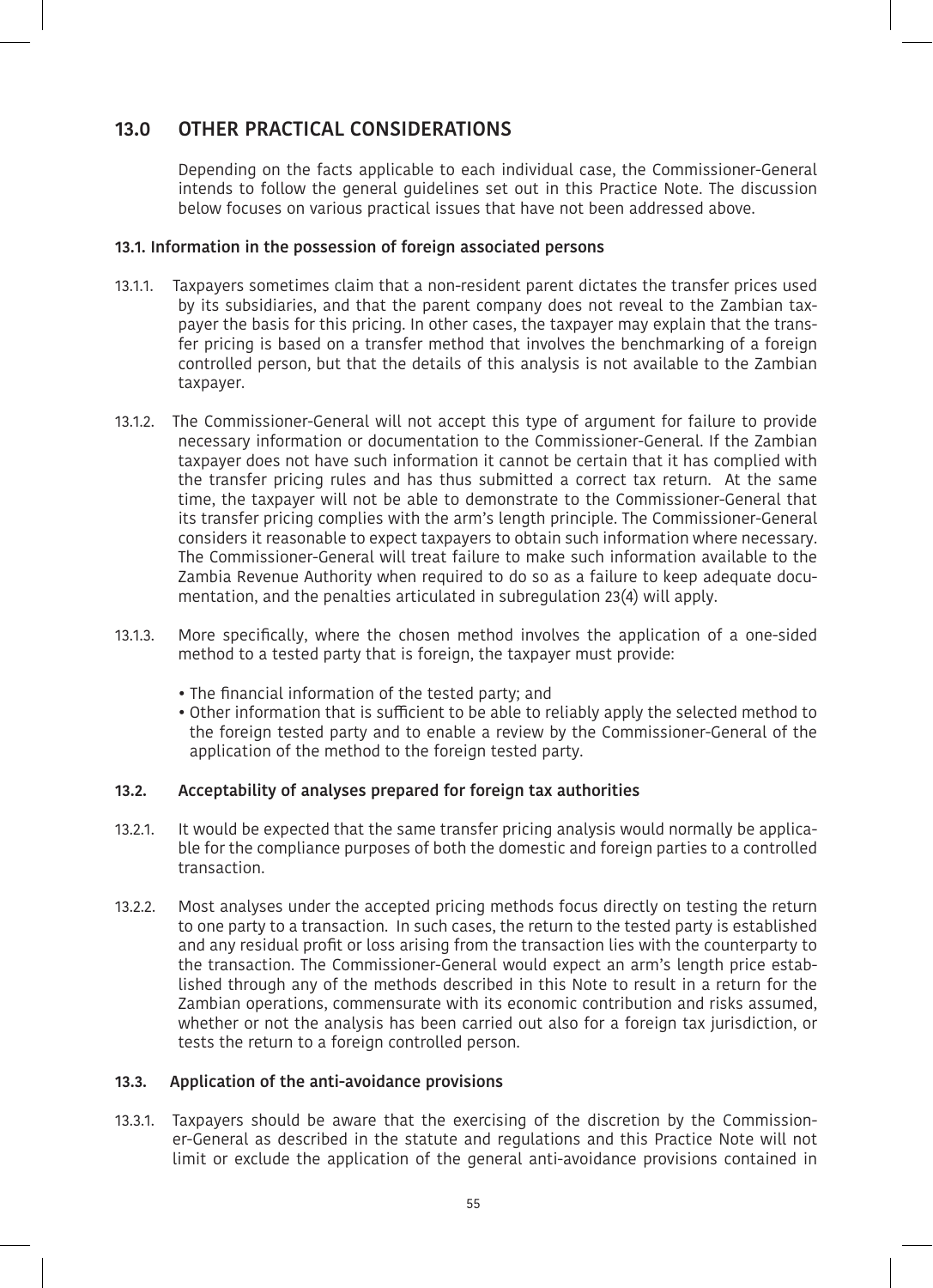Section 95 of the Income Tax Act.

#### **13.4. Corresponding adjustments**

13.4.1. An adjustment to the measure of assessable income as a result of the application of the transfer pricing rules has the potential to create double taxation. In order to eliminate double taxation a 'corresponding adjustment' may be made, provided that the relevant legal framework exists and such an adjustment is appropriate.

## **Example 14: Corresponding adjustments**

Taxpayer A, in Zambia, conducts transactions with an associated person, Taxpayer B, in Country B. Assume that the combined profit of Taxpayers A and B from the controlled transaction is K1000, with K400 recognised by Taxpayer A, and K600 recognised by Taxpayer B. As a result of an audit of Taxpayer A by the Zambia Revenue Authority, an adjustment under the transfer pricing rules of K50 is made to the assessable income of Taxpayer A. Without a corresponding adjustment, the total profit subject to tax will be K1050 (made up of K450 in Taxpayer A and K600 in Taxpayer B), whereas the actual profit remains at K1000. There will thus be double taxation of K50.

- 13.4.2. Where the transfer pricing rules apply to adjust the measure of profit of a taxpayer in respect of a cross-border transaction, a corresponding adjustment may be available for the counterpart to the transaction in the other country. In the example above, double taxation may be eliminated if Taxpayer B makes a request to the foreign tax authority for a 'corresponding adjustment'. If that request is accepted by the foreign tax authority, then it will reduce the taxable income for the relevant period by K50.
- 13.4.3. Similarly, where an adjustment is made by a foreign tax authority to the conditions of transactions between a person resident in that country and an associated person in Zambia and this adjustment results in an increase in the assessable income of the foreign associated person, then the Commissioner-General will grant a corresponding adjustment in the tax computation of the Zambian taxpayer where all the conditions of Regulation 19 are met.
- 13.4.4. A request for consideration of a corresponding adjustment must include the information necessary for the Commissioner-General to examine the consistency of the adjustment made by the foreign tax authority with the arm's length principle, including:
	- (a) The name, registered address and, where applicable, trading name(s) of the associated person;
	- (b) Evidence of the tax residence of the associated person;
	- (c) The year(s) in which the adjusted controlled transaction(s) took place;
	- (d) The amount of the requested corresponding adjustment and the amounts of the adjustment made by the foreign tax authority;
	- (e) Evidence of the adjustment made by the foreign tax authority and the basis for the adjustment, including details of comparability analysis relied upon and the transfer pricing method applied;
	- (f) Confirmation that the associated person will not, or is unable to, pursue any further recourse under the domestic law of the other country that may result in the adjustment made by the foreign tax authority of the other country being reduced or eliminated;
	- (g) Any other information that may be relevant for examining the consistency of the adjustment with the arm's length principle.

The request must be made within the applicable time period for making a request for the case to be resolved by way of mutual agreement procedure under the applicable tax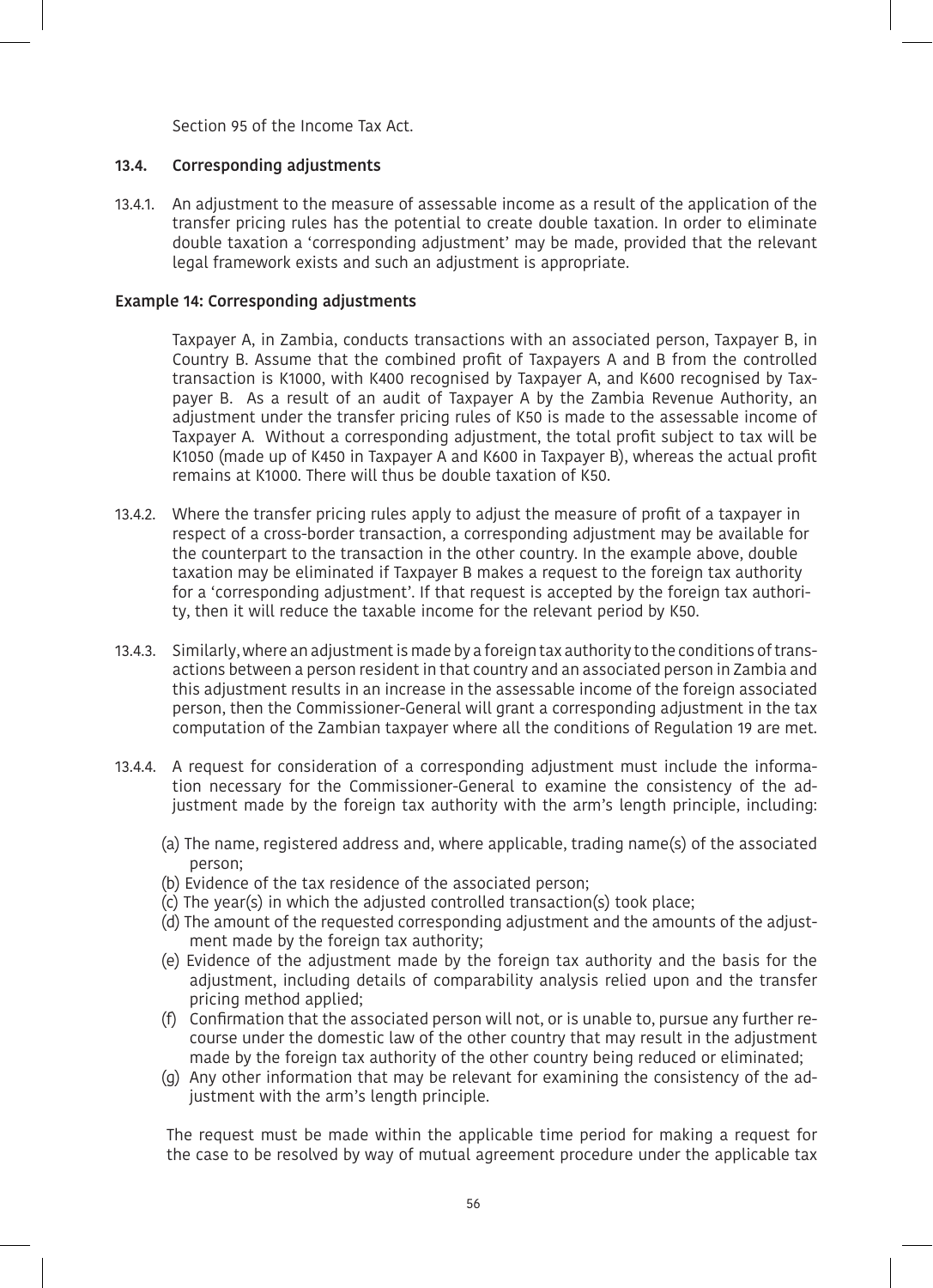treaty. It must be made to the Commissioner-General or the following delegated office: Director – Direct Taxes Large and Specialised Taxpayer Office.

13.4.5. Double taxation may also arise from the application of the transfer pricing rules to purely domestic transactions between two Zambian controlled persons. The Commissioner-General may make an appropriate adjustment to the assessable income of the other party to the transaction unless otherwise provided by the Income Tax Act.

#### **The commentary above covers Regulation 19**

## **14.0 PENALTIES RELATING TO TRANSFER PRICING**

14.1. The Commissioner-General may, by notice in writing, request a person to submit transfer pricing documentation. The Regulations require taxpayers to furnish the Commissioner-General documentation (as prescribed in the regulations) within 30 days of the written request being duly issued by the Commissioner-General.

A person commits an offence if that person fails to comply with a notice issued by the Commissioner-General and the following penalties will be charged for failure to comply:

- (i) From 1st January 2018 to 31st December 2018 10,000 penalty units or K3,000; and
- (i) With effect from 1st January 2019 80,000,000 penalty units or K24,000,000.

 **The commentary above covers Regulation 23**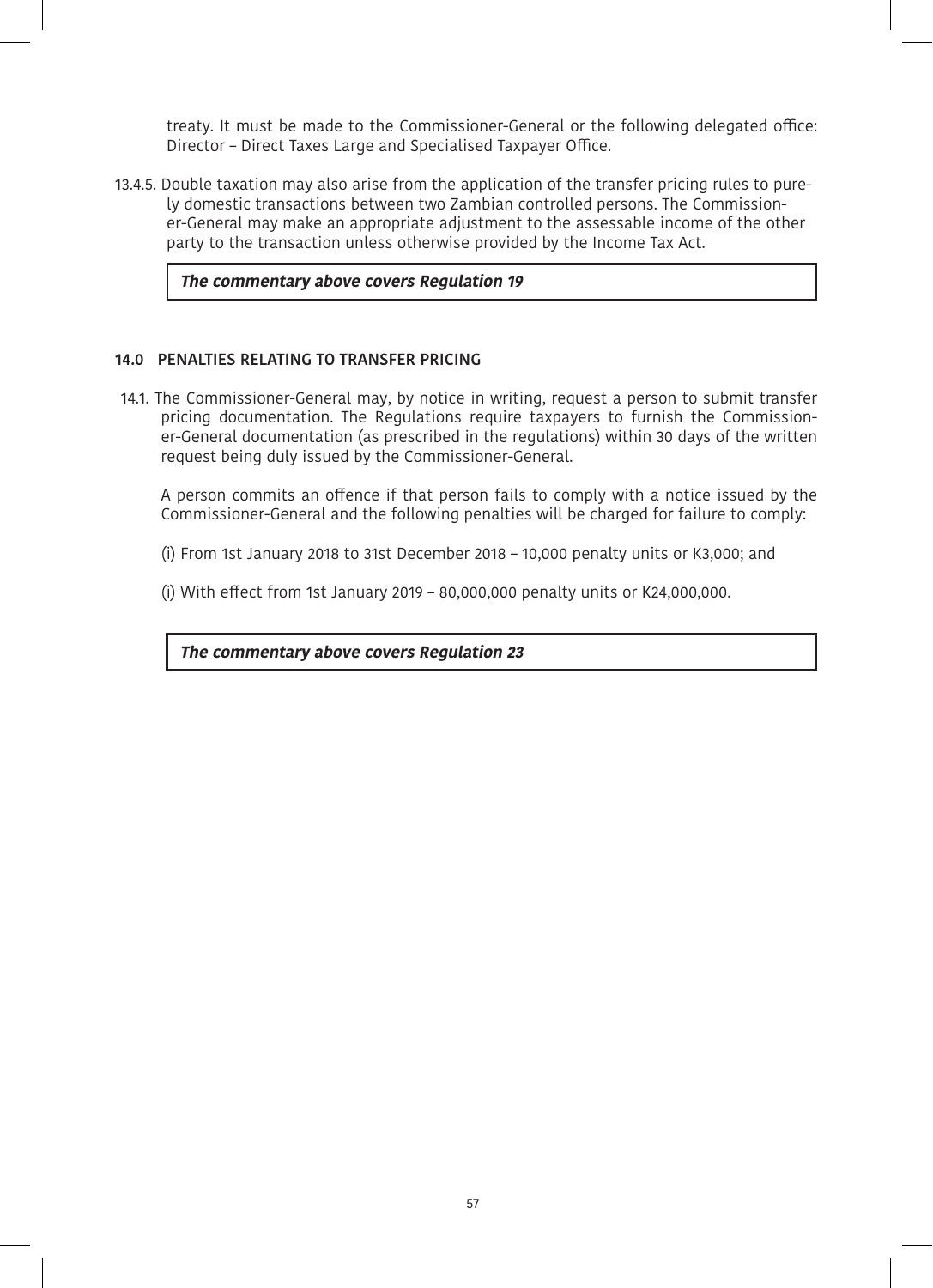## **15.0 DOMESTIC TAXES CONTACT ADDRESSES**

If you have any queries concerning transfer pricing, please contact the Transfer Pricing Unit or the other Domestic Tax Offices at the following addresses:

## **Assistant Director**

Transfer Pricing Unit Revenue House P.O. Box 35710 Lusaka Tel: Zamtel Network: (0211) 382623 MTN Network: 0960 092623 Airtel Network: 0971 282623

## **Director – Direct Taxes LSTO**

Revenue House P.O. Box 35710 Lusaka Tel: Zamtel Network: (0211) 382600 MTN Network: Airtel Network: 0971 282600

## **Assistant Director**

Direct Taxes LSTO – Mining Audit Revenue House P.O. Box 35710 Lusaka Tel: Zamtel Network: (0211) 382620 MTN Network: 0960 092620 Airtel Network: 0971 282620

## **Assistant Director**

DMIR – Policy & Legislation Revenue House P.O. Box 35710 Lusaka Tel: Zamtel Network: (0211) 382520 MTN Network: 0960 092520 Airtel Network: 0971 282520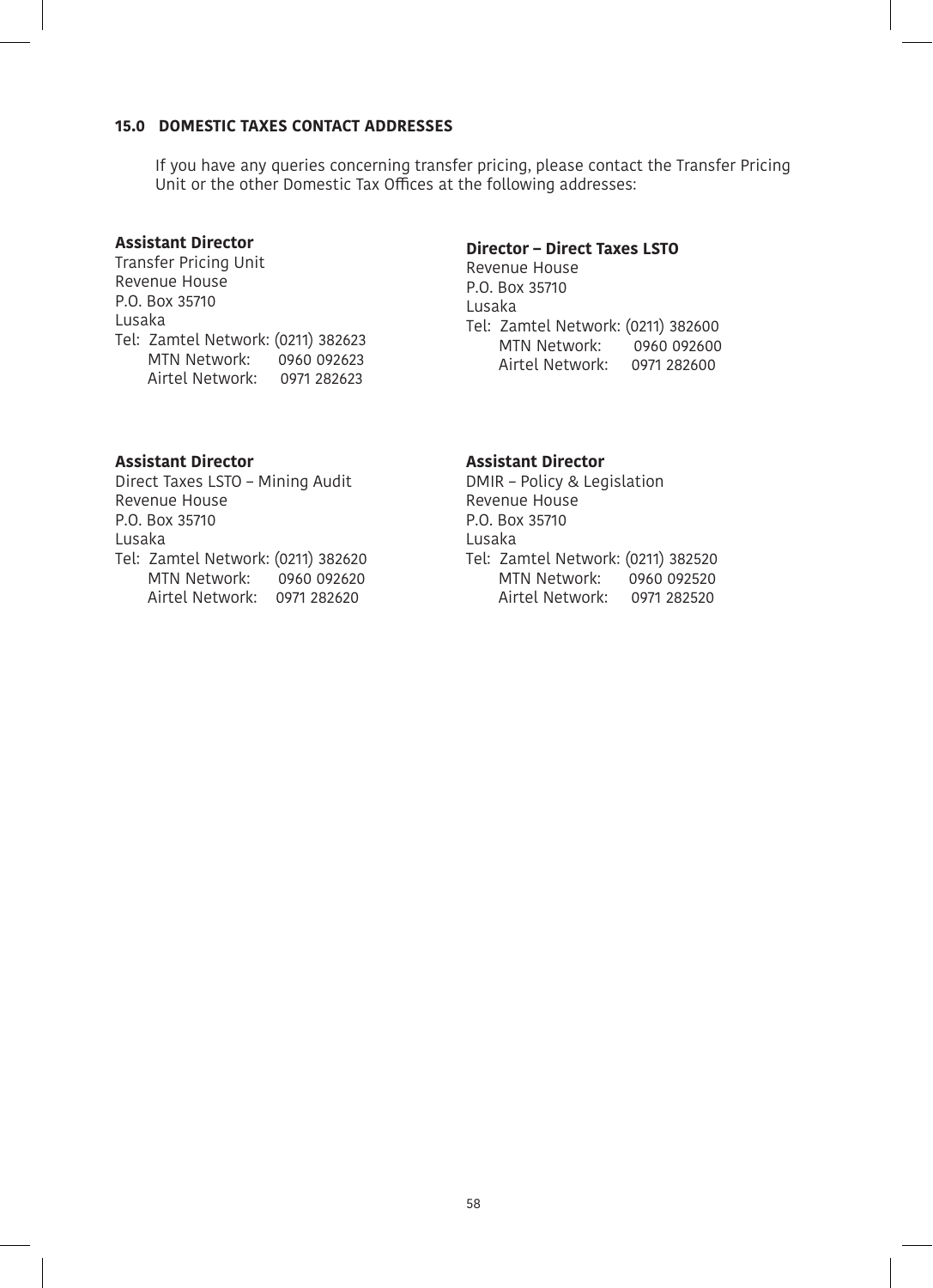